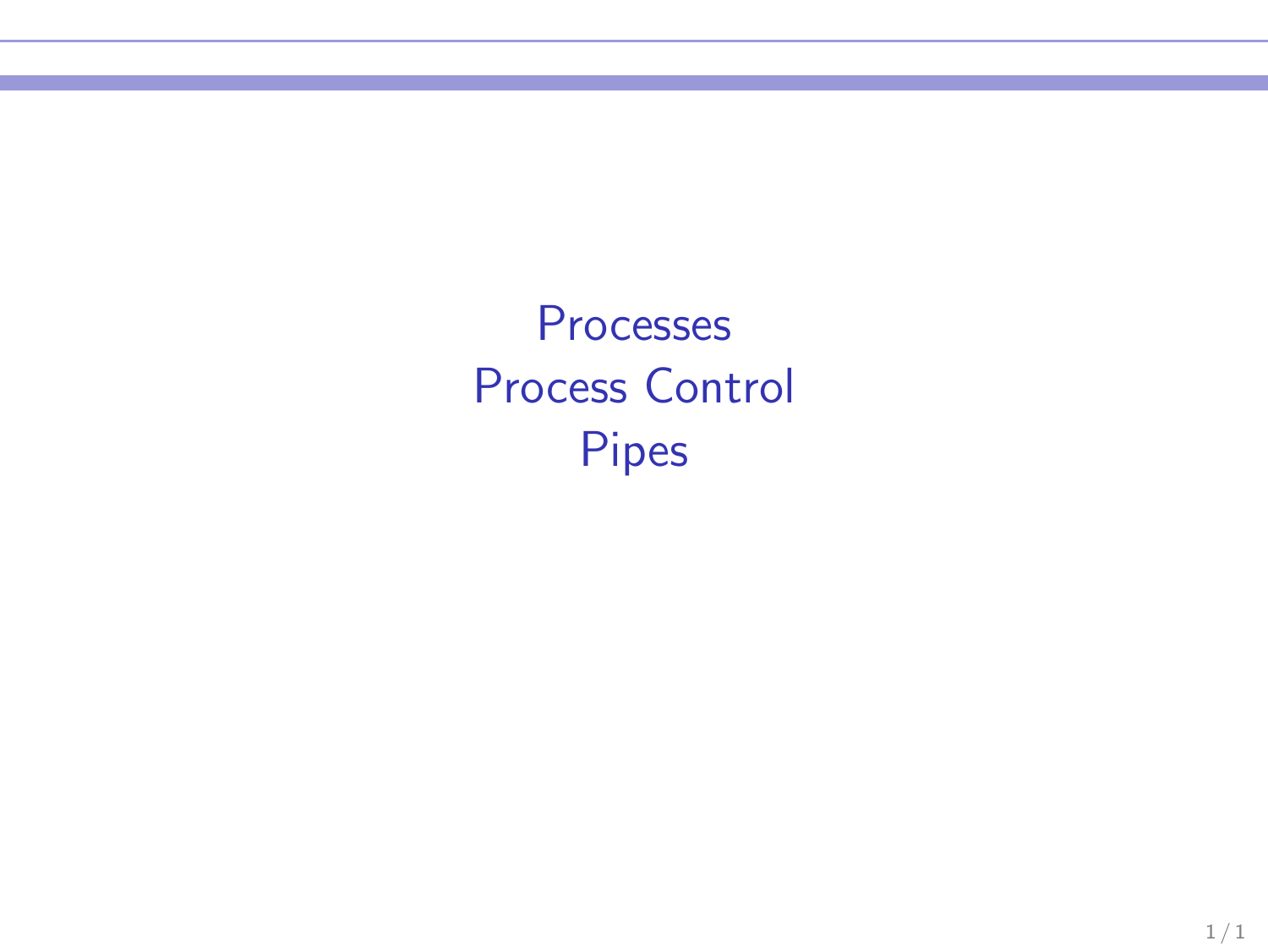## A Unix Process

- $\blacktriangleright$  Instance of a program in execution.
- ▶ OS "loads" the executable in main-memory (core) and starts execution by accessing the first command.
- ► Each process has a *unique* identifier, its *process-ID*.
- ▶ Every process maintains:
	- ▶ Program text.
	- Run-time stack(s).
	- $\blacktriangleright$  Initialized and uninitialized data.
	- $\blacktriangleright$  Run-time data.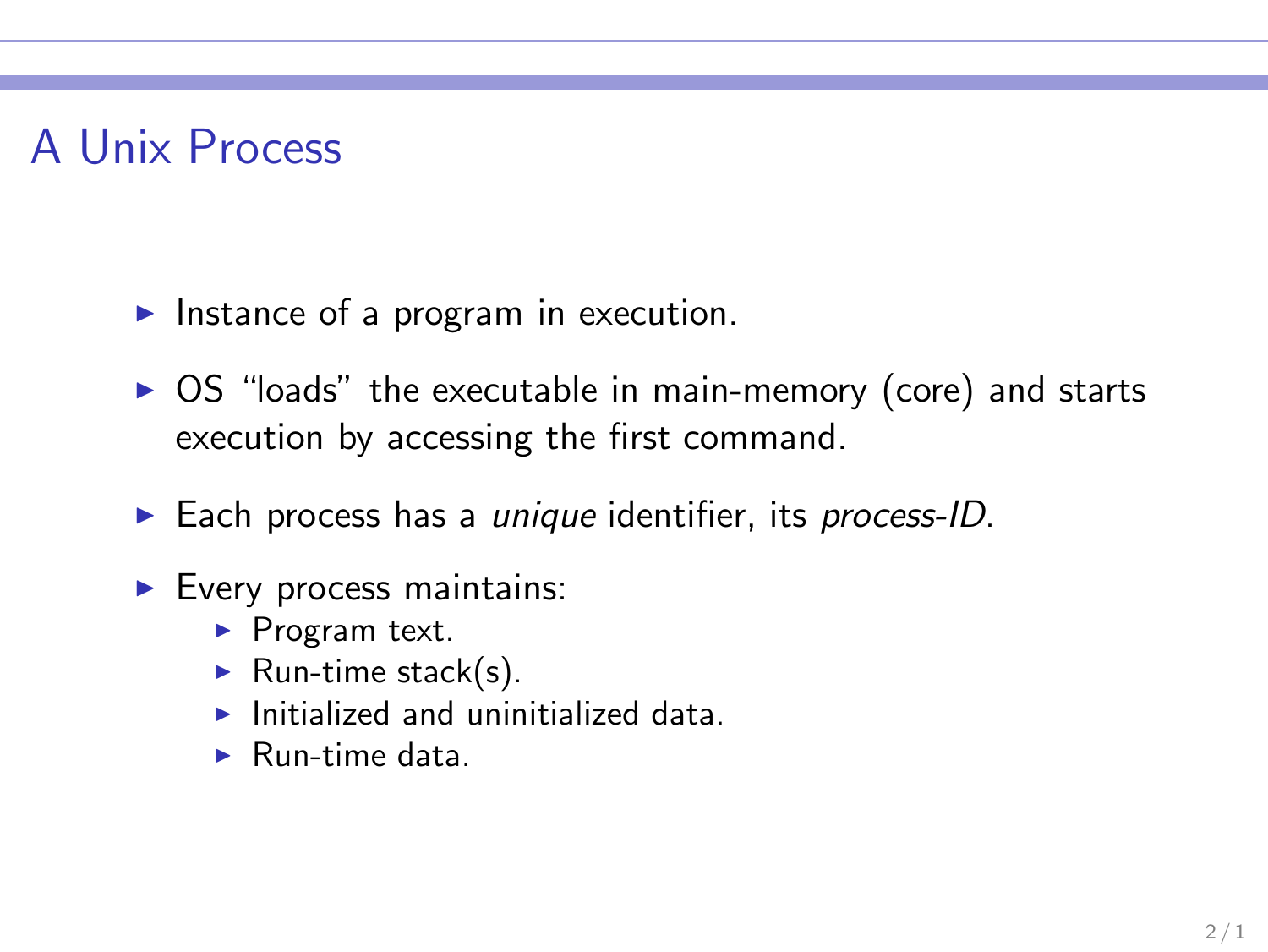#### Processes

- ▶ Program counter: designates which instruction will be executed next by the CPU.
- ▶ Processes communicate among themselves through a number of (IPC) mechanisms including: files, pipes, shared memory, sockets, etc..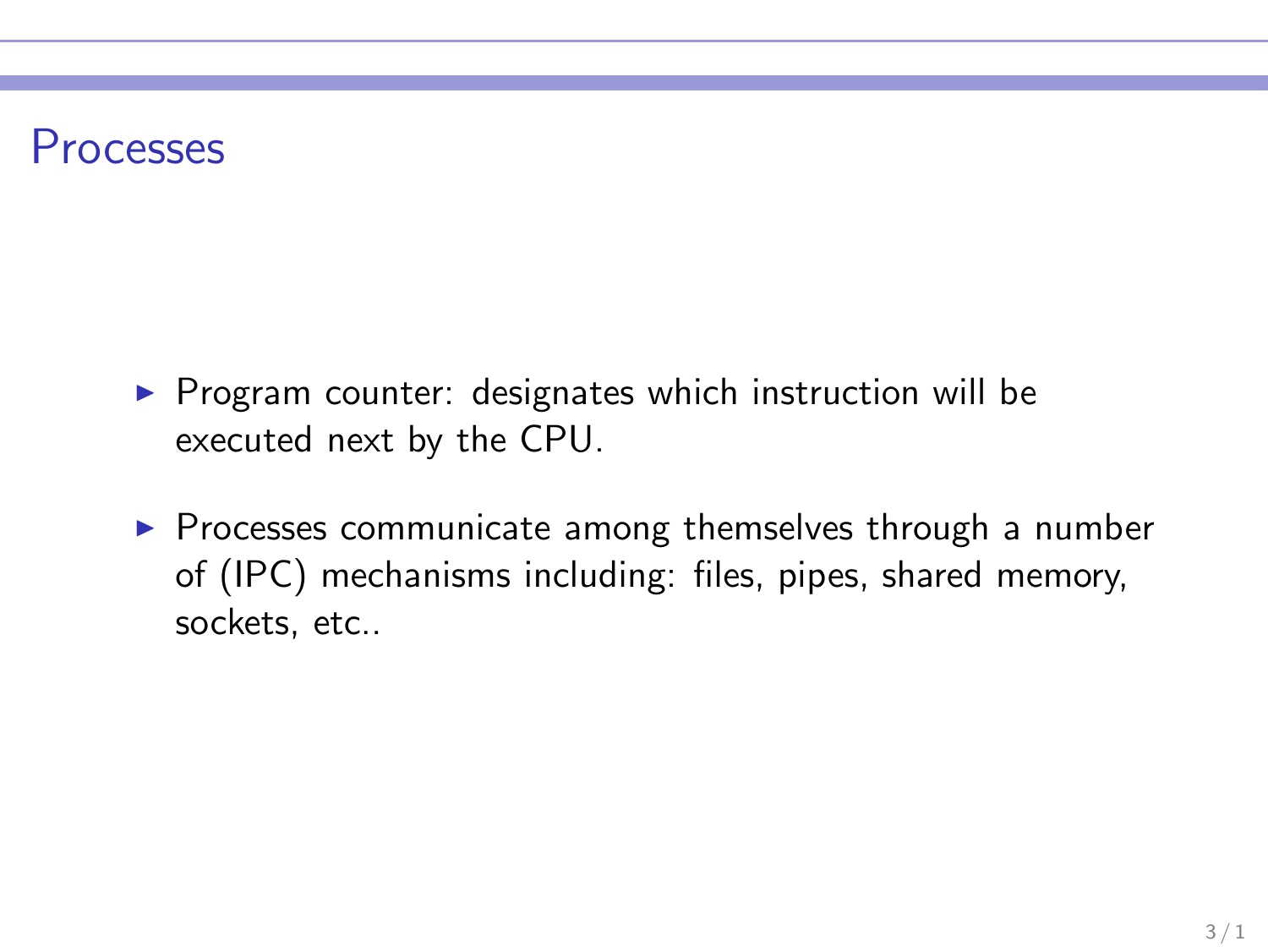

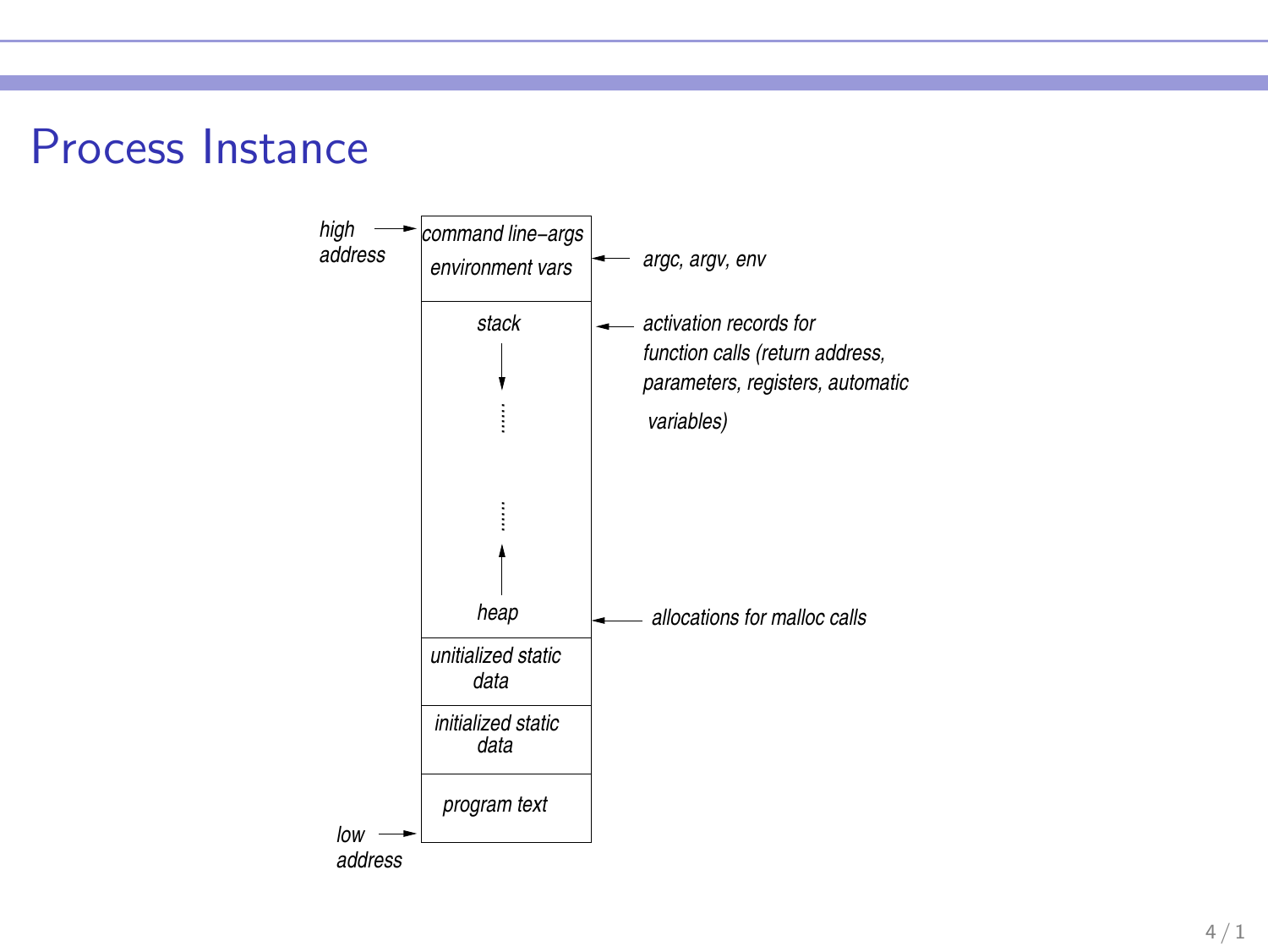#### Processes...

- $\triangleright$  Each Unix process has its own identifier (PID), its code (text), data, stack and a few other features (that enable it to "import" argc, argv, env variable, memory maps, etc).
- ► The *very first* process is called *init* and has PID=1.
- $\triangleright$  The only way to create a process is to have another process *clone itself*. The new process has a child-to-parent relationship with the original process.
- $\blacktriangleright$  The id of the child is different from the id of the parent.
- ▶ All processes in the system are descendants of *init*.
- ▶ A child process can eventually *replace* its own code (text-data), its data and its stack with those of another executable file. In this manner, the child process may differentiate itself from its parent.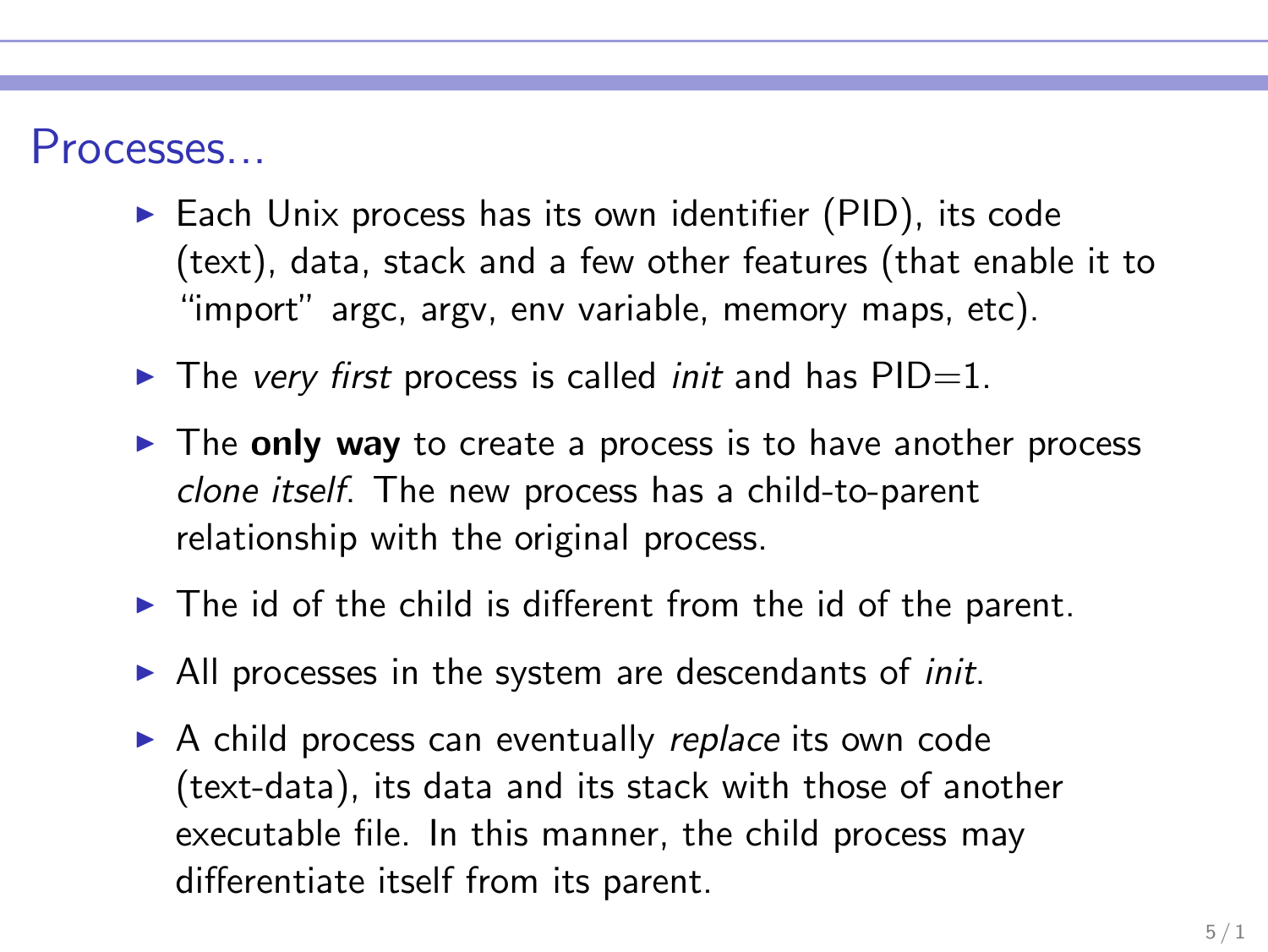#### Process Limits

 $\blacktriangleright$  Two system calls help get/set limits:

```
#include <sys/time.h>
#include <sys/resource.h>
int getrlimit (int resource, struct rlimit *rlim);
int setrlimit (int resource, const struct rlimit *rlim);
```
 $\triangleright$  Each resource is associated with two limits:

```
struct rlimit {
    rlim_t rlim_cur ; /* Soft limit -- Current Limit */
    rlim_t rlim_max ; /* Hard limit ( ceiling for rlim_cur ) */
                     /* max value for current limit */
    };
```
- $\triangleright$  getrlimit() returns 0 if all is ok, otherwise a value $\lt$  $>$ 0.
- $\triangleright$  setrlimit() returns 0 if all is ok, otherwise a value $\lt$  $>$ 0.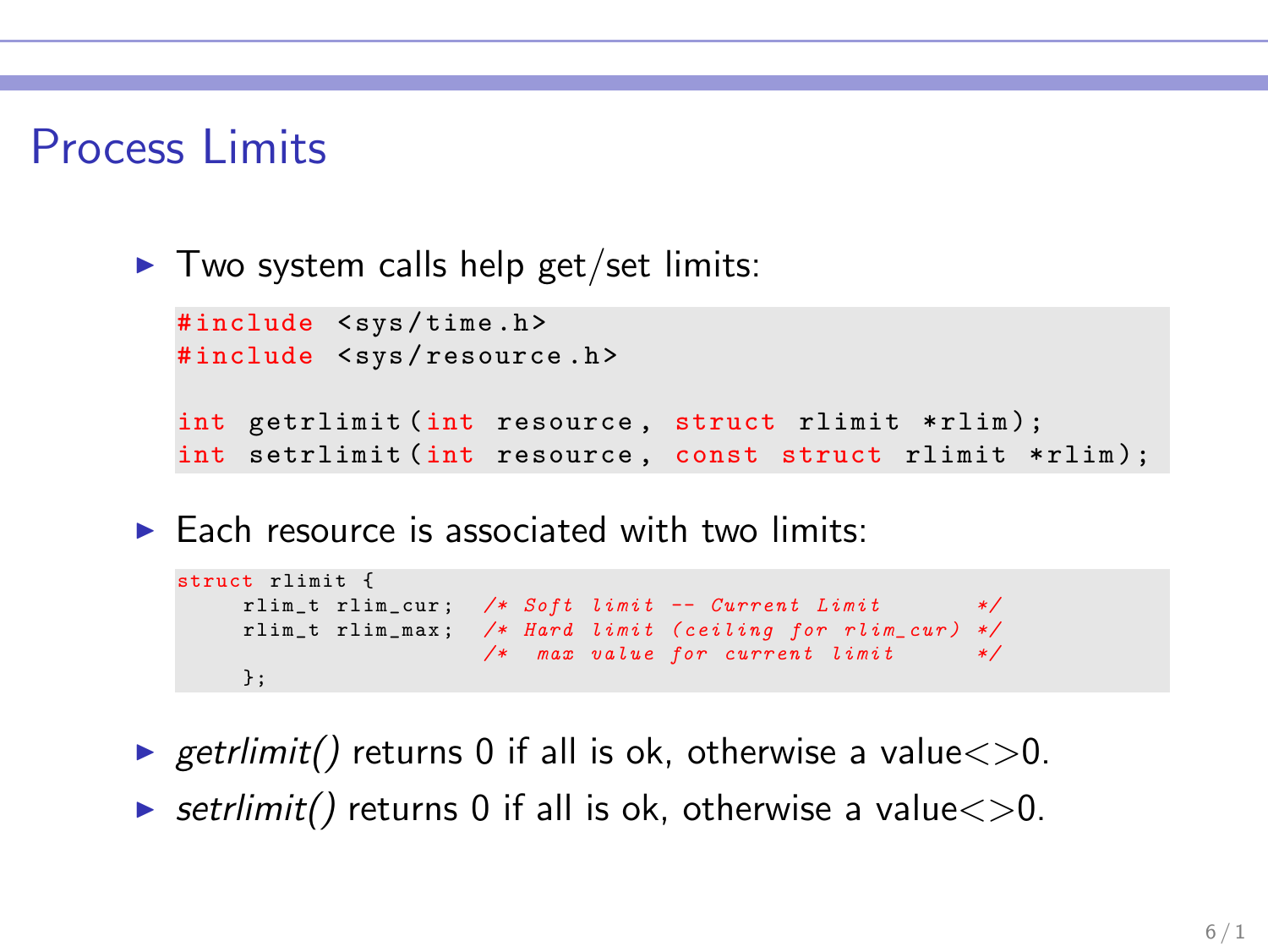#### A program getting the limits

```
# include < sys / time .h >
#include <sys/resource.h>
# include < stdio .h >
int main () {
struct rlimit myrlimit ;
// RLIMIT_AS : maximum size of process 's virtual memory in bytes
getrlimit ( RLIMIT_AS , & myrlimit );
printf ("Maximum address space = %lu and current = %lu\n",
    myrlimit.rlim max , myrlimit.rlim cur ) ;
// RLIMIT_CORE : Maximum size of core file
getrlimit ( RLIMIT_CORE , & myrlimit ) ;
printf ("Maximum core file size = \chilu and current = \chilu\ln",
    myrlimit . rlim_max , myrlimit . rlim_cur ) ;
// RLIMIT_DATA : maximum size of files that the process may create
getrlimit ( RLIMIT_DATA , & myrlimit ) ;
printf ("Maximum data + heap size = %lu and current = %lu \n",
    myrlimit. rlim max , myrlimit. rlim cur ) ;
// RLIMIT_FSIZE : maximum size of files that the process may create
getrlimit (RLIMIT_FSIZE, & myrlimit) ;
printf ("Maximum file size = \frac{6}{6}lu and current = \frac{6}{6}lu \n",
    myrlimit . rlim_max , myrlimit . rlim_cur ) ;
// RLIMIT_STACK : maximum size of the process stack , in bytes .
getrlimit ( RLIMIT_STACK , & myrlimit ) ;
print(f("Maximum stack size = "lu and current = "lu\nu".myrlimit . rlim_max , _ myrlimit . rlim_cur ) ;
} the contract of the contract of the contract of the contract of the contract of the contract of 7/1
```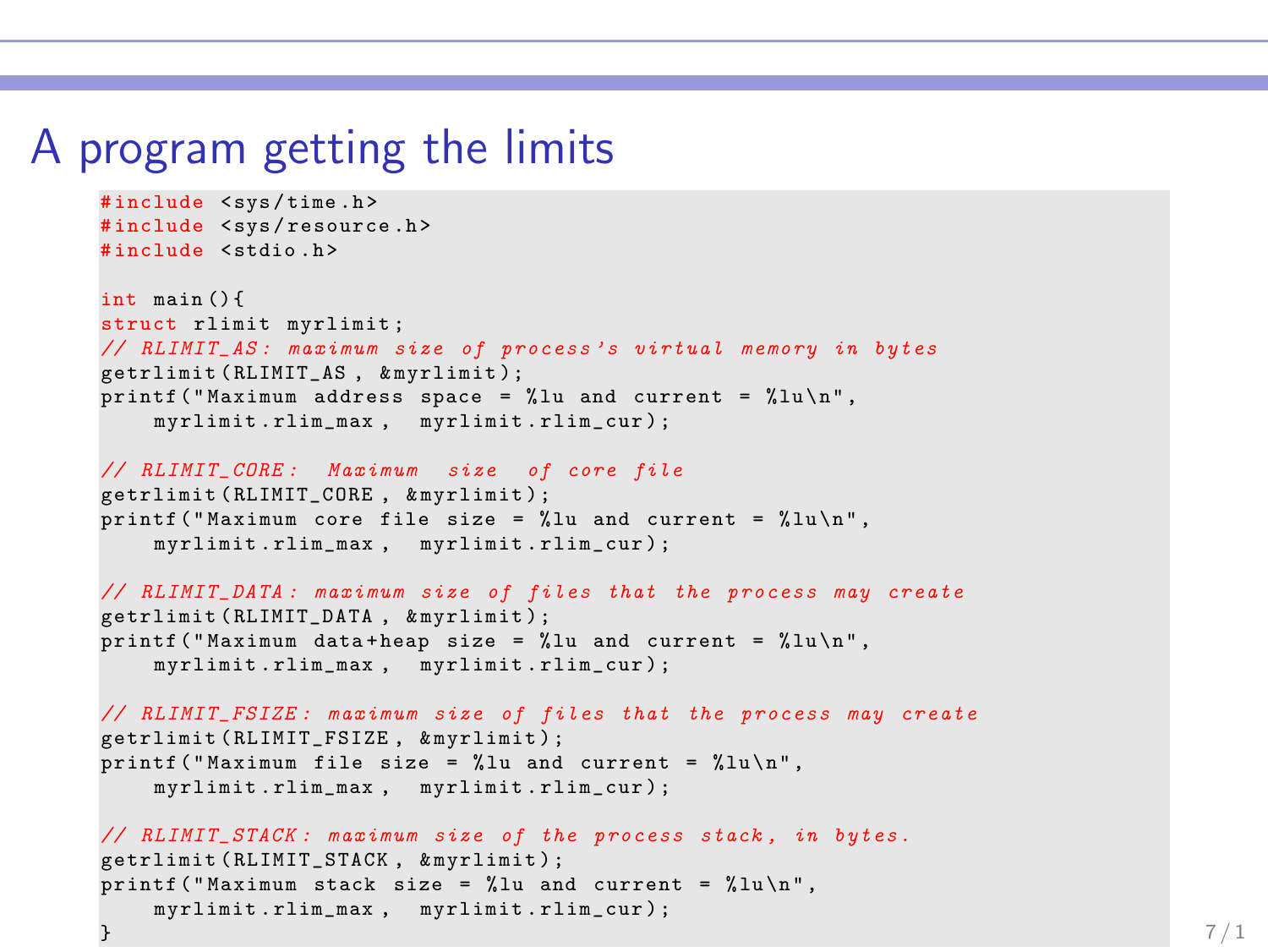### Running the Program

ad@ad - desktop :~/ SysProMaterial / Set005 / src\$ ./ a. out Maximum address space = 4294967295 and current = 4294967295  $Maximum core file size = 4294967295 and current = 0$ Maximum data + heap size =  $4294967295$  and current =  $4294967295$ Maximum file size =  $4294967295$  and current =  $4294967295$ Maximum stack size =  $4294967295$  and current =  $8388608$ ad@ad - desktop :~/ SysProMaterial / Set005 / src\$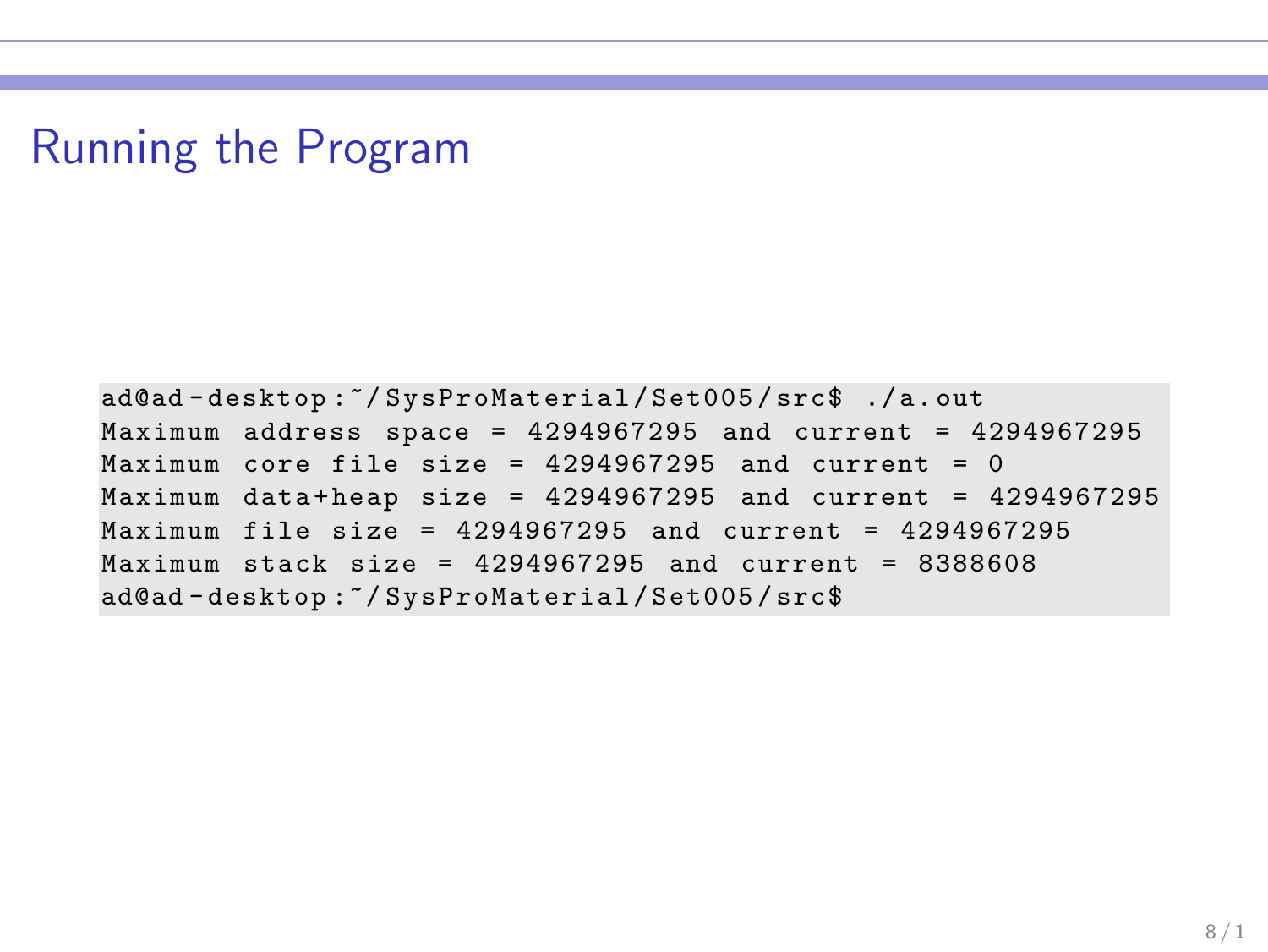#### Process IDs

```
#include <sys/types.h>
# include < unistd .h >
pid_t getpid (void ) ;
pid_t getppid (void );
```
► getpid(): obtain my own ID, *getppid()*: get the ID of my parent.

```
▶ #include <stdio.h>
   # include < unistd .h >
   int main () {
       printf ("Process has as ID the number: \lambda 1d \n\in (long) getpid();
       printf ("Parent of the Process has as ID: \lambda \ln", (long) getppid ());
       return 0;
   }
```
 $\blacktriangleright$  Running the program...

```
ad@ad - desktop :~/ SysProMaterial / Set005 / src$ ./ a. out
Process has as ID the number: 14617
Parent of the Process has as ID: 3256
ad@ad - desktop :~/ SysProMaterial / Set005 / src$
```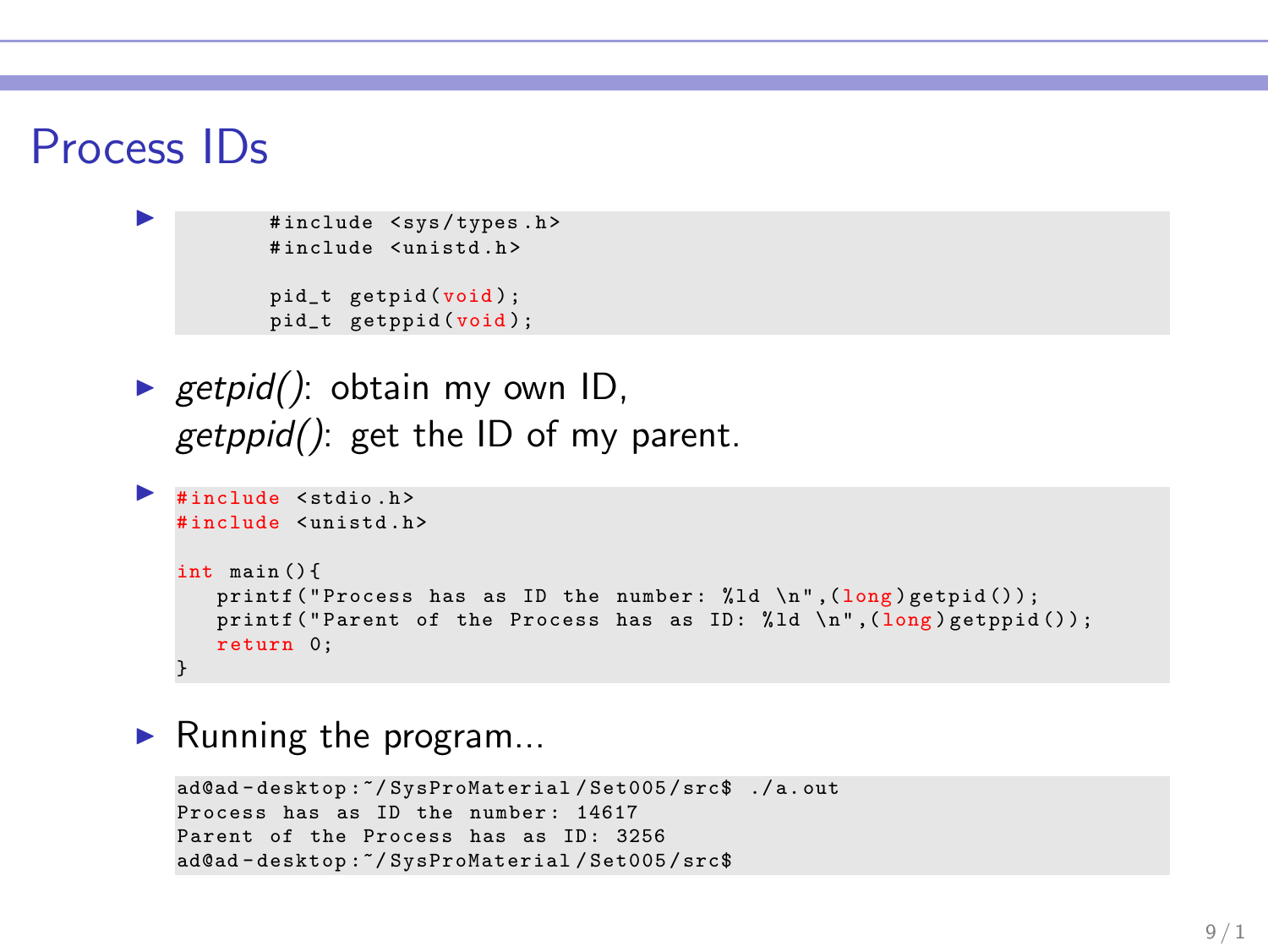### Process State Diagram

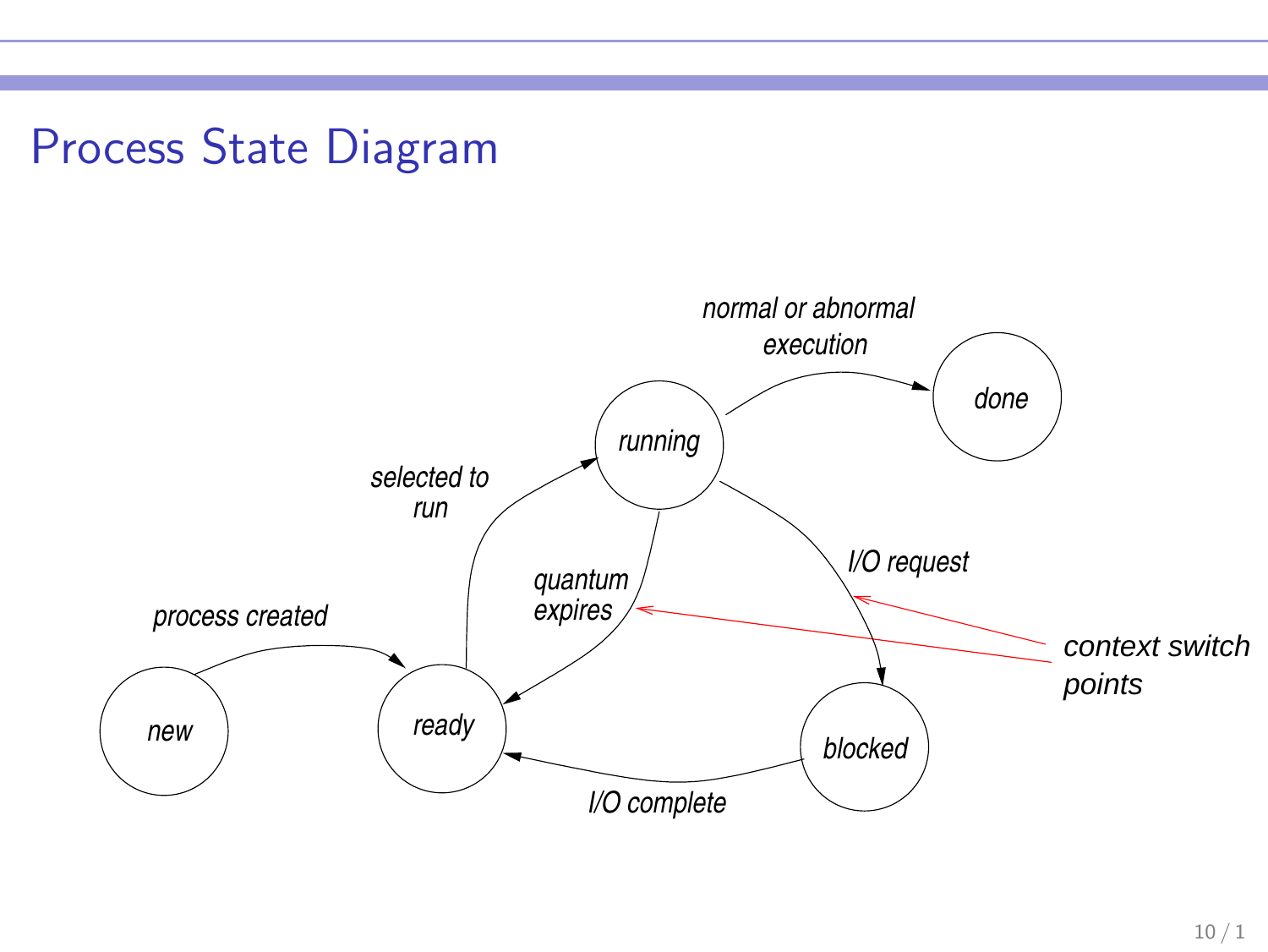```
The exit() call
```

```
#include <stdlib.h>
void exit (int status):
```
- ◮ Terminates the running of a process and returns a *status* which is available in the parent process.
- ▶ When *status* is 0, it shows successful exit; otherwise, the value of *status* is available (in bash) as variable \$?

```
# include < stdio .h >
#include <stdlib.h>
# define EXITCODE 157
main () {
   printf ("Goinr to terminate with status code 157 \space \n\mid n"):
   exit (EXITCODE);
}
```

```
ad@ad - desktop :~/ SysProMaterial / Set005 / src$ ./ a . out
Going to terminate with status code 157
ad@ad-desktop:"/SysProMaterial/Set005/src$ echo $?
157
ad@ad - desktop :~/ SysProMaterial / Set005 / src$
```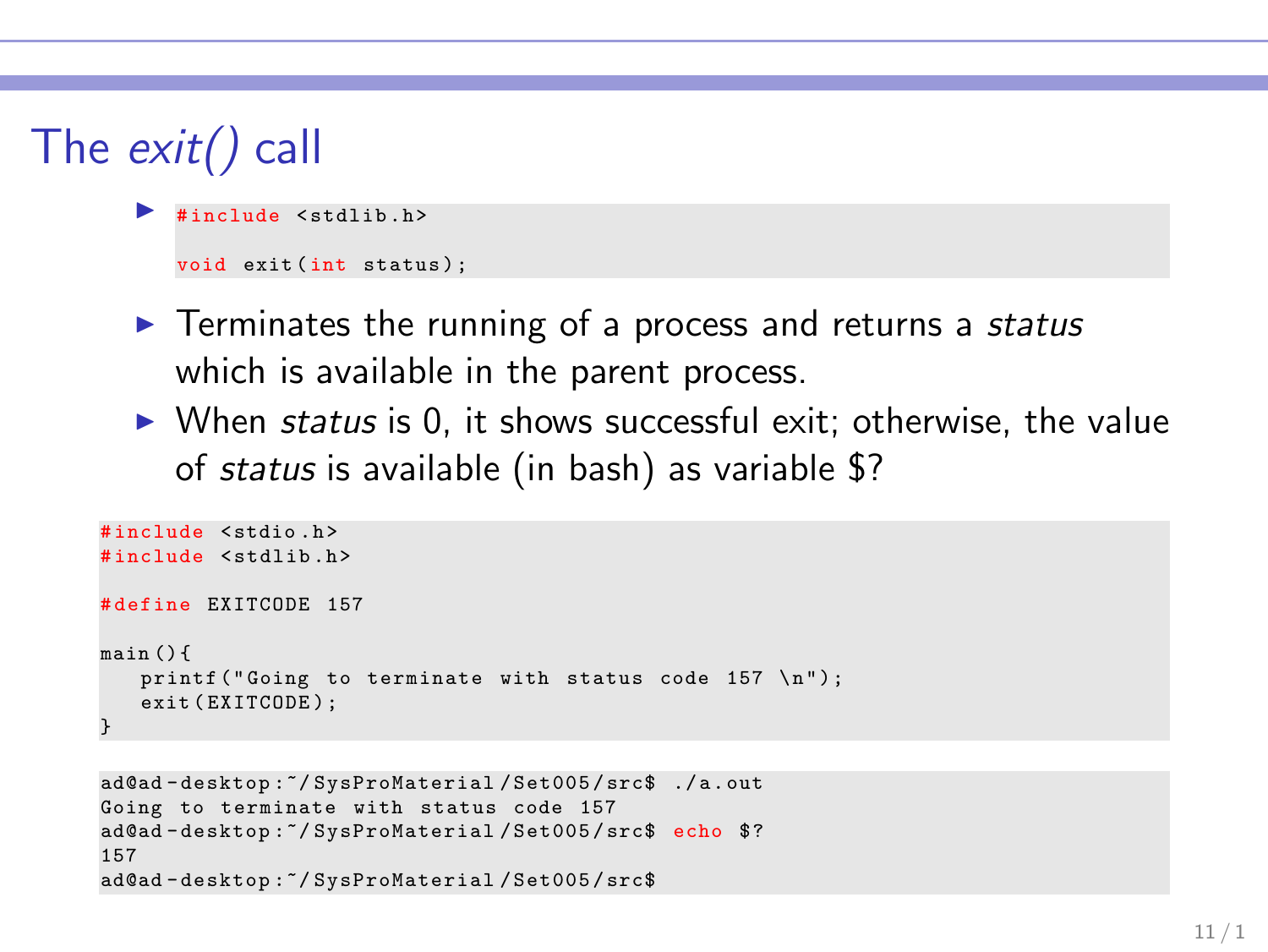## Creating a new process  $-$  fork()

 $\blacktriangleright$  The system call:

#include <unistd.h>

pid\_t fork(void);

- $\triangleright$  creates a new process by duplicating the calling process.
- ► *fork()* returns the value 0 in the child-process, while it returns the processID of the child process to the parent.
- $\triangleright$  fork() returns -1 in the parent process if it is not feasible to create a new child-process.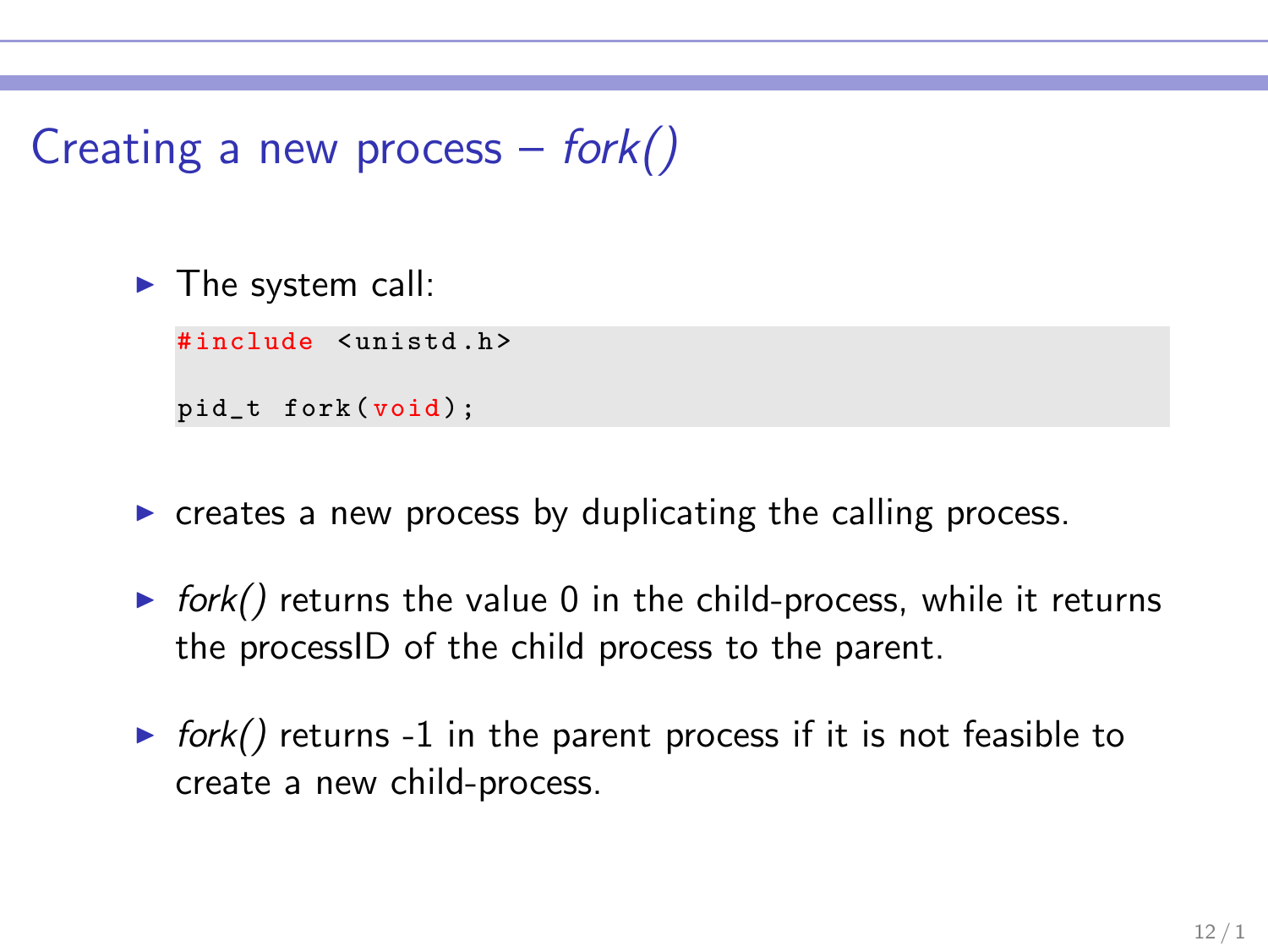

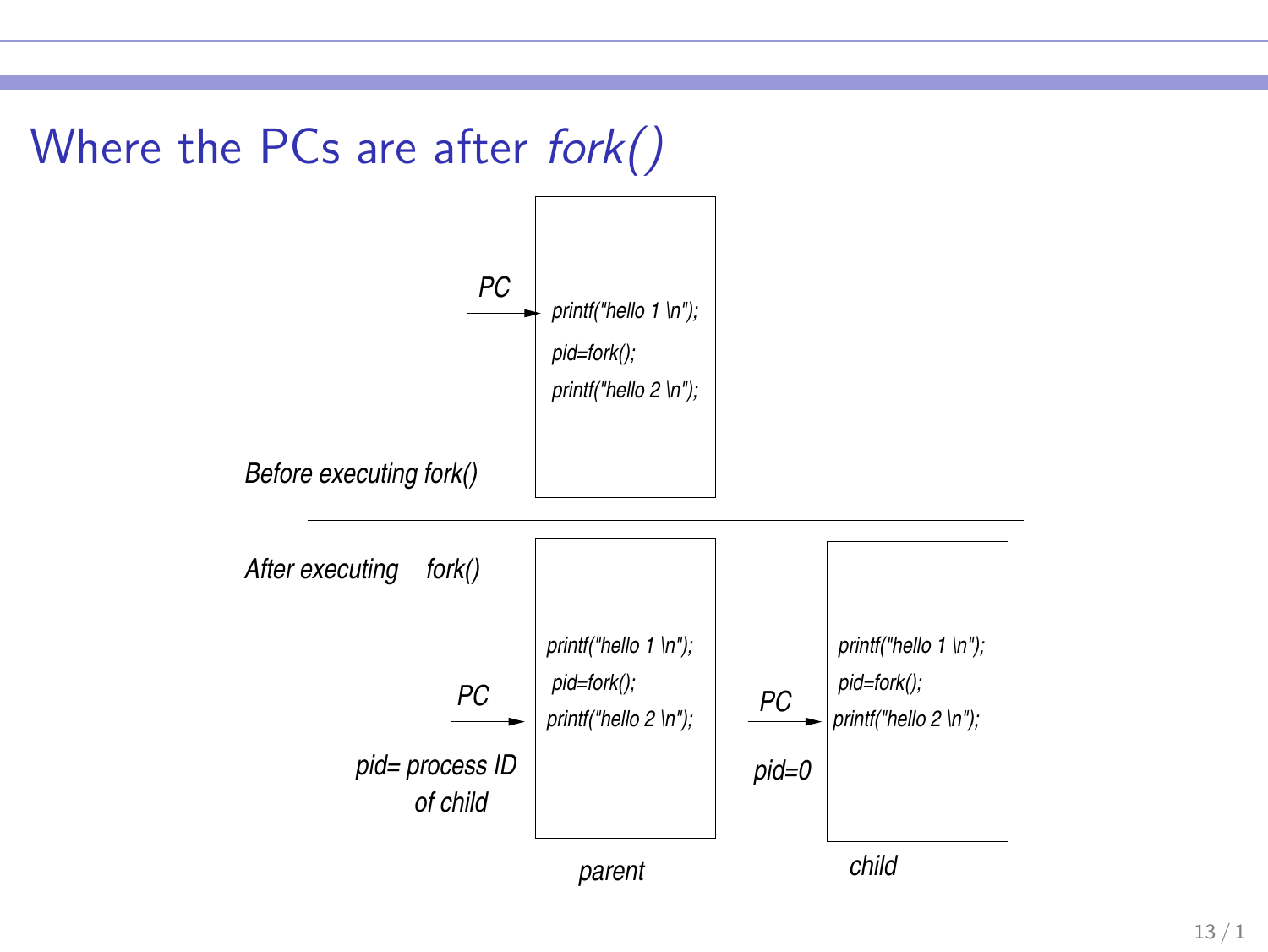## fork() example

```
# include < stdio .h >
# include < unistd .h >
#include <stdlib.h>
# include < sys / types .h >
int main () {
  pid_t childpid ;
  child = fork():
  if (cchild = -1) {
     perror ("Failed to fork");
     exit (1) ;
     }
  if (cchild == 0)printf ("I am the child process with ID: %lu \n",
        (long) getpid();
  else
     printf ("I am the parent process with ID: %lu \n",
        (long) getpid();
  return 0;
}
```

```
d@ad - desktop :~/ SysProMaterial / Set005 / src$ ./ a . out
I am the parent process with ID: 15373
I am the child process with ID: 15374
ad@ad - desktop :~/ SysProMaterial / Set005 / src$ ./ a . out
I am the parent process with ID: 15375
I am the child process with ID: 15376
ad@ad - desktop :~/ SysProMaterial / Set005 / src$
```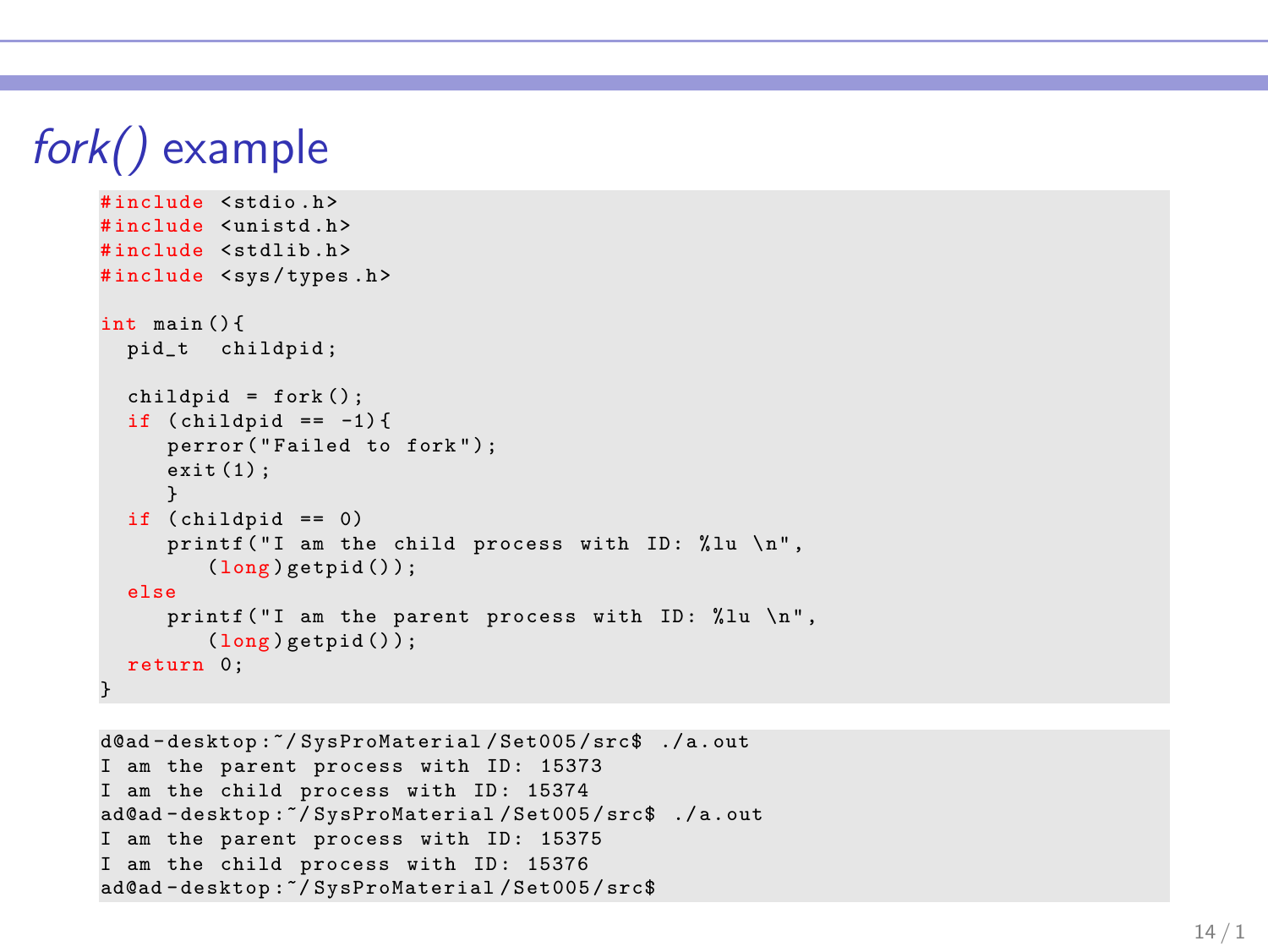#### Another example

```
# include < stdio .h >
# include < unistd .h >
#include <stdlib.h>
# include < sys / types .h >
int main () {
  pid_t childpid ;
  pid_t mypid ;
  mypid = getpid();
  child = fork();
  if (childpid == -1) {
      perror ("Failed to fork");
      exit(1):}
  if (child == 0)printf ("I am the child process with ID: \chilu -- \chilu\ln",
               (long ) getpid () , (long ) mypid ) ;
  else { sleep (2) ;
          printf ("I am the parent process with ID: \frac{9}{1}lu -- \frac{9}{1}lu \n",
               (long ) getpid () , (long ) mypid ) ; }
  return 0;
}
```
 $\rightarrow$  Running the executable:

```
ad@ad - desktop :~/ SysProMaterial / Set005 / src$ ./ a . out
I am the child process with ID: 15704 -- 15703
I am the parent process with ID: 15703 -- 15703
ad@ad - desktop :~/ SysProMaterial / Set005 / src$
```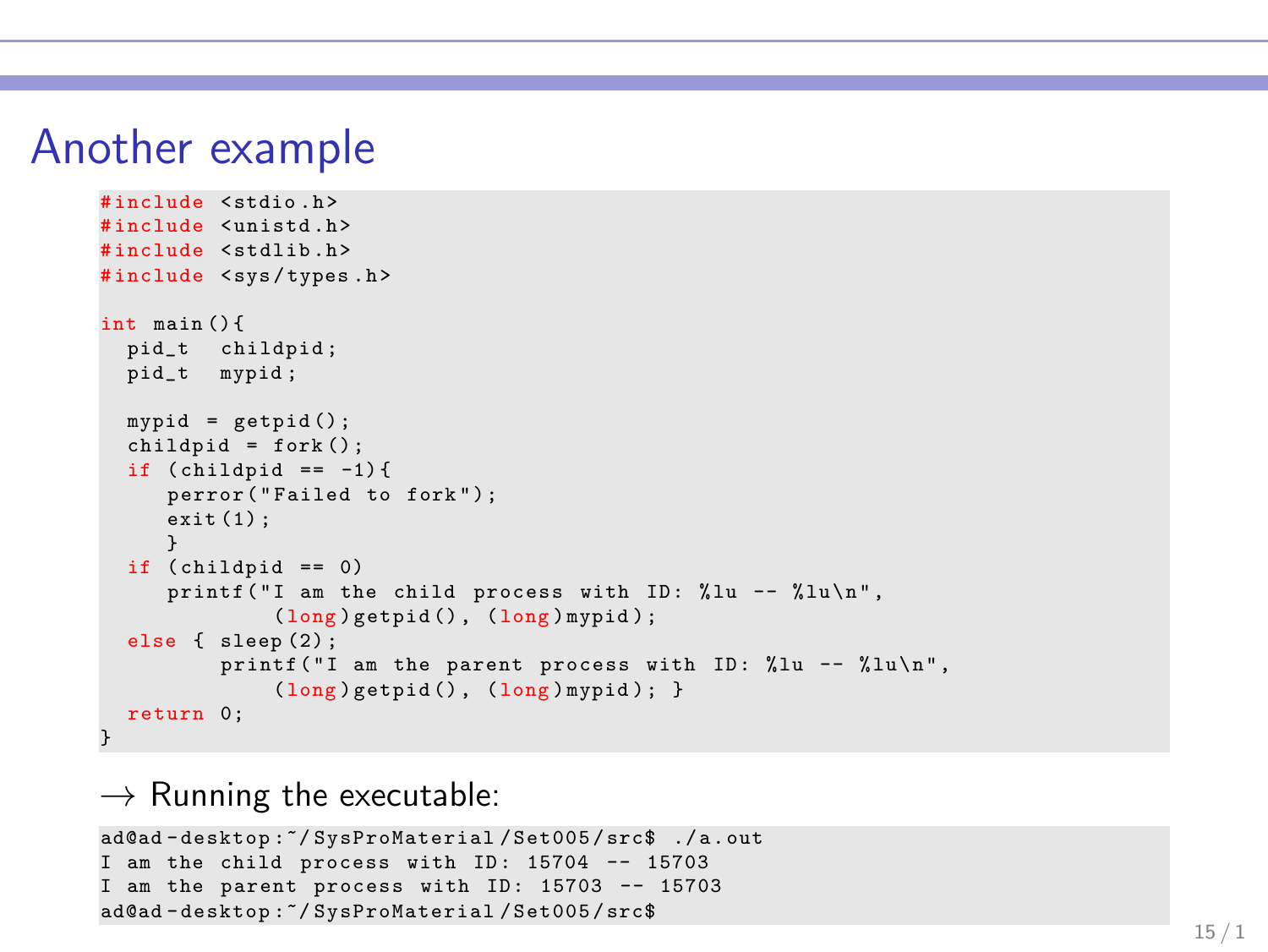#### Creating a chain of processes

```
# include < stdio .h >
#include <stdlib.h>
# include < unistd .h >
int main (int argc , char * argv []) {
pid_t childpid = 0;
int i.n:
if (\text{arec }!=2) {
  fprintf (stderr, "Usage: % s processes \n", argy [0]); return 1;
}
n = atoi (arev [1]):
for ( i = 1 : i < n : i++)if ( ( childpid = fork () ) > 0 ) // only the child carries on
    break ;
fprintf (stderr, "i: "%d process ID: "ld parent ID: "ld child ID: "ld \n",
    i, (long) getpid (), (long) getppid (), (long) childpid );
return 0;
}
```

```
ad@ad - desktop :~/ SysProMaterial / Set005 / src$ ./ a . out 2
i :1 process ID :7654 parent ID :3420 child ID :7655
i :2 process ID :7655 parent ID :7654 child ID :0
ad@ad - desktop :~/ SysProMaterial / Set005 / src$ ./ a . out 4
i :1 process ID :7656 parent ID :3420 child ID :7657
i :3 process ID :7658 parent ID :7657 child ID :7659
i :4 process ID :7659 parent ID :7658 child ID :0
i :2 process ID :7657 parent ID :1 child ID :7658
```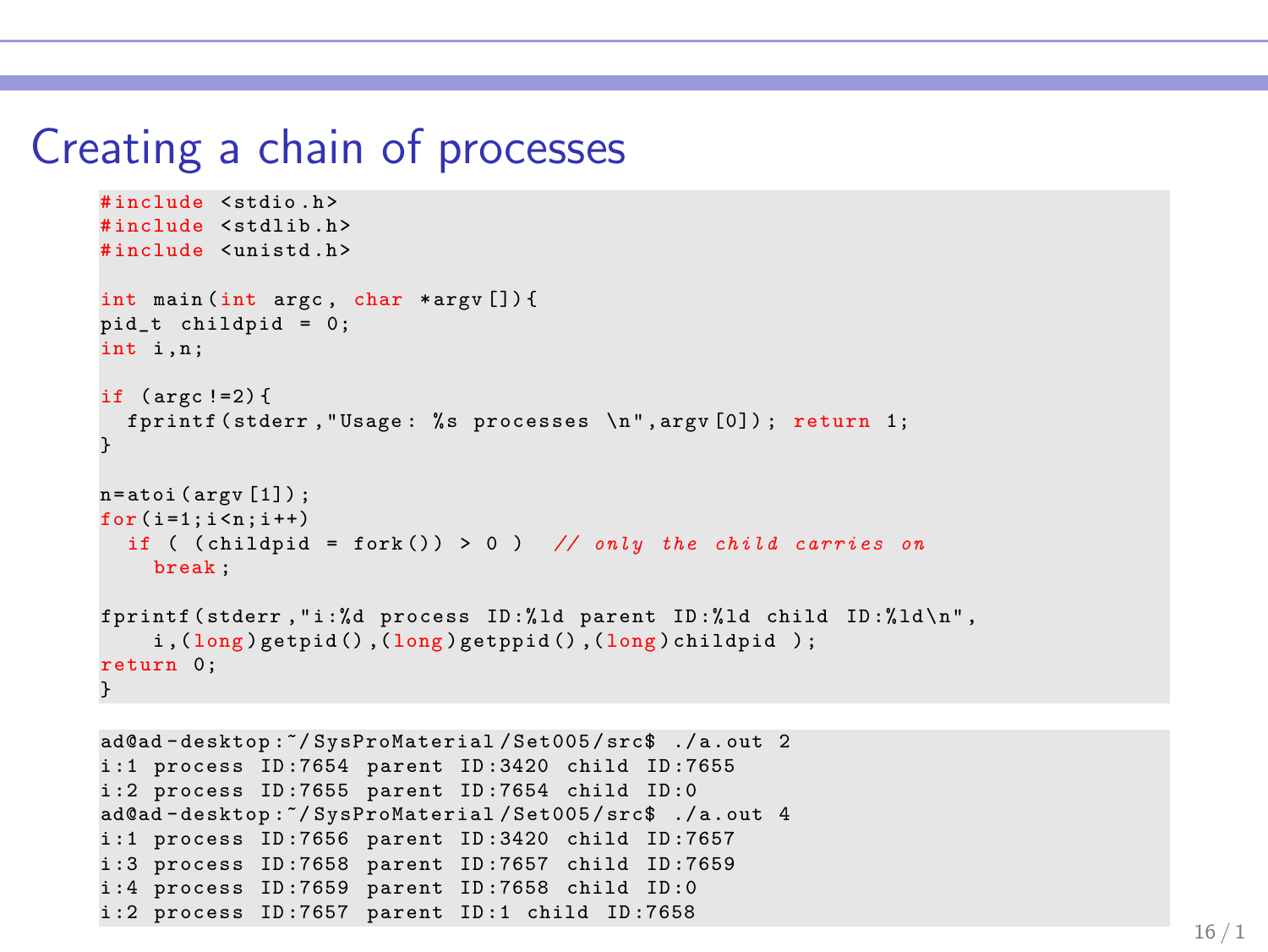#### Creating a Shallow Tree

```
# include < stdio .h >
#include <stdlib.h>
#include <unistd.h>
# include < sys / types .h >
int main (int argc , char * argv []) {
  pid_t childpid ;
 pid_t mypid ;
  int i.n:
  if (\arg c != 2) {
     printf ("Usage: %s number-of-processes \n", argv [0]);
     exit (1) ;
      }
  n = \text{atoi}(\arg v[1]);for (i=1:i \le n: i++)if ((childpid = fork()) \leq 0)break ;
  printf ("i: %d process ID: %ld parent ID: %ld child ID: %ld \n",
         i, (long) getpid (), (long) getppid (), (long) childpid);
  return 0;
}
```

```
ad@ad - desktop :~/ SysProMaterial / Set005 / src$ ./ a . out 4
i: 1 process ID: 16721 parent ID:16720 child ID:0
i: 2 process ID: 16722 parent ID:16720 child ID:0
i: 4 process ID: 16720 parent ID:3256 child ID:16723
i: 3 process ID: 16723 parent ID:16720 child ID:0
ad@ad - desktop :~/ SysProMaterial / Set005 / src$
```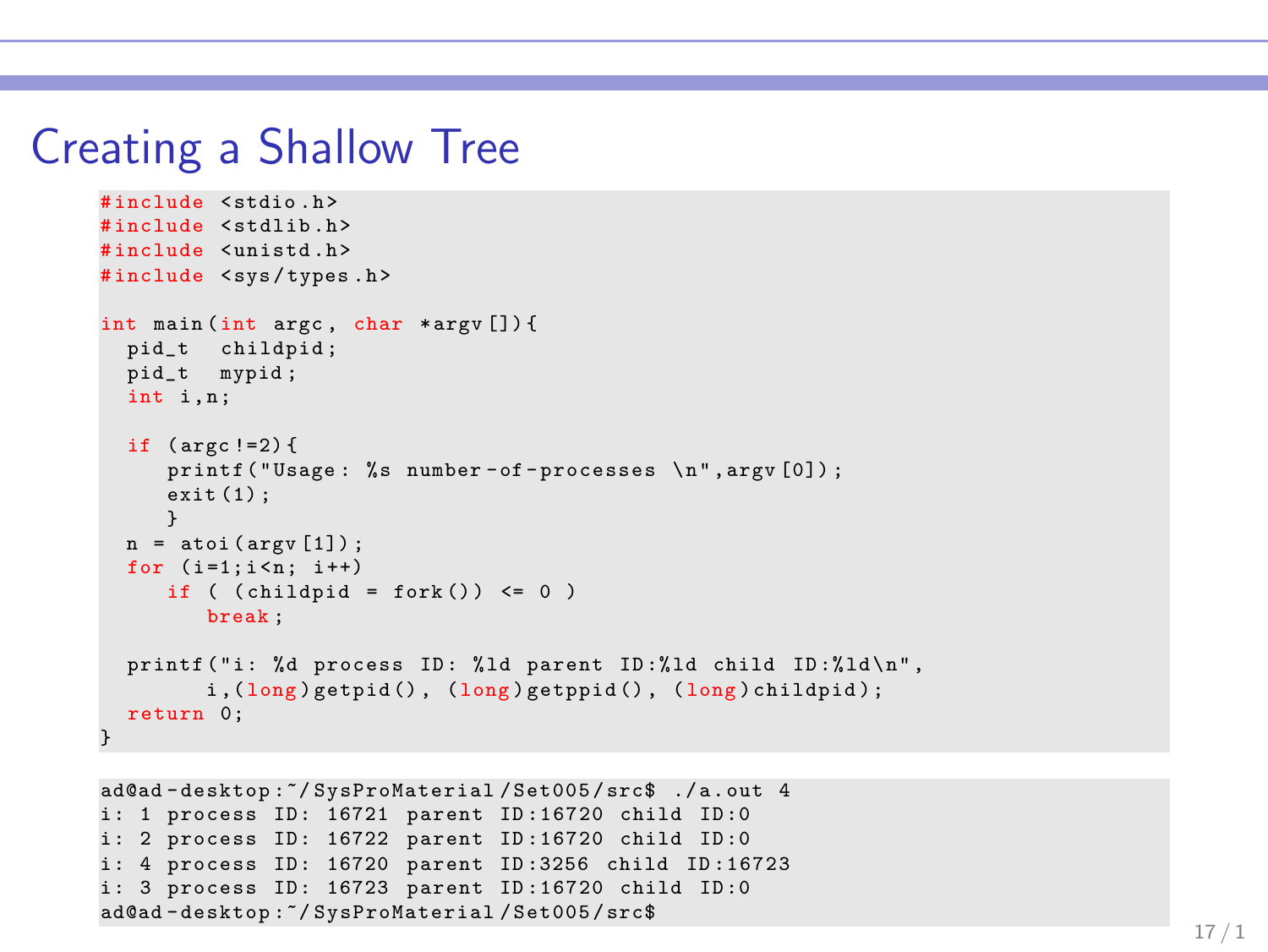#### Orphan Processes

```
# include < stdio .h >
#include <stdlib.h>
int main (void ){
   pid_t pid ;
   printf ("Original process: PID = \lambdad, PPID = \lambdad\langle n", getpid (), getppid ());
   pid = fork();
   if ( pid == -1 ) {
       \texttt{perform('fork')}: \texttt{exit(1)}:}
   if ( pid != 0)printf ("Parent process: PID = %d, PPID = %d, CPID = %d \n",
               getpid(), getppid(), pid);
   else {
       sleep (2):
      printf ("Child process: PID = \%d, PPID = \%d \n",
               getpid(), getppid();
       }
   printf ("Process with PID = \lambdad terminates \n", getpid());
}
```

```
ad@ad - desktop :~/ SysProMaterial / Set005 / src$ ./ a . out
Original process: PID = 16816, PPID = 3256Parent process : PID = 16816 , PPID = 3256 , CPID = 16817
Process with PID = 16816 terminates
Child process: PID = 16817, PPID = 1Process with PID = 16817 terminates
ad@ad - desktop :~/ SysProMaterial / Set005 / src$
```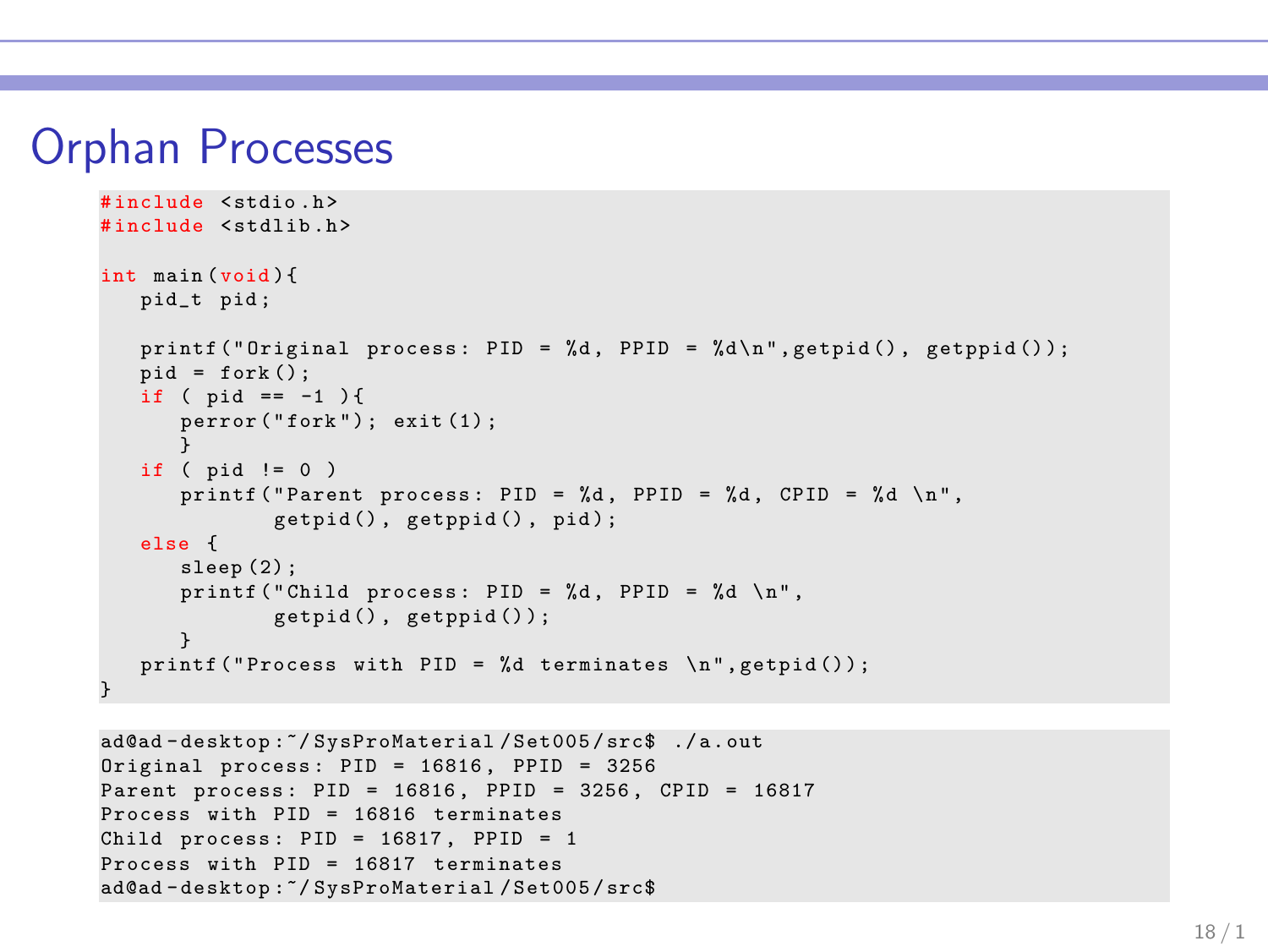# The wait() call

```
#include <sys/types.h>
#include <sys/wait.h>
pid_t wait (int *status);
```
- ► Waits for state changes in a child of the calling process, and obtains information about the child whose state has changed.
- $\triangleright$  Returns the ID of the child that terminated, or -1 if the calling process had no children.
- ► Good idea for the parent to wait for *every* child it has spawned.
- ► If *status* information is not NULL, it stores information that can be inspected.
	- 1. *status* has two bytes: in the left we have the exit code of the child and in the right byte just 0.
	- 2. if the child was terminated due to a signal, then the last 7 bits of the *status* represent the code for this signal.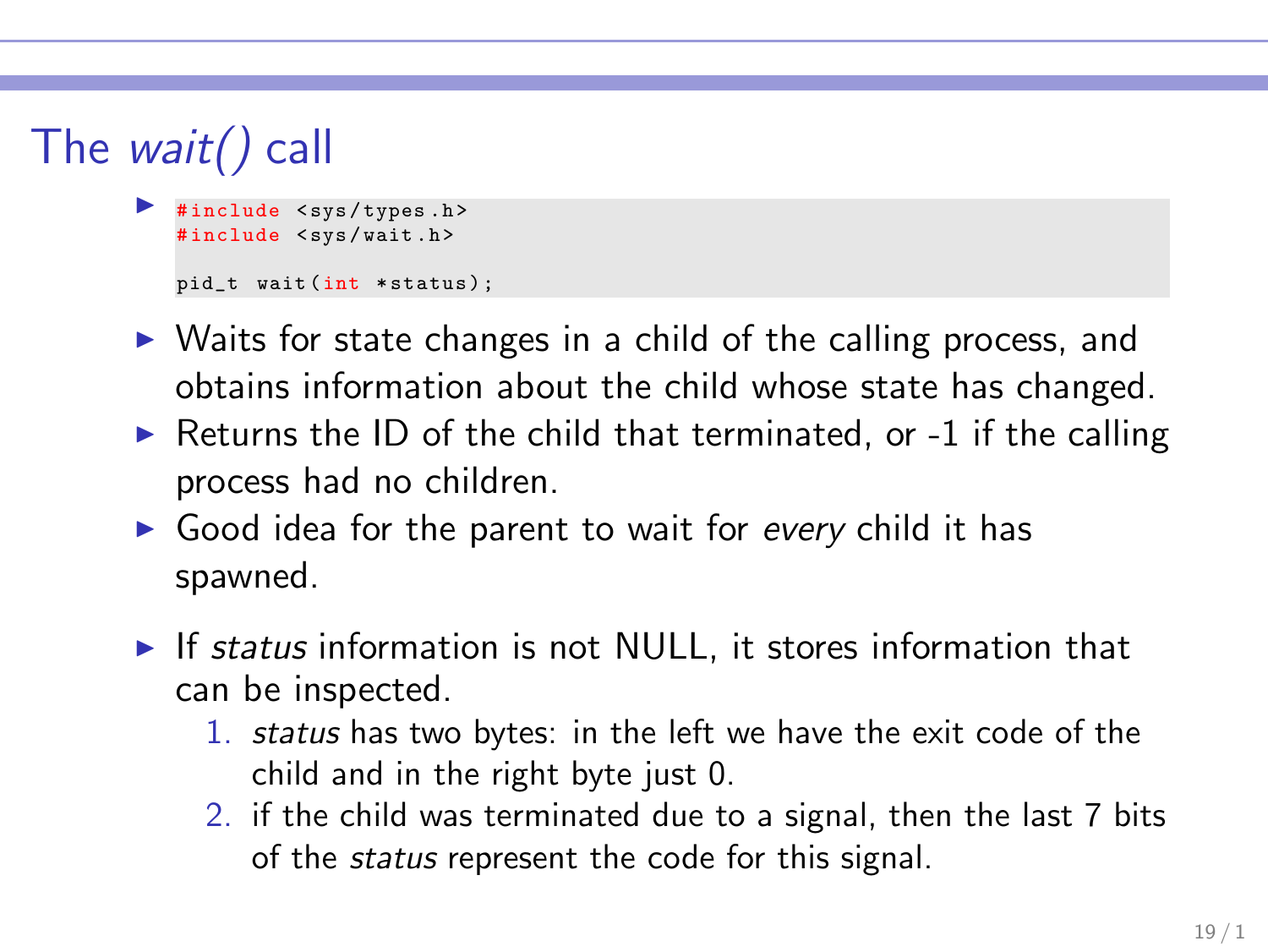### Checking the status flag

The int *status* could be checked with the help of the following macros:

- $\triangleright$  WIFEXITED(status): returns true if the child terminated normally.
- $\triangleright$  WEXITSTATUS(status): returns the exit status of the child. This consists of the 8 bits of the *status* argument that the child specified in an  $exit()$  call or as the argument for a return statement in main(). This macro should only be used if WIFEXITED returned true.
- $\triangleright$  WIFSIGNALED(status): returns true if the child process was terminated by a signal.
- $\triangleright$  WTERMSIG(status): returns the number of the signal that caused the child process to terminate. This macro should only be employed if WIFSIGNALED returned true.
- $\triangleright$  WCOREDUMP(status): returns true if the child produced a core dump.
- $\triangleright$  WSTOPSIG(status): returns the number of the signal which caused the child to stop.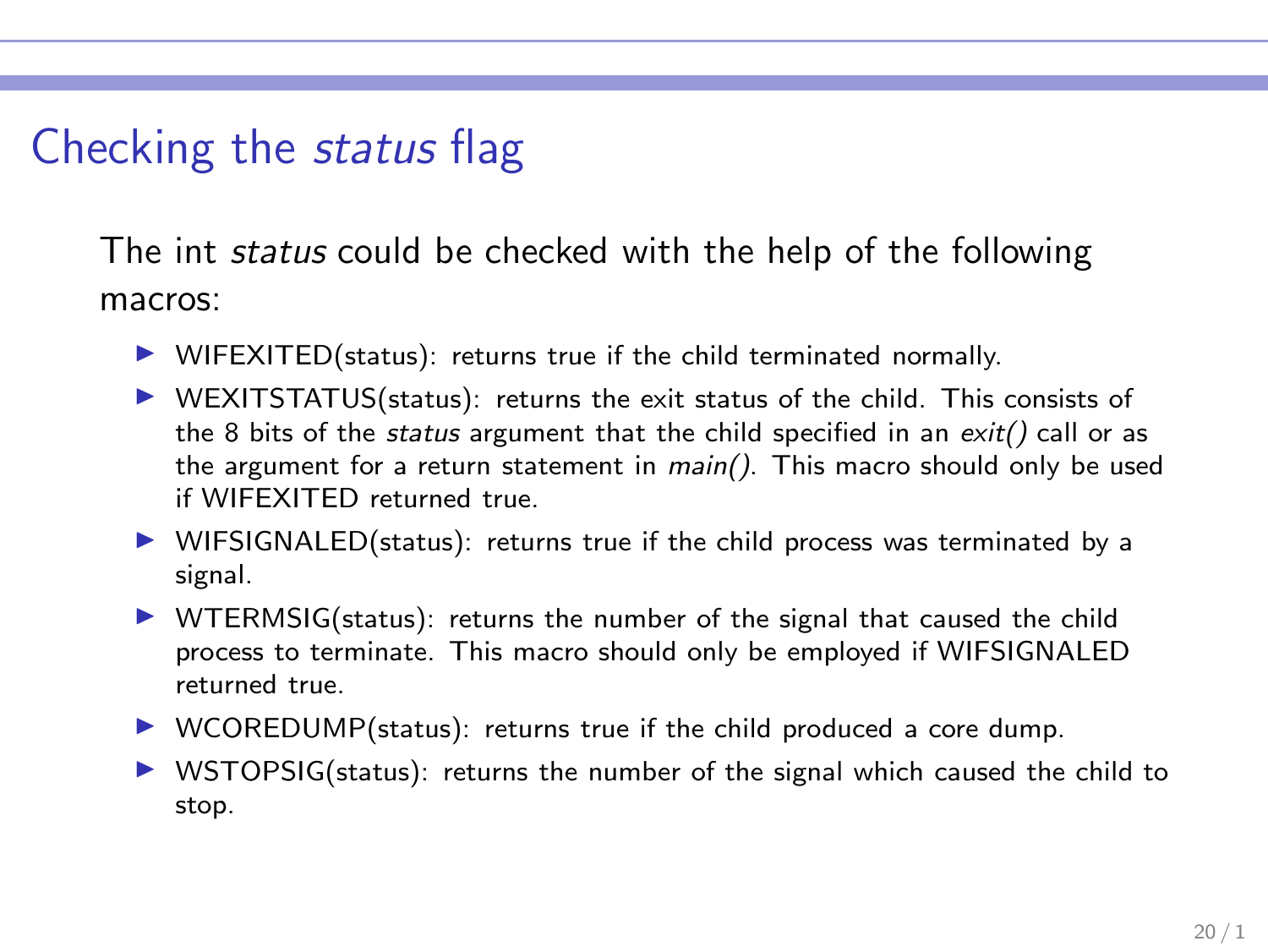#### Use of wait

```
# include < stdio .h >
#include <stdlib.h>
#include <unistd.h>
# include < sys / types .h >
#include <sys/wait.h>
int main () {
 pid_t pid ;
  int status, exit status ;
  if ( (pid = fork()) < 0 ) perror ("fork failed");
  if (pid == 0) { sleep (4); exit (5); /* exit with non-zero value */ }
  else { printf ("Hello I am in parent process %d with child %d\n",
        getpid(), pid); }
  if ((mid = wait(kstatus)) == -1)perror ("wait failed"); exit (2);
  }
if ( WIFEXITED ( status )) {
     exit_statue = WEXITSTATUS (status);
     printf (" exit status from %d was %d\n", pid, exit status);
     }
ext(0):
}
```

```
ad@ad - desktop :~/ SysProMaterial / Set005 / src$ ./ a . out
Hello I am in parent process 17022 with child 17023
exit status from 17023 was 1
ad@ad - desktop :~/ SysProMaterial / Set005 / src$
```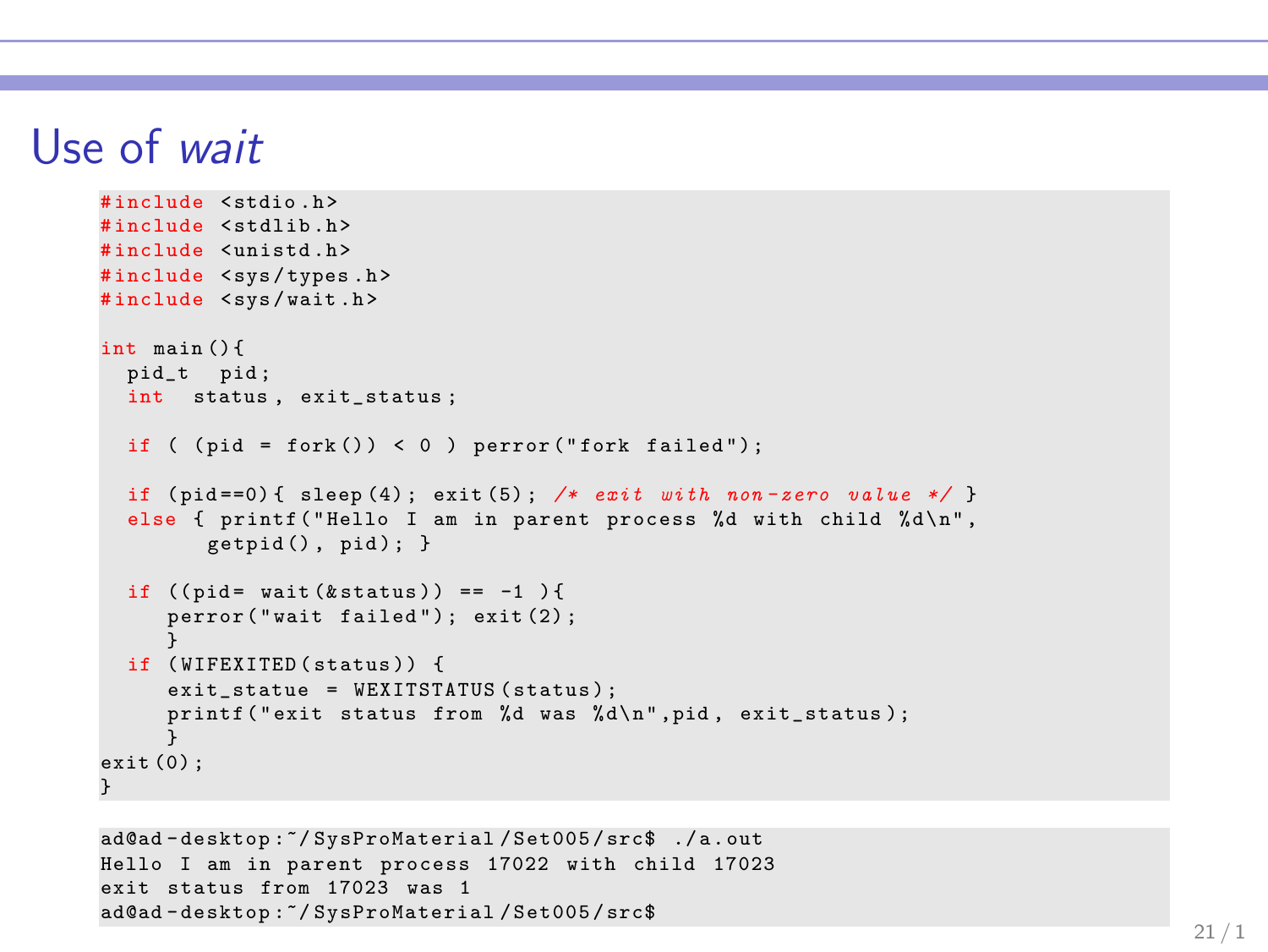### The waitpid call

```
◮ # include < sys / types .h >
 #include <sys/wait.h>
 pid_t waitpid (pid_t pid, int * status, int options);
```
- ▶ *pid* may take various values:
	- $1. < -1$ : wait for any child whose groupID = |pid|
	- 2. -1: wait for any child
	- 3. 0: wait for any child process whose process groupID is equal to that of the calling process.
	- $4. > 0$ : wait for the child whose process ID is equal to the value of pid.
- ◮ *options* is an OR of zero or more of the following constants:
	- 1. WNOHANG: return immediately if no child has exited.
	- 2. WUNTRACED: return if a child has stopped.
	- 3. WCONTINUED: return if a stopped child has been resumed (by delivery of SIGCONT).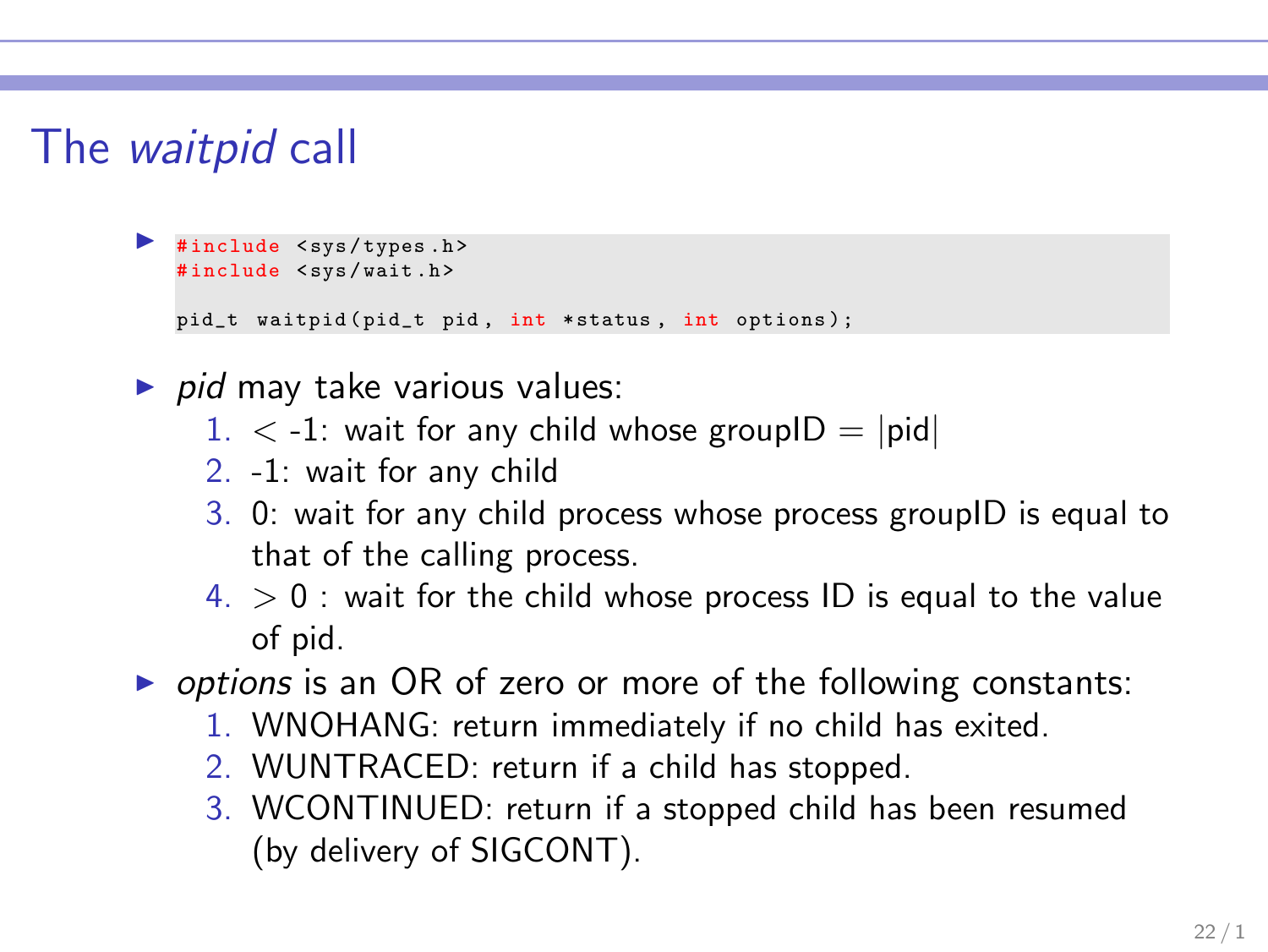```
waitpid() example
     # include < sys / wait .h >
     #include <sys/types.h>
     #include <unistd.h>
     #include <stdlib.h>
     # include < stdio .h >
     # include < errno .h >
     int main () {
         pid t pid:
        int status, exit status, i ;
        if ( (pid = fork()) < 0 )
            perror ("fork failed");
        if ( pid == 0 ) {
          printf ("Still child %lu is sleeping... \n", (long)getpid());
              sleep (5) ; exit (57) ;
              }
         printf ("reaching the father ","lu process \n", long) getpid());
         printf ("PID is \lambdalu \n", (long) pid);
         while ( (waitpid (pid, & status, WNOHANG)) == 0 ){
              printf ("Still waiting for child to return\langle n'' \rangle;
              sleep(1):
         }
         printf ("reaching the father ","lu process \ln", (long) getpid ());
        if ( WIFEXITED ( status ) ) {
             exit status = WEXITSTATUS ( status ) ;
             printf ("Exit status from %lu was %d\n", (long)pid. exit status) ;
             }
         exit (0) ;
      }
```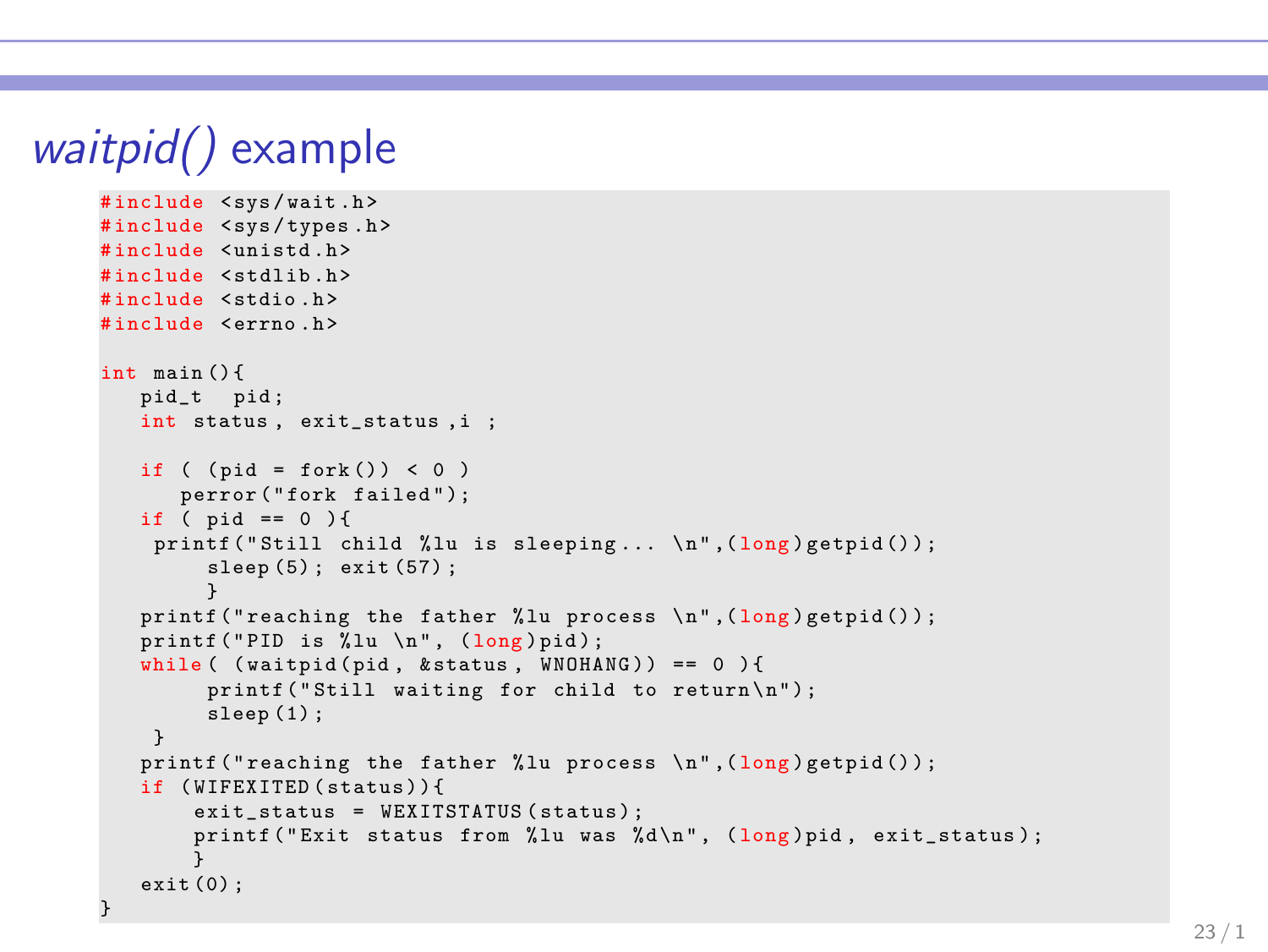### **Output**

ad@ad - desktop :~/ SysProMaterial / Set005 / src\$ ./ a . out reaching the father 17321 process PID is 17322 Still waiting for child to return Still child 17322 is sleeping ... Still waiting for child to return Still waiting for child to return Still waiting for child to return Still waiting for child to return reaching the father 17321 process Exit status from 17322 was 57 ad@ad - desktop :~/ SysProMaterial / Set005 / src\$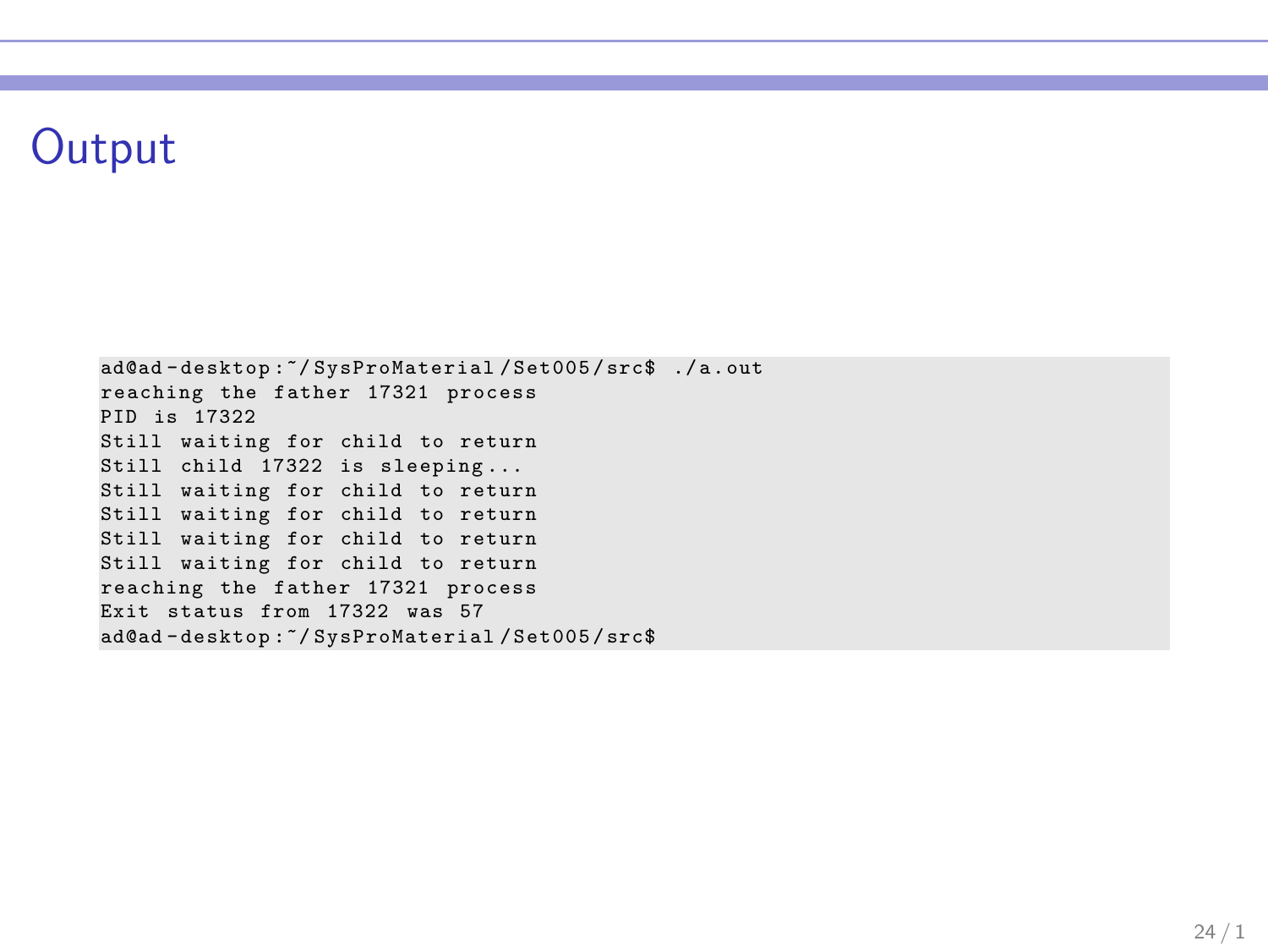### Zombie Processes

- $\triangleright$  A process that terminates remains in the system until its parent *receives* its exit code.
- $\blacktriangleright$  All this time, the process is a zombie.

```
# include < stdlib .h >
#include <unistd.h>
#include <sys/wait.h>
int main (void ){
   pid_t pid ;
   pid = fork();
   if ( pid == -1 ) {
       perror ("fork"); exit (1);
       }
   if ( pid !=0 ) {
      while (1) {
         sleep (500) ;
         }
       }
   else {
      exit (37) ;
       }
}
```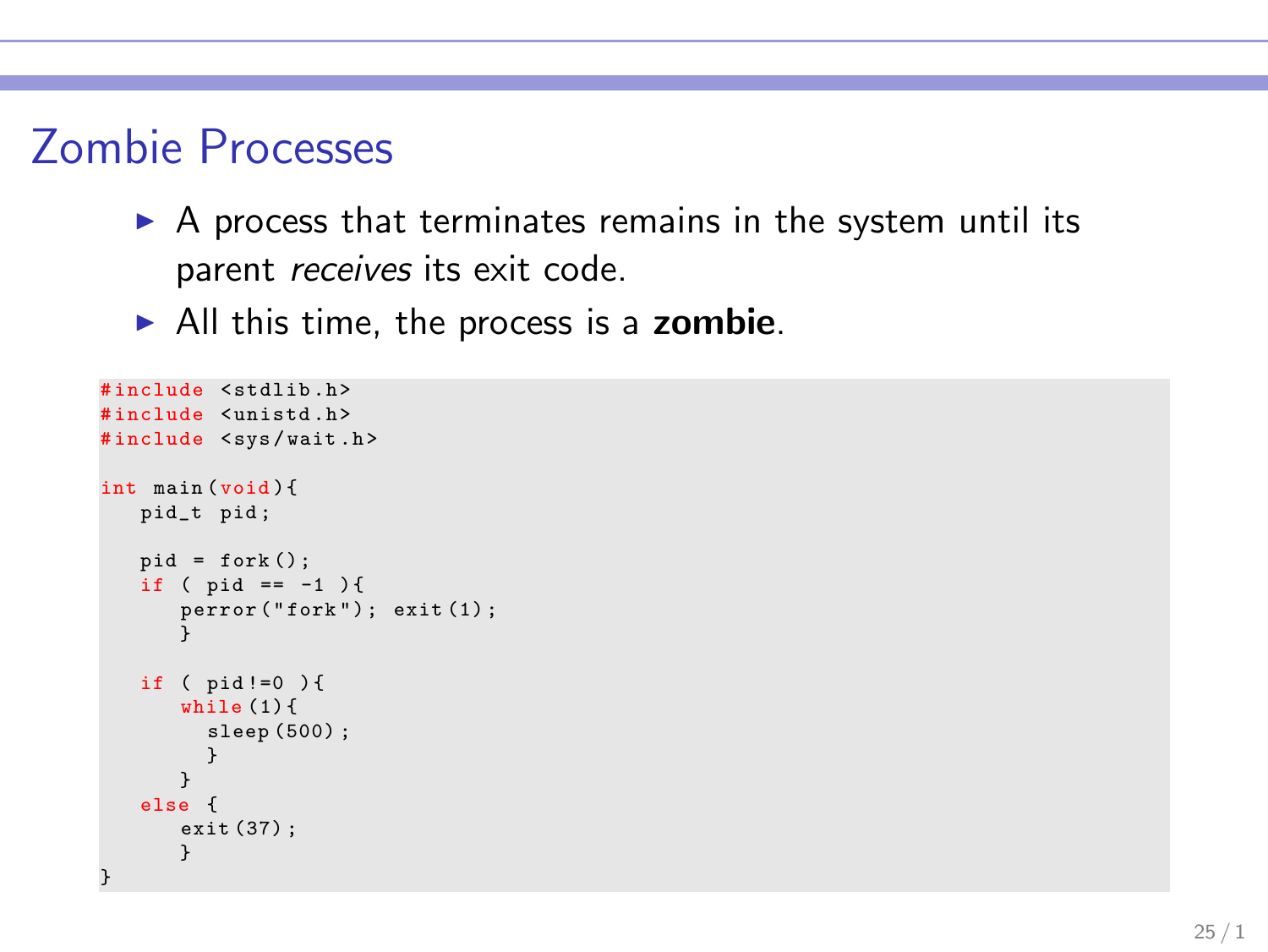#### Example with Zombie

```
d@ad - desktop :~/ SysProMaterial / Set005 / src$ ./ a . out &
[1] 17508
ad@ad-desktop:"/SysProMaterial/Set005/src$ ps -a<br>PID TTY TIME CMD
                      TIME CMD
5822 pts /5 00:00:00 ssh
7508 pts /3 00:00:00 man
13324 pts /1 00:15:02 soffice . bin
13772 pts /0 00:00:00 ssh
15111 pts /1 00:00:03 gv
17433 pts /1 00:00:00 gs
17508 pts /6 00:00:00 a . out
17509 pts /6 00:00:00 a . out < defunct >
17510 pts /6 00:00:00 ps
ad@ad - desktop :~/ SysProMaterial / Set005 / src$ kill -9 17508
[1] + Killed / a out
ad@ad-desktop:"/SysProMaterial/Set005/src$ ps -a<br>PID TTY TIME CMD
  PID TTV
 5822 pts /5 00:00:00 ssh
7508 pts /3 00:00:00 man
13324 pts /1 00:15:02 soffice . bin
13772 pts /0 00:00:00 ssh
15111 pts /1 00:00:03 gv
17433 pts /1 00:00:00 gs
17512 pts /6 00:00:00 ps
ad@ad - desktop :~/ SysProMaterial / Set005 / src$
```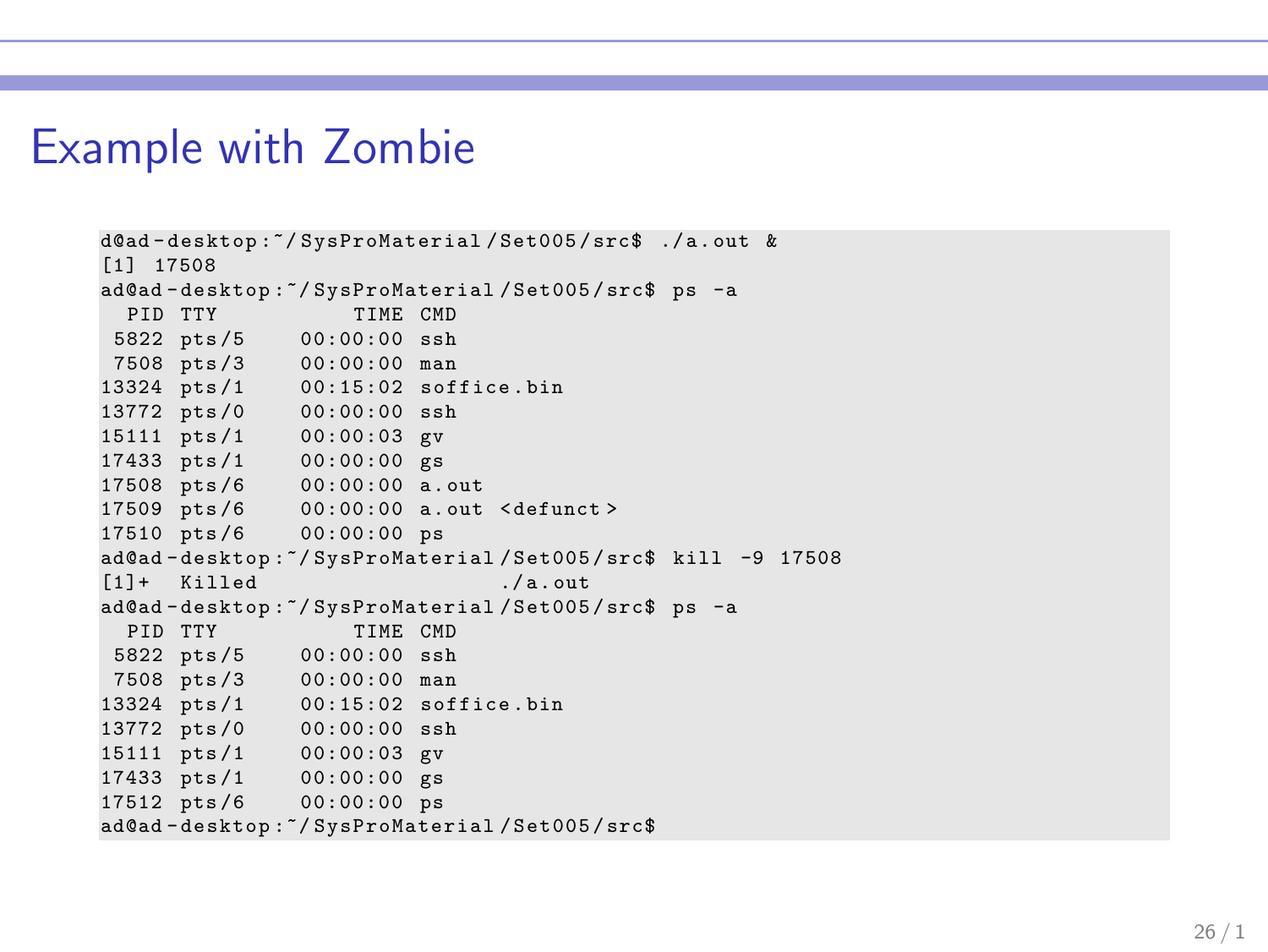# The execve() call

◮ *execve* executes the program pointed by *filename*

```
# include < unistd .h >
int execve (const char * filename , char * const argv [] , char *const envp []) ;
```
- ▶ *argv*: is an array of argument strings passed to the new program.
- ▶ *envp*: is an array of strings the designated the "environment" variables seen by the new program.
- ▶ Both *argv* and *envp* must be NULL-terminated.
- ▶ *execve* does not return on success, and the text, data, bss (un-initialized data), and stack of the calling process are overwritten by that of the program loaded.
- ▶ On success, *execve()* does **not** return, on error -1 is returned, and *errno* is set appropriately.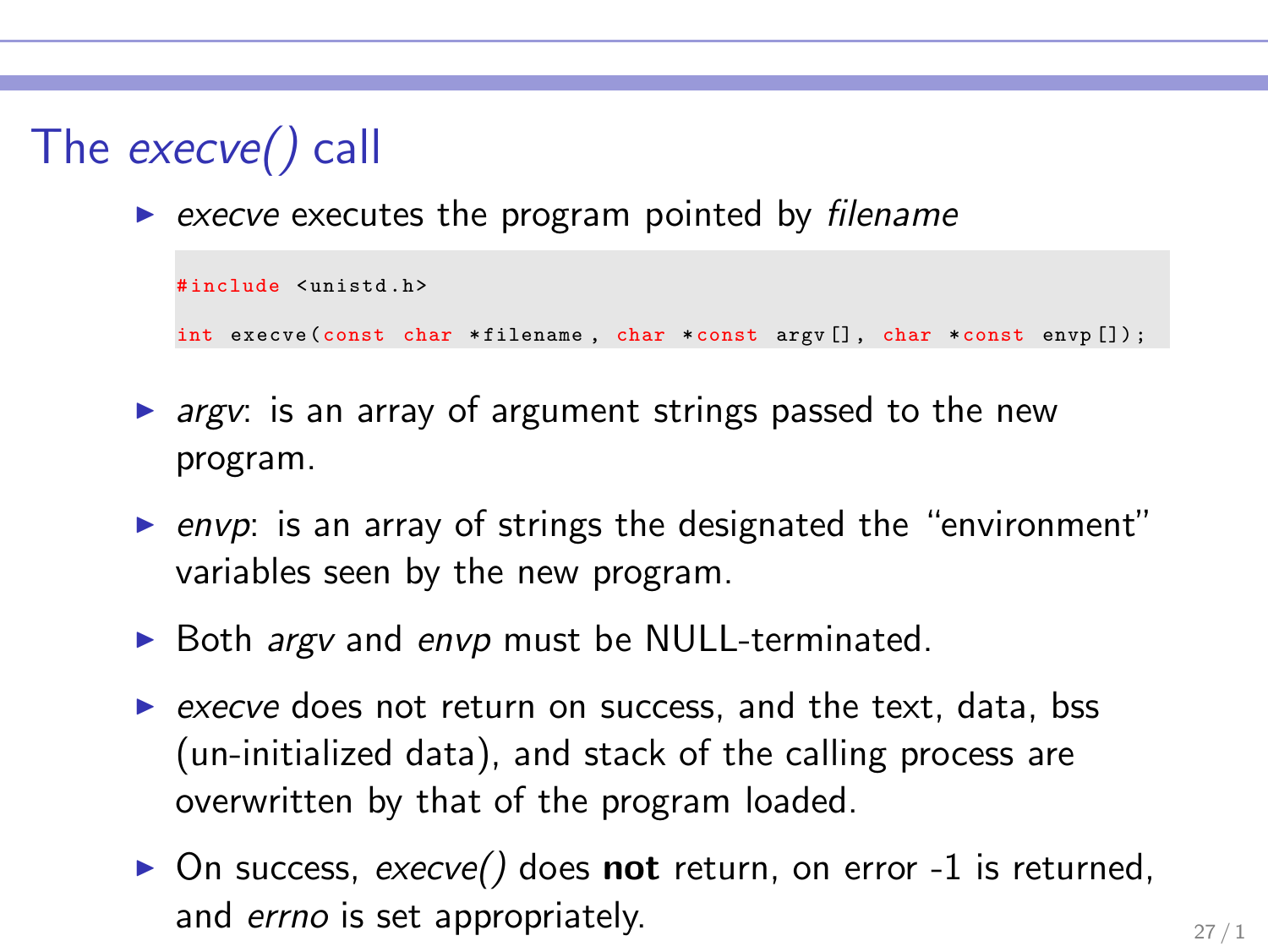#### Related system calls: execl, execlp, execle, execv, execvp

```
◮ # include < unistd .h >
 extern char ** environ:
 int execl (const char * path, const char * arg, ...);
 int execlp (const char *file, const char *arg, ...);
 int execle (const char *path, const char *arg, ..., char * const envp []);
 int execv (const char *path, char *const argv []);
 int execvp (const char * file , char * const argv []) ;
```
- ► These calls, collectively known as the *exec* calls, are a front-end to *execve*.
- $\triangleright$  They all replace the calling process (including text, data, bss, stack) with the executable designated by either the *path* or *file*.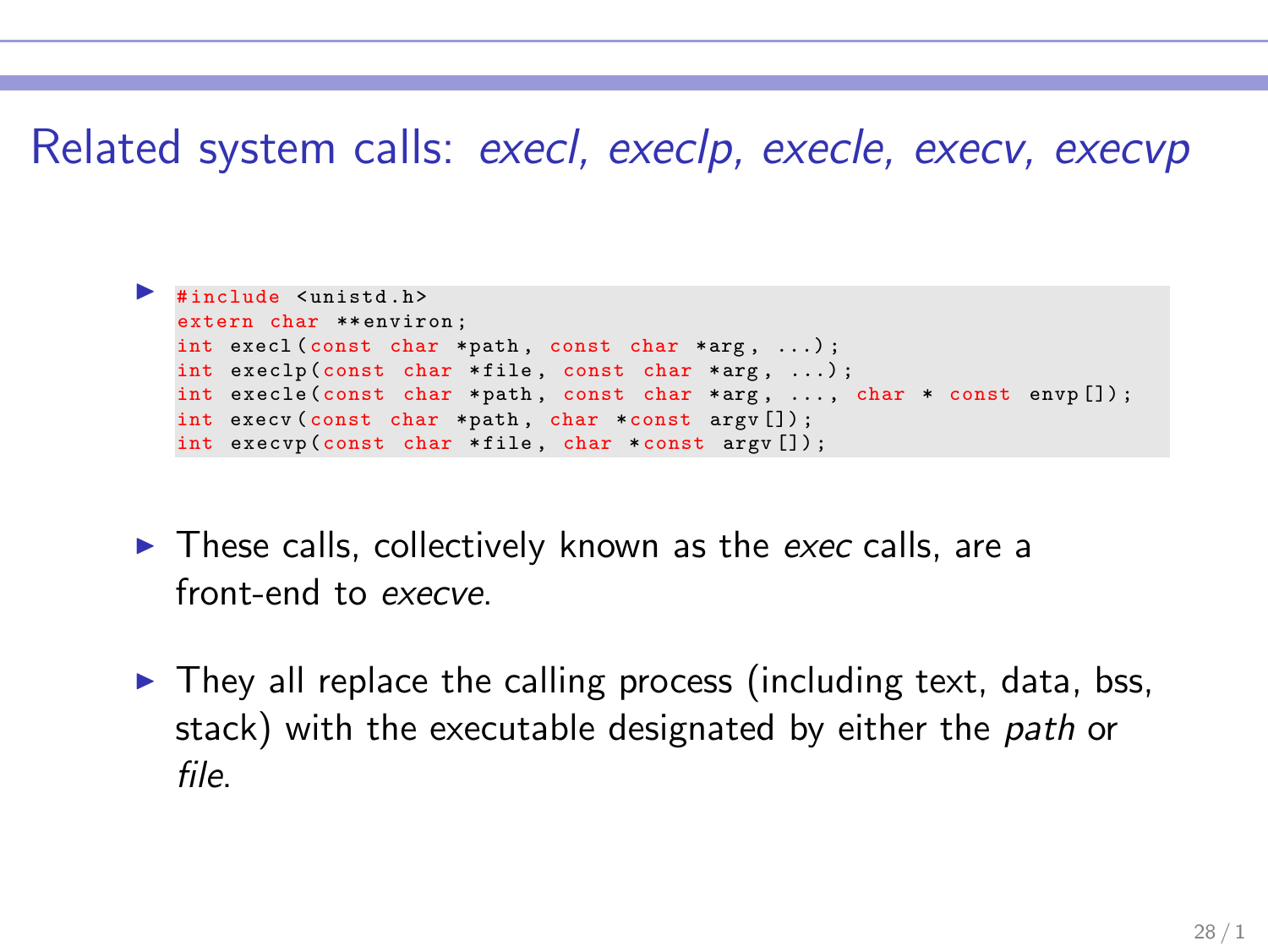#### Features of exec calls

- ▶ *execl, execle* and *execv* require either absolute or relative paths to executable(s).
- ► *execlp* and *execvp* use the environment variable PATH to "locate" the executable to replace the invoking process with.
- ▶ *execv* and *execvp* require the name of the executable and its arguments in *argv[0], argv[1], argv[2],..,argv[n]* and NULL as delimeter in *argv[n+1]*.
- ▶ *execl, execlp* and *execle* require the names of executable and parameters in *arg0, arg1, arg2, .., argn* with NULL following.
- $\triangleright$  Note that, by convention, the filename of the executable is passed as an argument, although it is typically identical to the last part of the full path.
- **►** *execle* requires the passing of environment variables in *envp[0], envp[1], envp[2],..,envp[n]* and NULL as delimeter in *envp[n+1]*.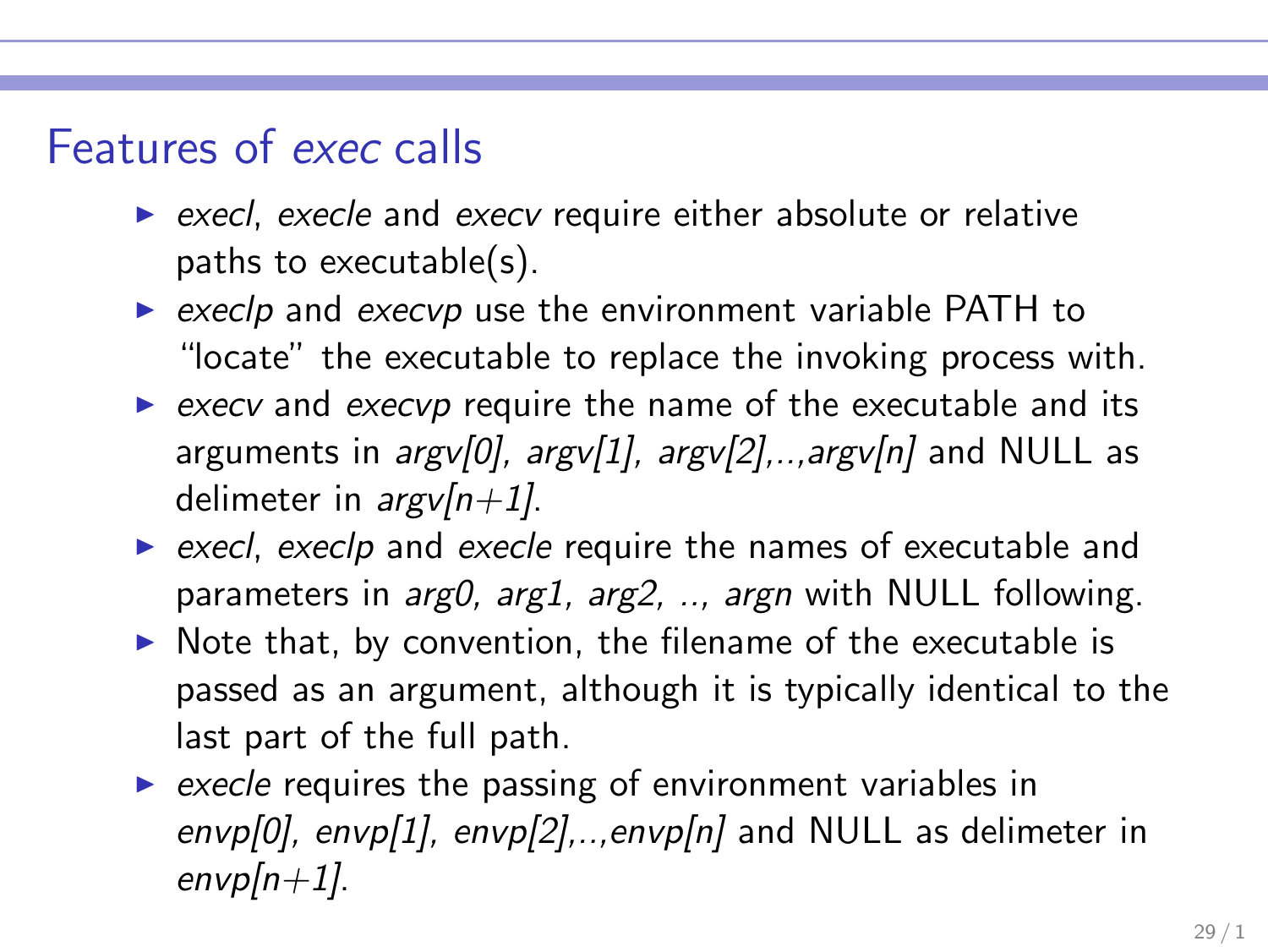## Using execl()

```
# include < stdio .h >
# include < unistd .h >
main () {
  int retval =0;
  printf ("I am process %lu and I will execute an 'ls -1 .; \ln", (\log) getpid ());
 retval = execl ( "/bin/ls", "ls", "-1", ".", NULL);
  if ( retval == -1) // do we ever get here ?
    perror ( " execl ") ;
}
```

```
ad@ad - desktop :~/ SysProMaterial / Set005 / src$ ./ a . out
I am process 134513516 and I will execute an 'ls -1.;
total 64
-rwxr-xr-x 1 ad ad 8413 2010-04-19 23:56 a.out
-rw-r--r-- 1 ad ad 233 2010-04-19 23:56 exec-demo.c
-rwx ------ 1 ad ad 402 2010 -04 -19 00:42 fork1 .c
-{\rm rwx} ----- 1 ad ad 529 2010-04-19 00:59 fork2.c
-rwx ------ 1 ad ad 669 2010-04-19 13:08 wait_use.c
-rwx ------ 1 ad ad 273 2010 -04 -19 13:16 zombies . c
ad@ad - desktop :~/ SysProMaterial / Set005 / src$
```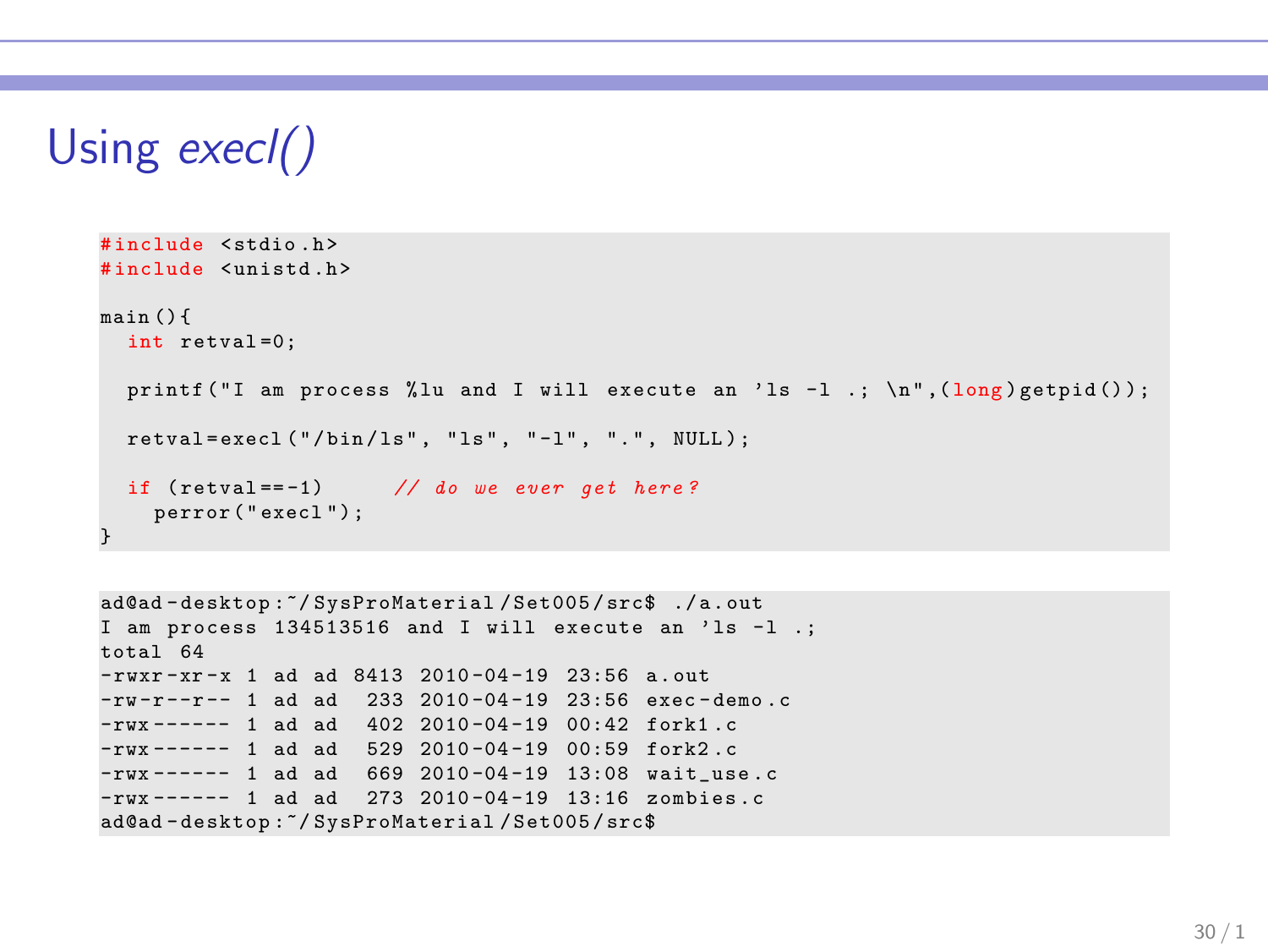### Example with execvp()

```
# include < stdio .h >
# include < stdlib .h >
# include < unistd .h >
# include < stdio .h >
#include <string.h>
int main (void ){
   int pid, status;
   char * buff [2];
   if ( (pid = fork() ) == -1) { perform ( "fork"); exit (1); }if ( pid !=0 ) { // parent
       printf ("I am the parent process \lambda d \nightharpoonup", getpid ());
      if ( wait (& status ) != pid ){ // check if child returns
           perror("wait"); exit(1);}
       printf ("Child terminated with exit code \lambdad \n", status >> 8);
       }
   else {
       buff [0] = (char *) malloc (12); strcpy (buff [0], "date");
       print(f("%s\nu", buffer[0]); buffer[1]= NULL;printf ("I am the child process %d ", getpid ());
       printf ("and will be replaced with 'date'\n");
       execvp ("date", buff);
      ext(1):
       }
}
```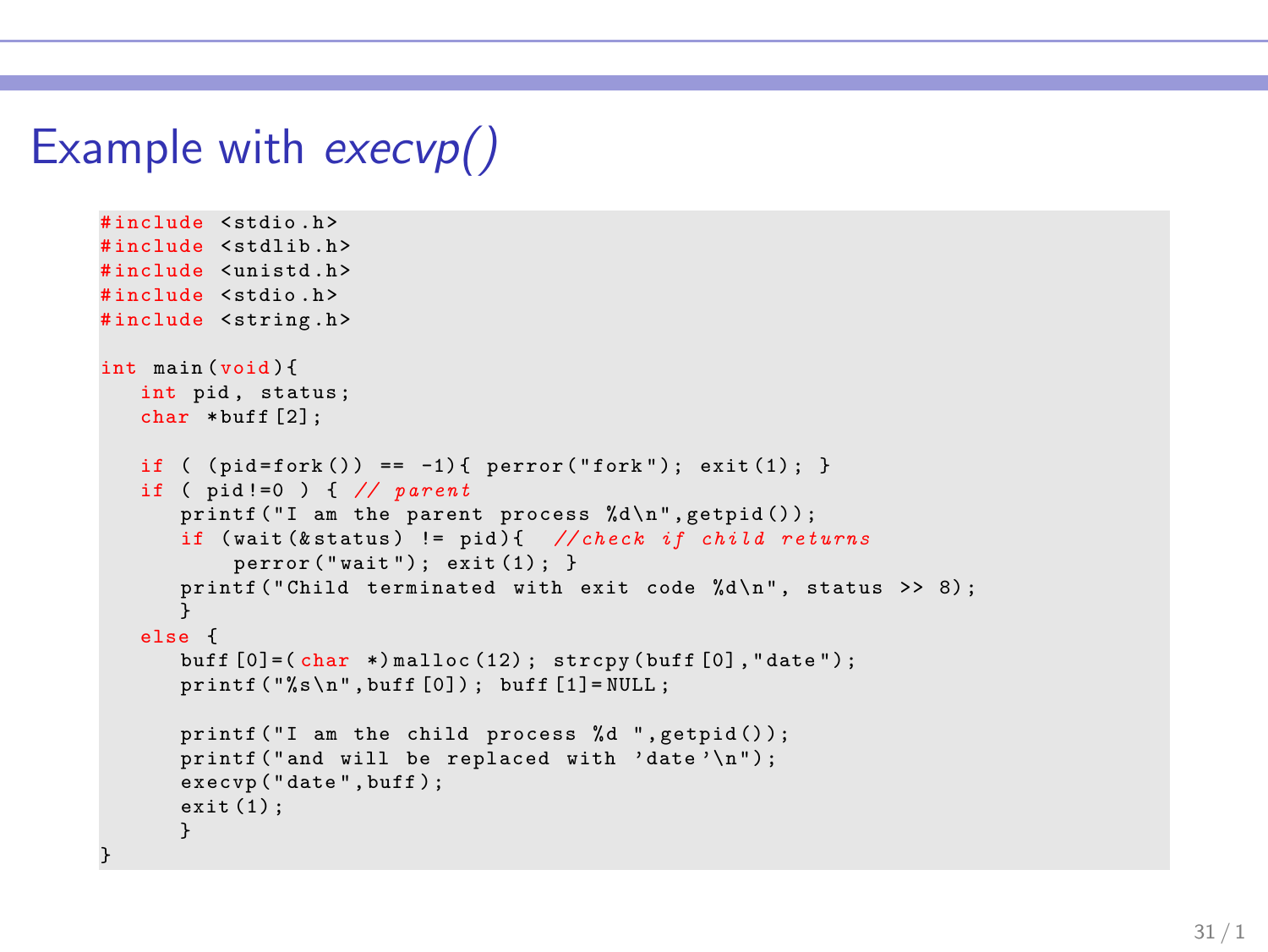Running the program...

ad@ad - desktop :~/ SysProMaterial / Set005 / src\$ ./ a. out I am the parent process 3792 date I am the child process 3793 and will be replaced with ' date ' Tue Apr 20 00:23:45 EEST 2010 Child terminated with exit code 0 ad@ad - desktop :~/ SysProMaterial / Set005 / src\$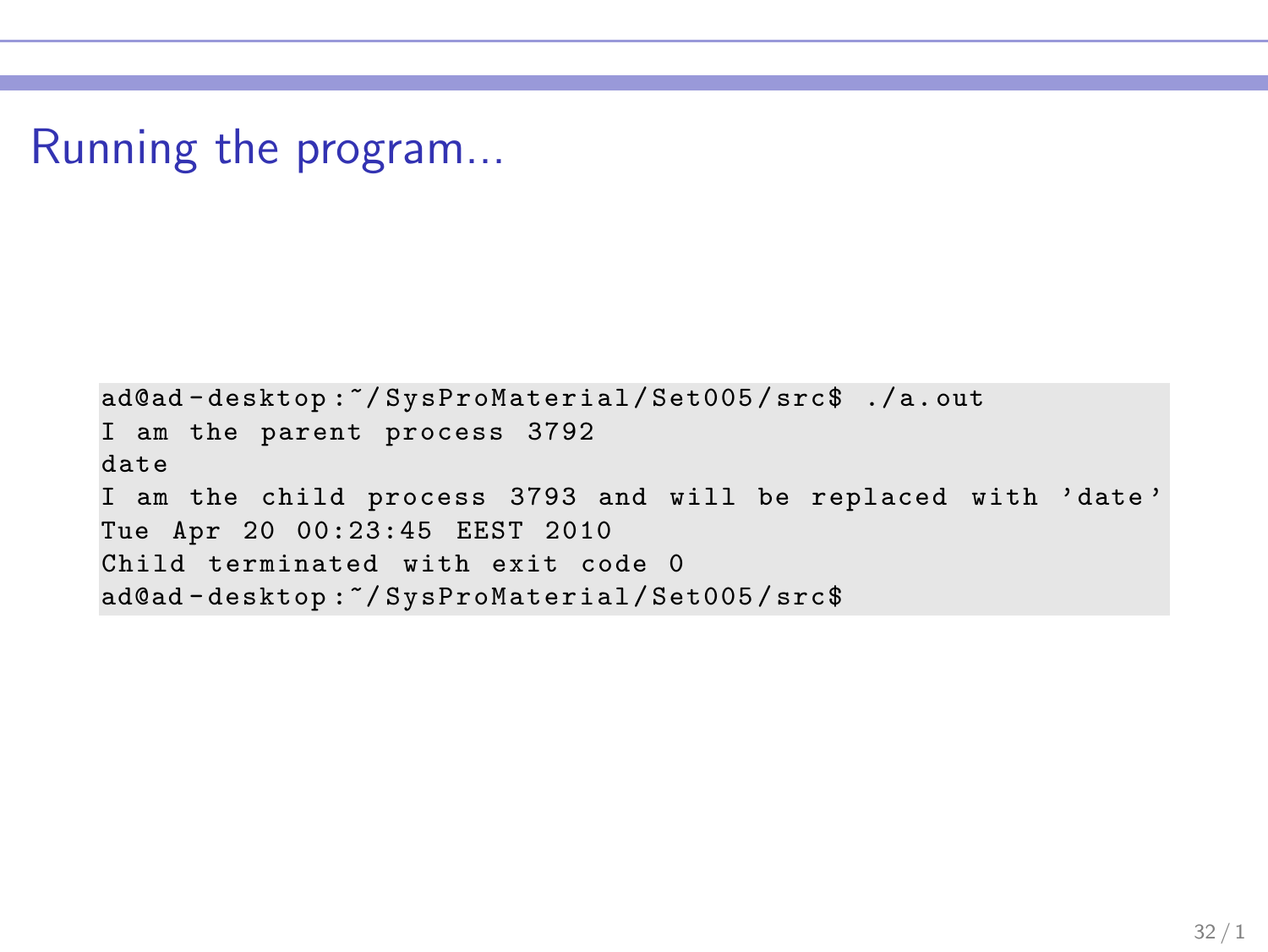### Problem Statement

Create a complete binary tree of processes. For each process that is not a leaf, print out its ID, the ID of its parent and a logical numeric ID that facilitates a breadth-first walk.

```
# include < stdio .h >
#include <stdlib.h>
#include <unistd.h>
# include < stdio .h >
int main (int argc , char * argv []) {
   int i, depth, numb, pid1, pid2, status;
   if (\arg c \ge 1) depth = atoi (\arg v [1]);
   else { printf ("Usage: %s #-of-Params", argv [0]); exit (0) ; }
   if ( depth >5) {
      printf ("Depth should be up to 5\n\\n");
      exit (0) ;
      }
```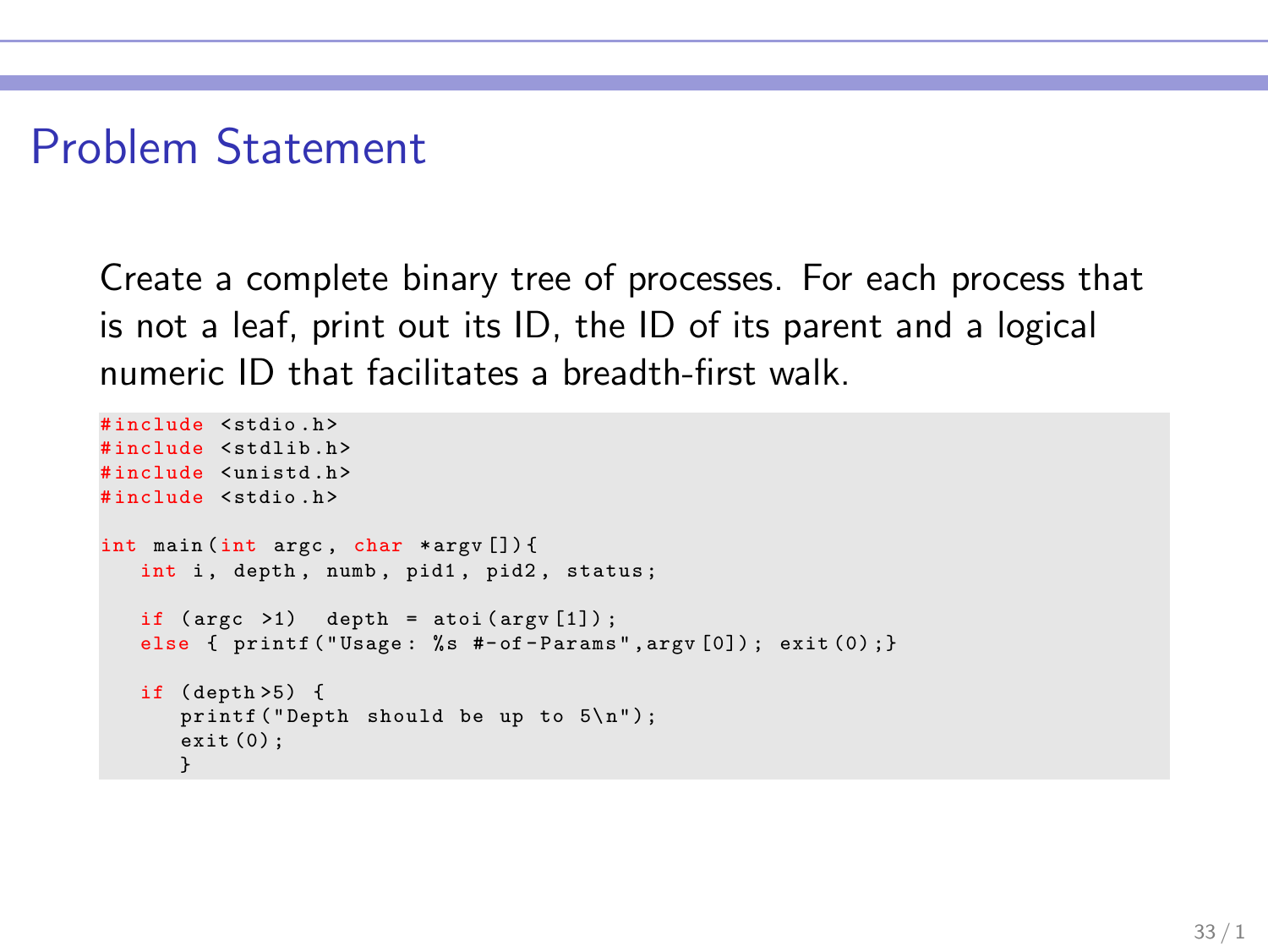```
numb = 1:
for (i=0; i \leq \text{depth}; i++)printf ("I am process no %5d with PID %5d and PPID %d\n",
            numb, getpid(), getppid());
   switch (pid1 = fork())case 0:
       numb =2* numb ; break ;
   case -1:
       \text{perror}("fork"); \text{ exit}(1);default :
       switch (pid2=fork()){
          case 0:
              numb =2* numb +1; break ;
          case -1:
              perror ("fork"); exit (1);
          default :
              wait (k status); wait (k status);
              exit (0) ;
          }
 }
}
```
}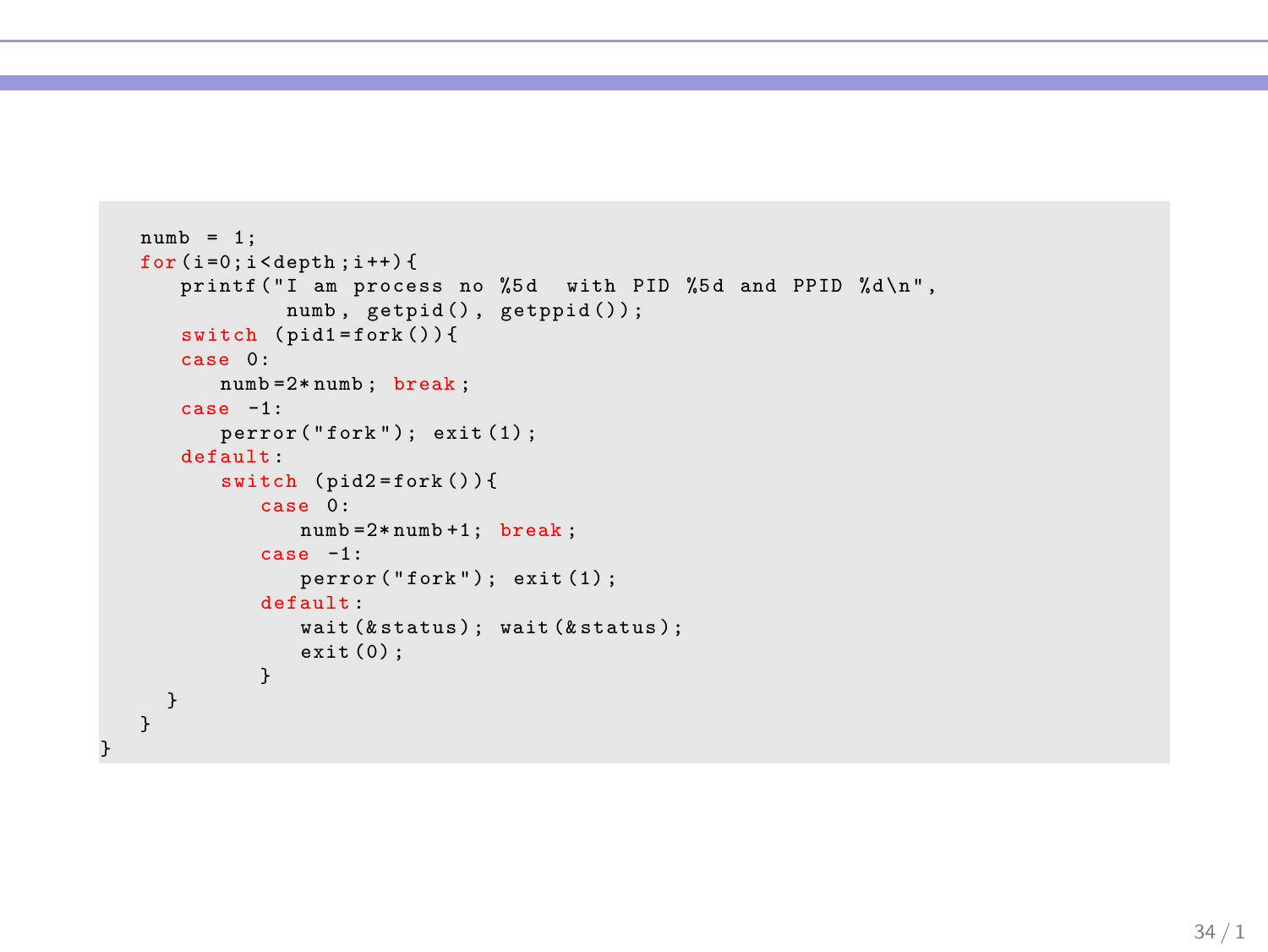#### Running the executable

```
ad@ad-desktop:"/SysProMaterial/Set005/src$ ./a.out 1
I am process no 1 with PID 4147 and PPID 3420
ad@ad - desktop :~/ SysProMaterial / Set005 / src$ ./ a . out 2
I am process no 1 with PID 4150 and PPID 3420
I am process no 2 with PID 4151 and PPID 4150<br>I am process no 3 with PID 4152 and PPID 4150
                       3 with PID 4152 and PPID 4150
ad@ad - desktop :~/ SysProMaterial / Set005 / src$ ./ a . out 3
I am process no 1 with PID 4158 and PPID 3420
I am process no 2 with PID 4159 and PPID 4158
I am process no 3 with PID 4160 and PPID 4158
I am process no 4 with PID 4161 and PPID 4159
I am process no 6 with PID 4162 and PPID 4160
I am process no 5 with PID 4167 and PPID 4159
I am process no 7 with PID 4168 and PPID 4160
ad@ad - desktop :~/ SysProMaterial / Set005 / src$ ./ a . out 4
I am process no 1 with PID 4173 and PPID 3420<br>I am process no 2 with PID 4174 and PPID 4173
I am process no
I am process no 3 with PID 4175 and PPID 4173
I am process no 4 with PID 4176 and PPID 4174
I am process no 6 with PID 4177 and PPID 4175
I am process no 8 with PID 4178 and PPID 4176
I am process no 12 with PID 4179 and PPID 4177<br>I am process no 9 with PID 4184 and PPID 4176
I am process no 9 with PID 4184 and PPID 4176<br>I am process no 13 with PID 4185 and PPID 4177
                      13 with PID 4185 and PPID 4177
I am process no 5 with PID 4190 and PPID 4174
I am process no 7 with PID 4191 and PPID 4175<br>I am process no 10 with PID 4192 and PPID 4190
I am process no 10 with PID 4192 and PPID 4190
                      14 with PID 4193 and PPID 4191
I am process no 11 with PID 4198 and PPID 4190
I am process no 15 with PID 4199 and PPID 4191
ad@ad - desktop: \gamma SysProMaterial / Set005/src$ 35 / 1
```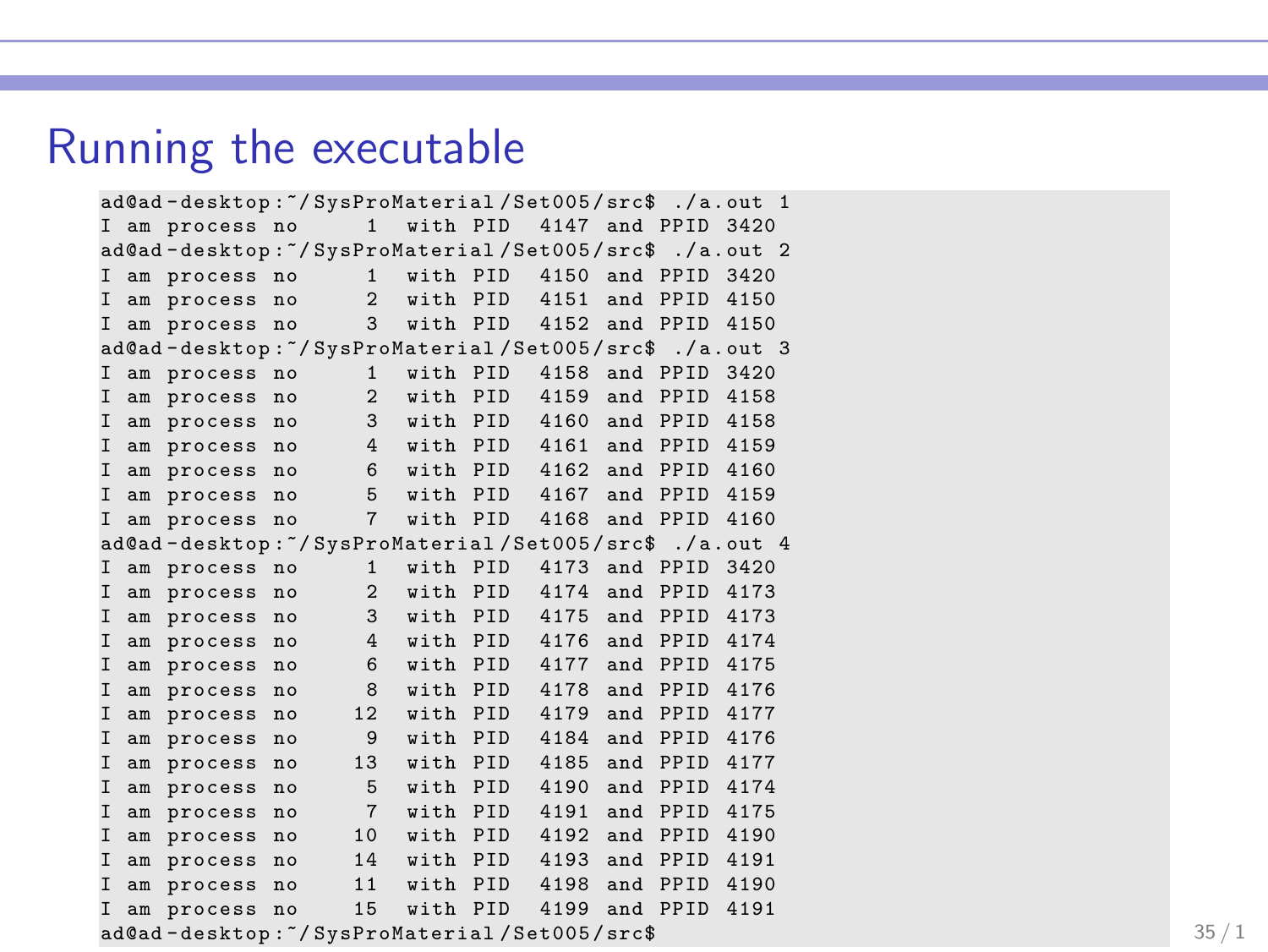### Pipes

- ▶ Sharing files is a way for various processes to communicate among themselves (but this entails a number of problems).
- $\triangleright$  pipes are one way that Unix addresses one-way communication between two processes (often parent and child).
- ► Simply stated: in a pipe, a process sends "down" the pipe data using a *write* and another (perhaps the same?) process receives data at the other end through a *read* call.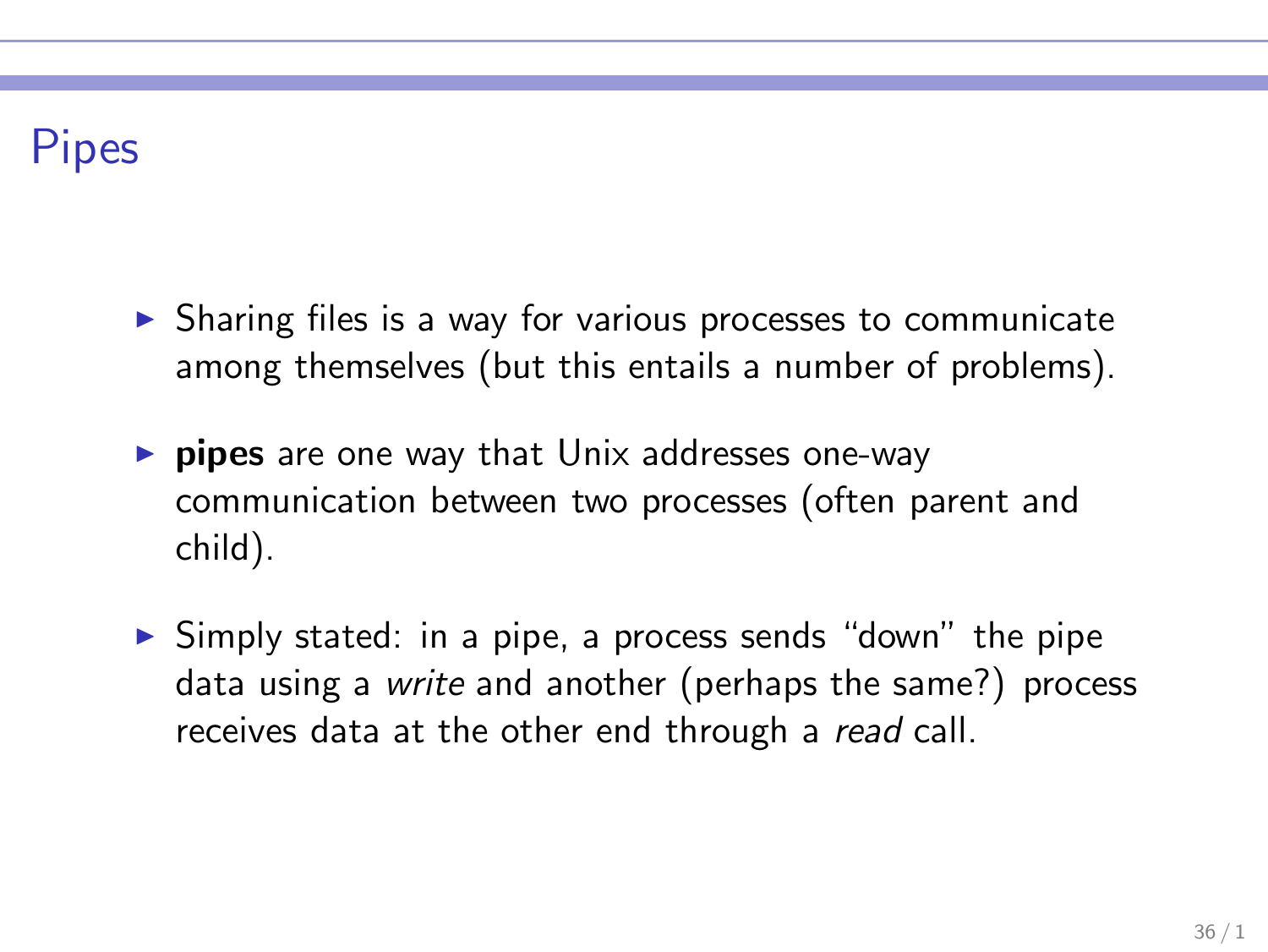### Pipes

include <unistd h>

int pipe (int pipefd [2]) ;

- ▶ *pipe* creates a unidirectional data channel that can be used for interprocess communication in which *pipefd[0]* refers to the read end of the pipe and *pipefd[1]* to the write end.
- $\triangleright$  A pipe's real value appears when it is used in conjunction with a *fork()* and the fact that the file descriptors remain open across a *fork()*.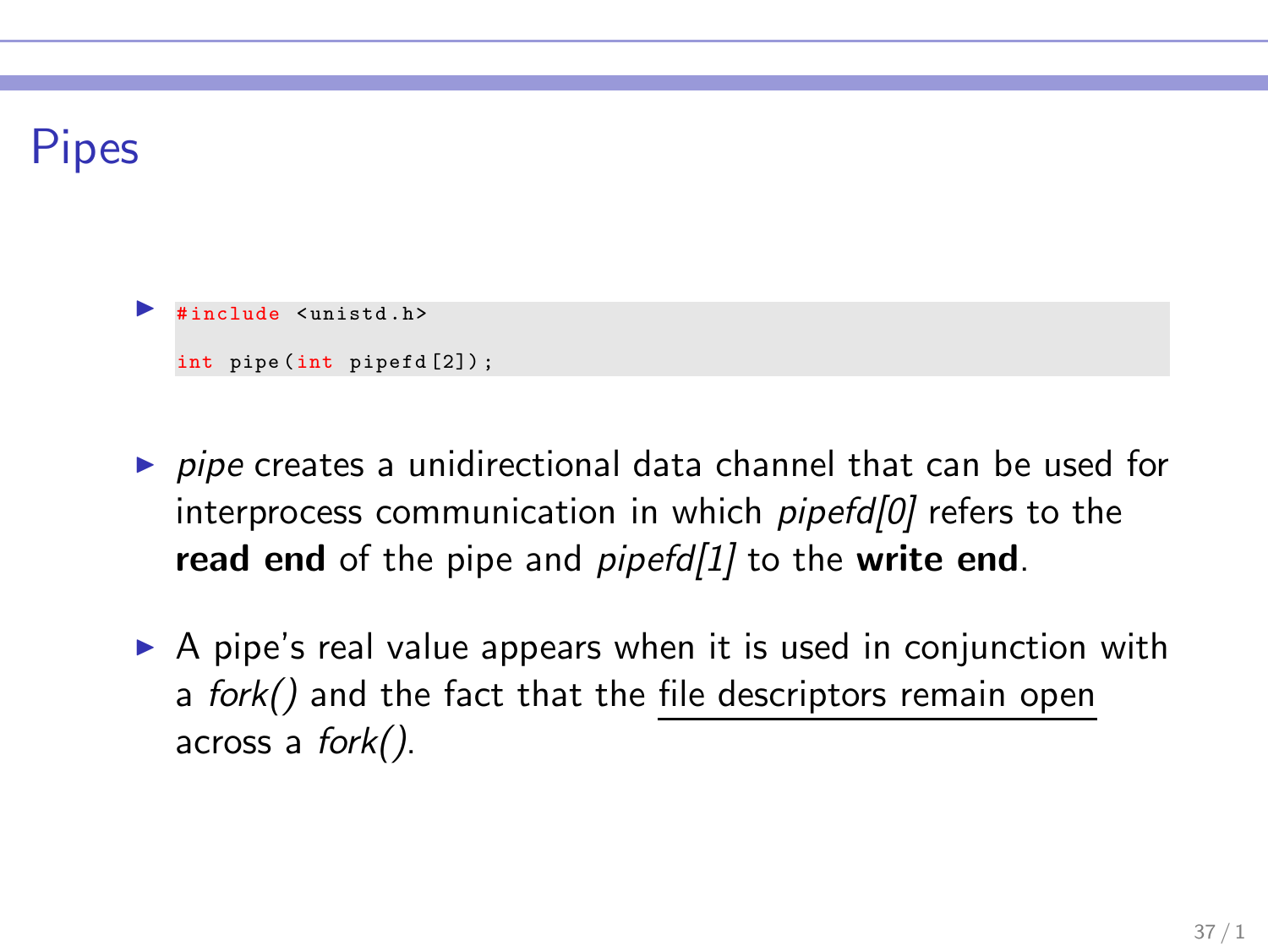#### Somewhat of a useless example...

```
#include <unistd.h>
#include <stdio.h>
#include <stdlib.h>
# define MSGSIZE 16
char *msg1="Buenos Dias! #1";
char *msg2="Buenos Dias! #2";
char *msg3="Buenos Dias! #3":
main () {
  char inbuf [MSGSIZE]:
  int p[2], i=0, rsize=0;
  pid t pid:
  if (pipe(p) == -1) { perror ("pipe call"); exit (1); }
  write ( p [1] , msg1 , MSGSIZE ) ;
  write (p[1], msg2, MSGSIZE);
  write( p[1], mse3, MSGSIZE):
  for (i=0:i<3:i++) {
         rsize = read ( p [0] , inbuf , MSGSIZE ) ;
         print(f(" %. *s \n) " . rsize . in but ):
         }
  exit (0) ;
}
```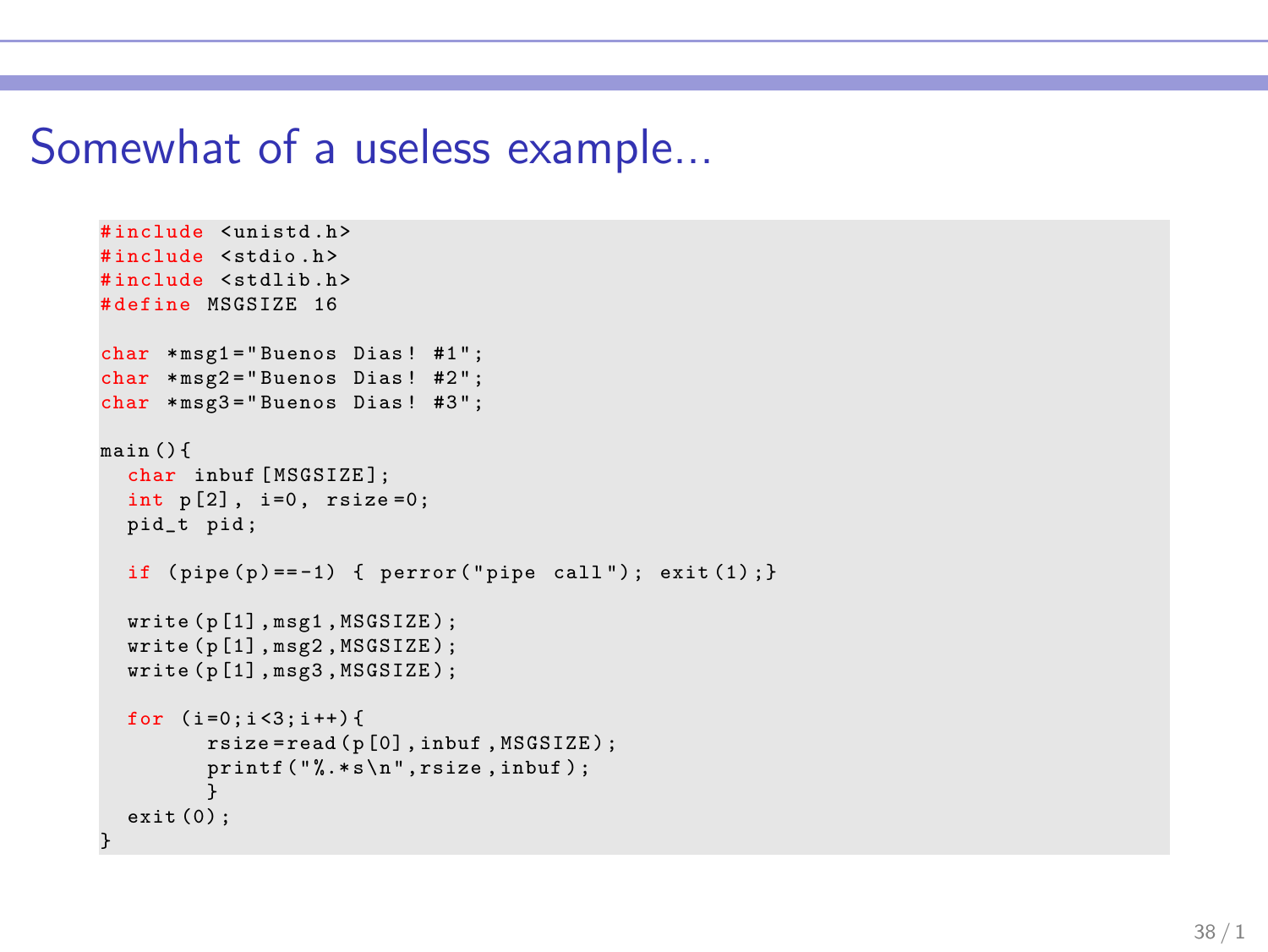#### Here is what happens...

```
ad@ad - desktop :~/ SysProMaterial / Set005 / src$ ./ a . out
Buenos Dias ! # 1
Buenos Dias ! # 2
Buenos Dias ! # 3
ad@ad - desktop :~/ SysProMaterial / Set005 / src$
```


The output and the input are part of the same process - not useful!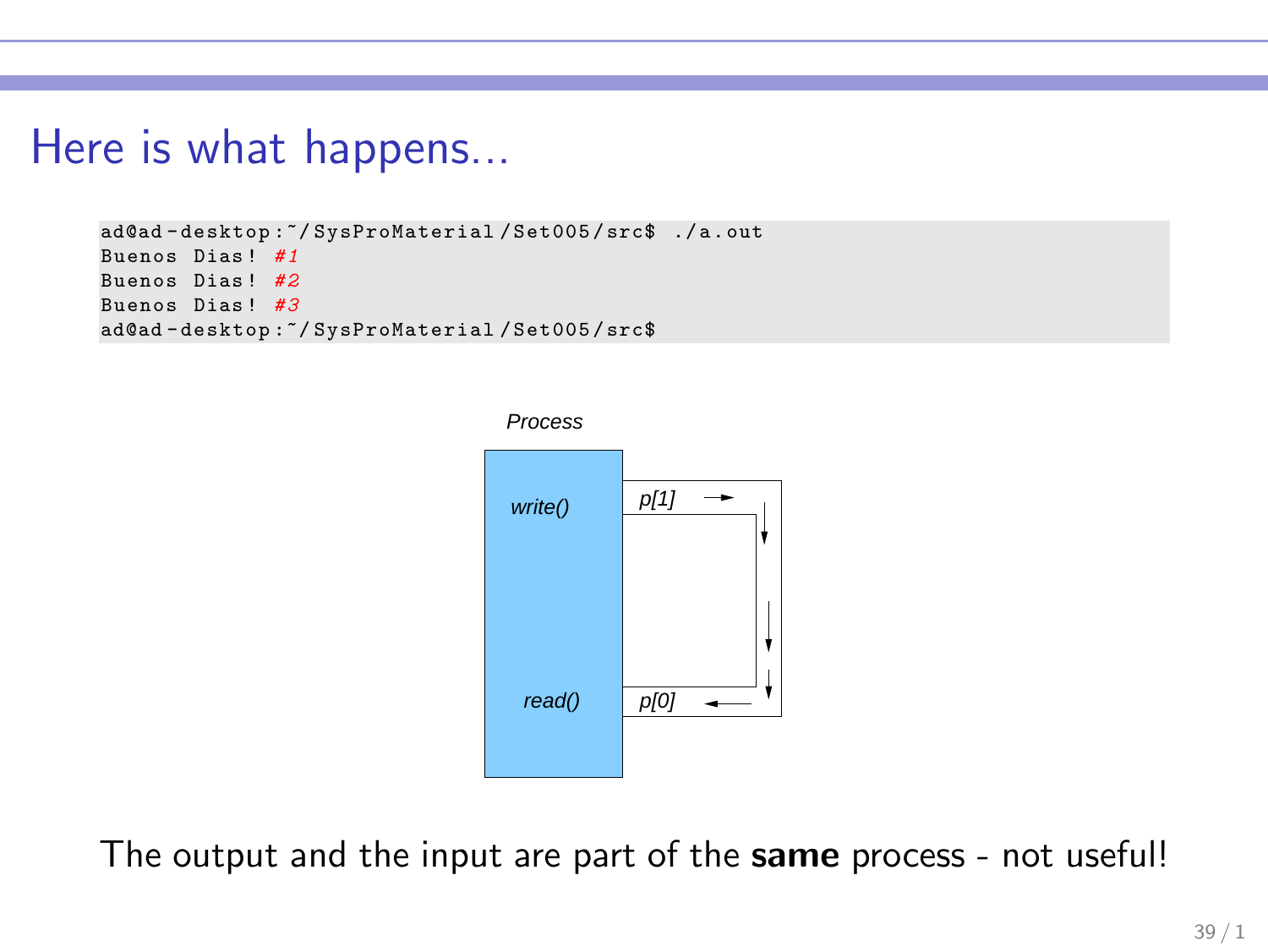#### Here is a *somewhat* more useful example...

```
# include < unistd .h >
# include < stdio .h >
#include <stdlib.h>
# define MSGSIZE 16
char *msg1="Buenos Dias! #1":
char * msz2 = "Buenos \ Dis.  #2" :char *msg3="Buenos Dias! #3";
main () {
  char inbuf [MSGSIZE];
 int p[2], i=0, rsize=0;
  pid_t pid ;
  if (pipe(p) == -1) { perror ("pipe call"); exit (1); }
  switch(pid=fork()){
  case -1: perror ("fork call"); exit (2);
  case 0: write (p[1], msg1, MSGSIZE); // if child then write!
            write ( p [1] , msg2 , MSGSIZE );
            write ( p [1] , msg3 , MSGSIZE );
            break ;
  default : for ( i =0; i <3; i ++) { // if parent then read !
                  rsize = read (p [0] , inbuf , MSGSIZE ) ;
                  print(f(" % . * s \n", raise , inbuf);}
wait ( NULL ) ;
  }
  exit (0) ;
}
```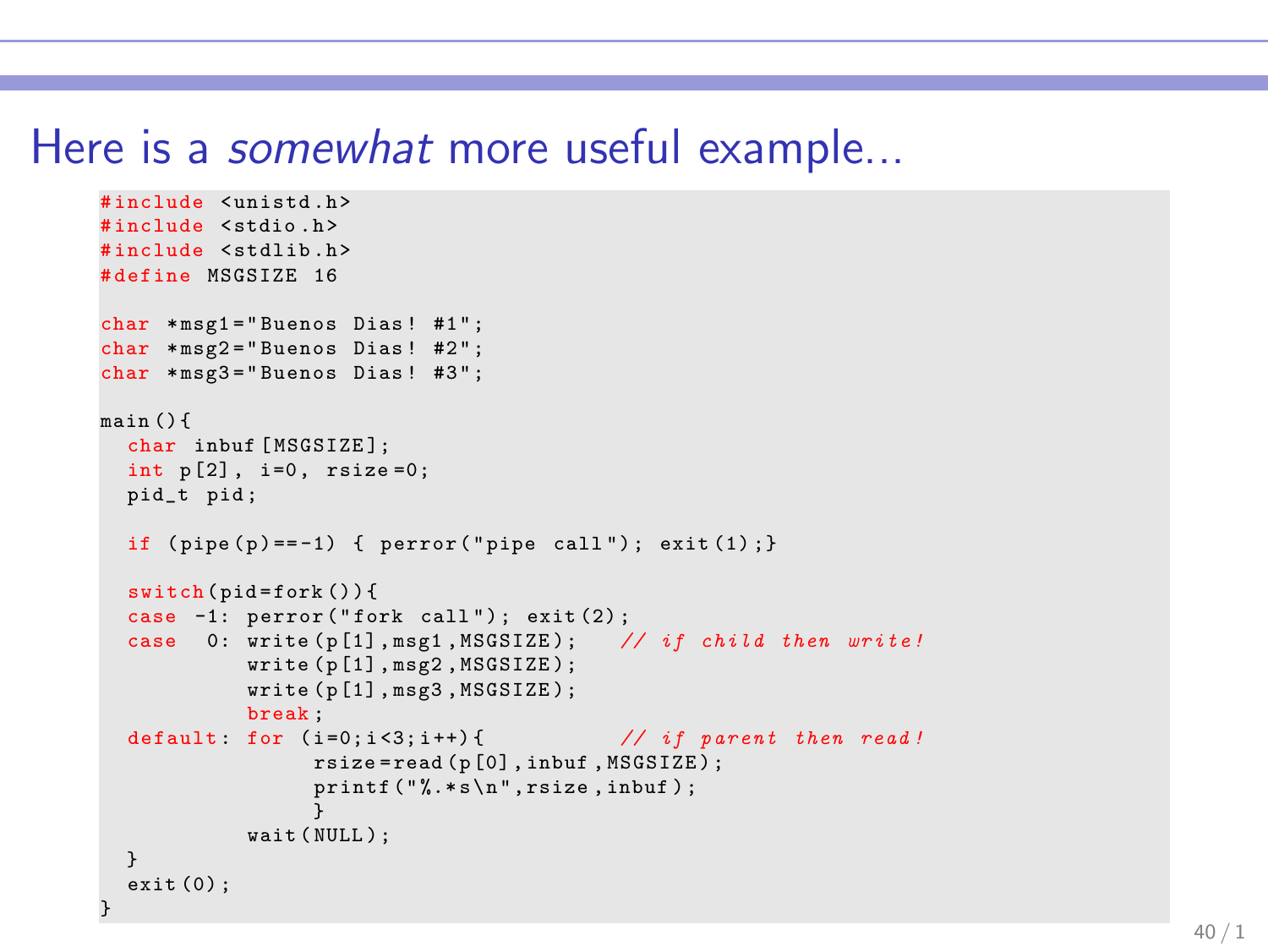### Here is what happens now:



- ► Either process could write down the file descriptor *p[1]*.
- Either process could read from the file descriptor  $p[0]$ .
- $\triangleright$  Problem: pipes are intended to be unidirectional; if both processes start reading and writing indiscriminately, chaos may ensue.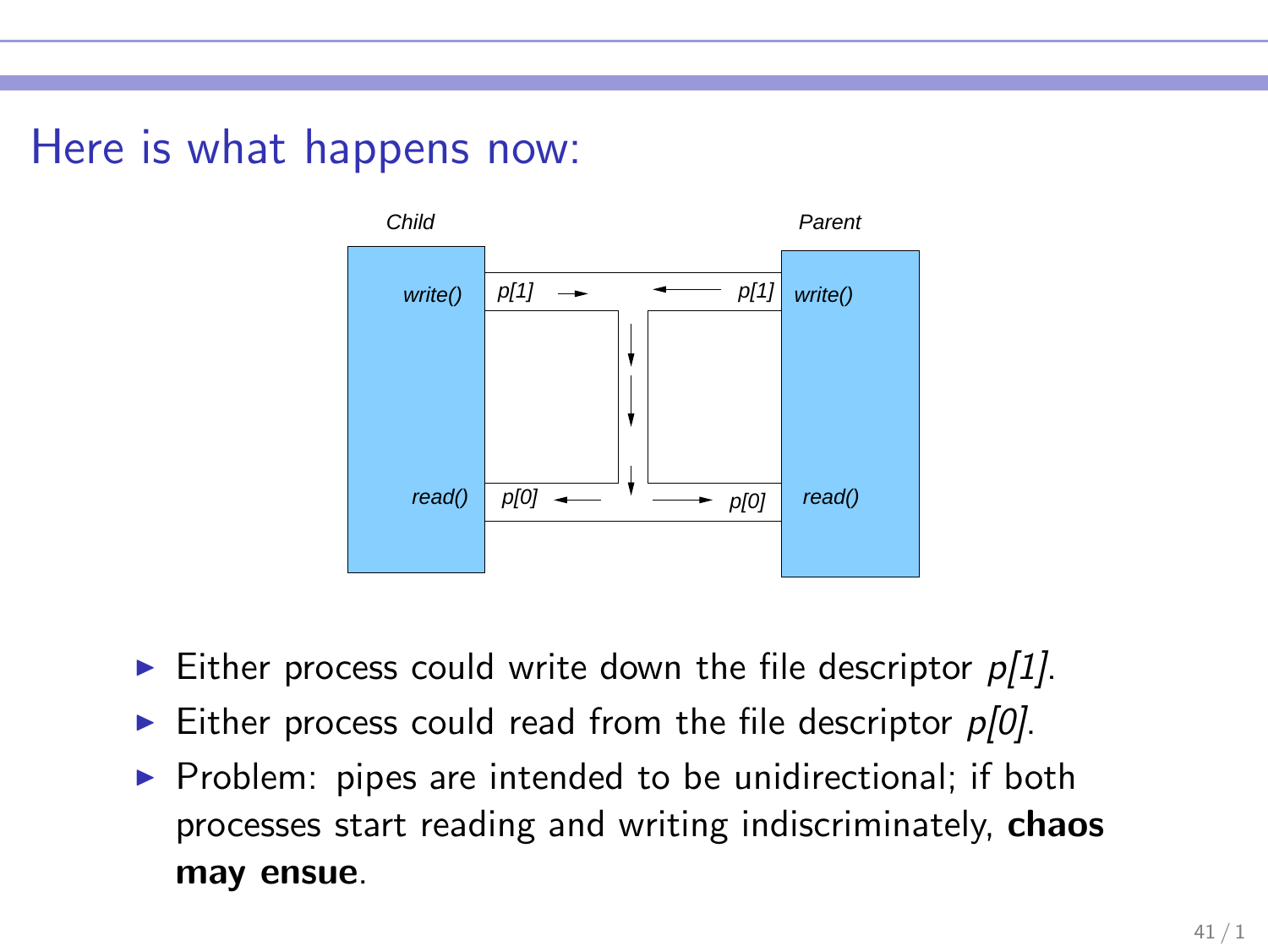#### A much cleaner version

```
# include < unistd .h >
# include < stdio .h >
#include <stdlib.h>
# define MSGSIZE 16
char *msg1="Buenos Dias! #1";
char *msg2="Buenos Dias! #2";
char *msg3="Buenos Dias! #3";
main () {
  char inbuf [MSGSIZE];
  int p[2], i=0, rsize=0;
  pid_t pid ;
  if (pipe(p) == -1) { perror ("pipe call"); exit (1); }
  switch(pid=fork()){
  case -1: perror ("fork call"): exit (2):
  case 0: close ( p [0]) ; // child is writing
              write ( p [1] , msg1 , MSGSIZE );
              write ( p [1] , msg2 , MSGSIZE );
              write ( p [1] , msg3 , MSGSIZE );
         break ;
  default : close ( p [1]) ; // parent is reading
              for (i=0:i<3:i++) {
                    rsize = read (p [0] , inbuf , MSGSIZE ) ;
                    printf(" %. * s \n" , rise , inbuf );}
         wait ( NULL ) ;
  }
  ext(0):
} and the contract of the contract of the contract of the contract of the contract of the contract of the contract of the contract of the contract of the contract of the contract of the contract of the contract of the con
```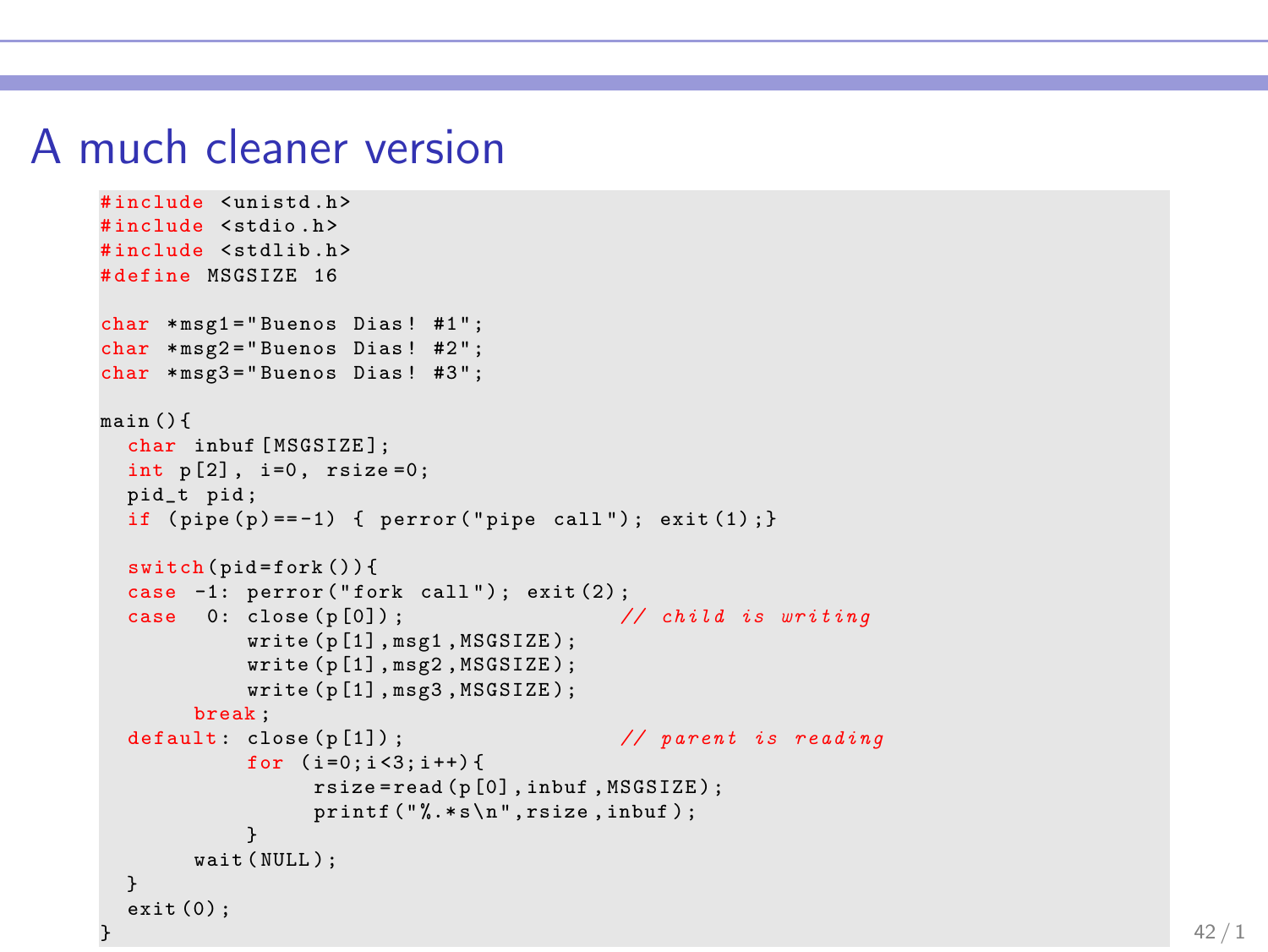## .. and pictorially:

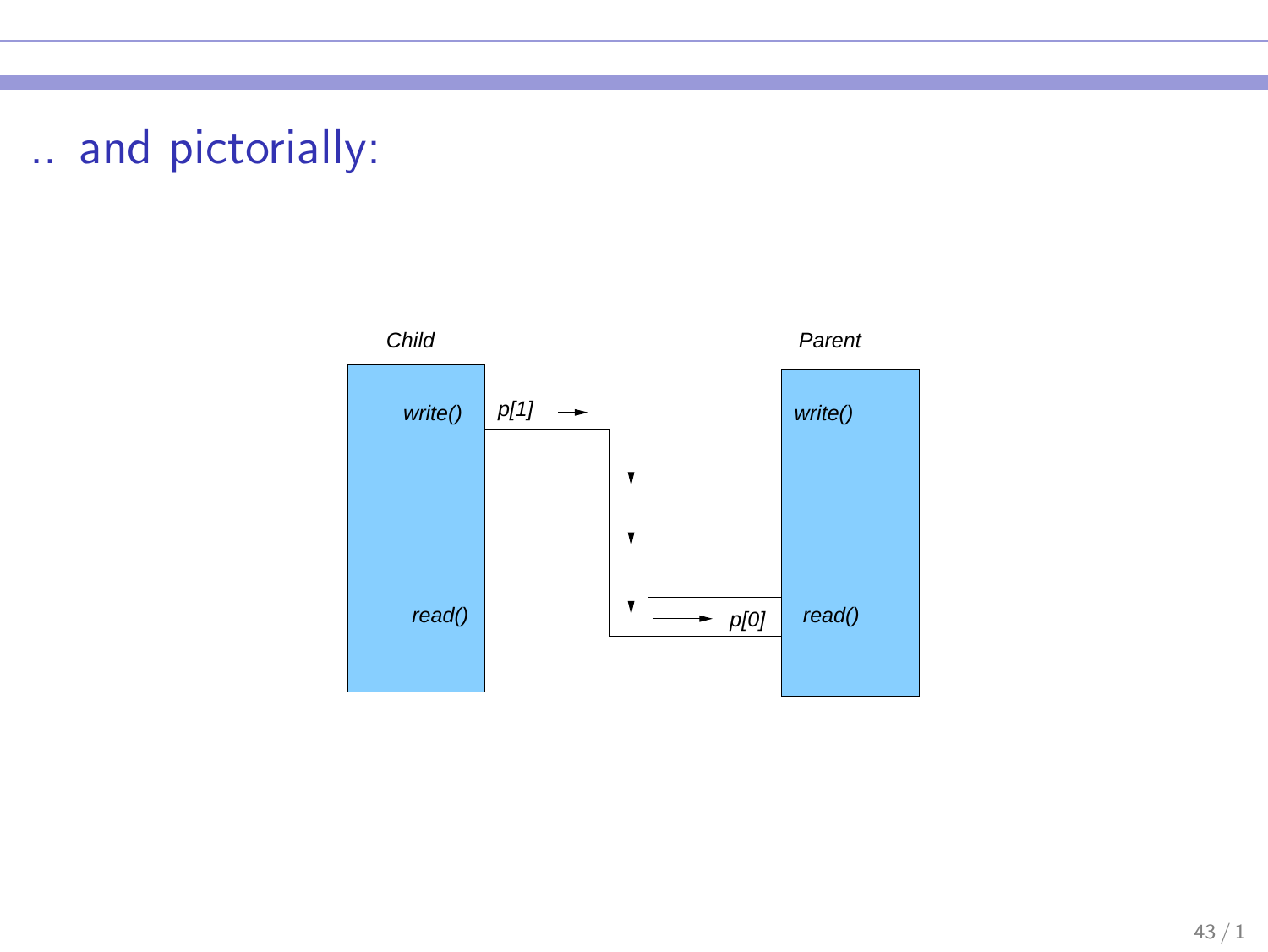#### Another Example

```
# include < stdio .h >
#include <string.h>
#include <stdlib.h>
# include < unistd .h >
#include <sys/types.h>
# define READ 0
# define WRITE 1
# define BUFSIZE 100
char *mystring = "This is a test only";
int main (void ){
 pid_t pid ;
 int fd [2] , bytes ;
  char message [BUFSIZE];
  if (pine (fd) == -1) perror ("pipe"); exit (1): }
  if ( (pid = fork()) == -1 ) { perror("fork"); exit(1); }
  if (i \text{ pid} == 0) \{ // child
     close (fd [READ]);
     write (fd [WRITE], mystring, strlen (mystring) +1);
     close ( fd [ WRITE ]) ;
     }
  else { // parent
     close ( fd [ WRITE ]) ;
     bytes = read ( fd [ READ ], message , sizeof( message ) );
     printf ("Read %d bytes: %s \n", bytes, message);
     close ( fd [ READ ]) ;
     }
```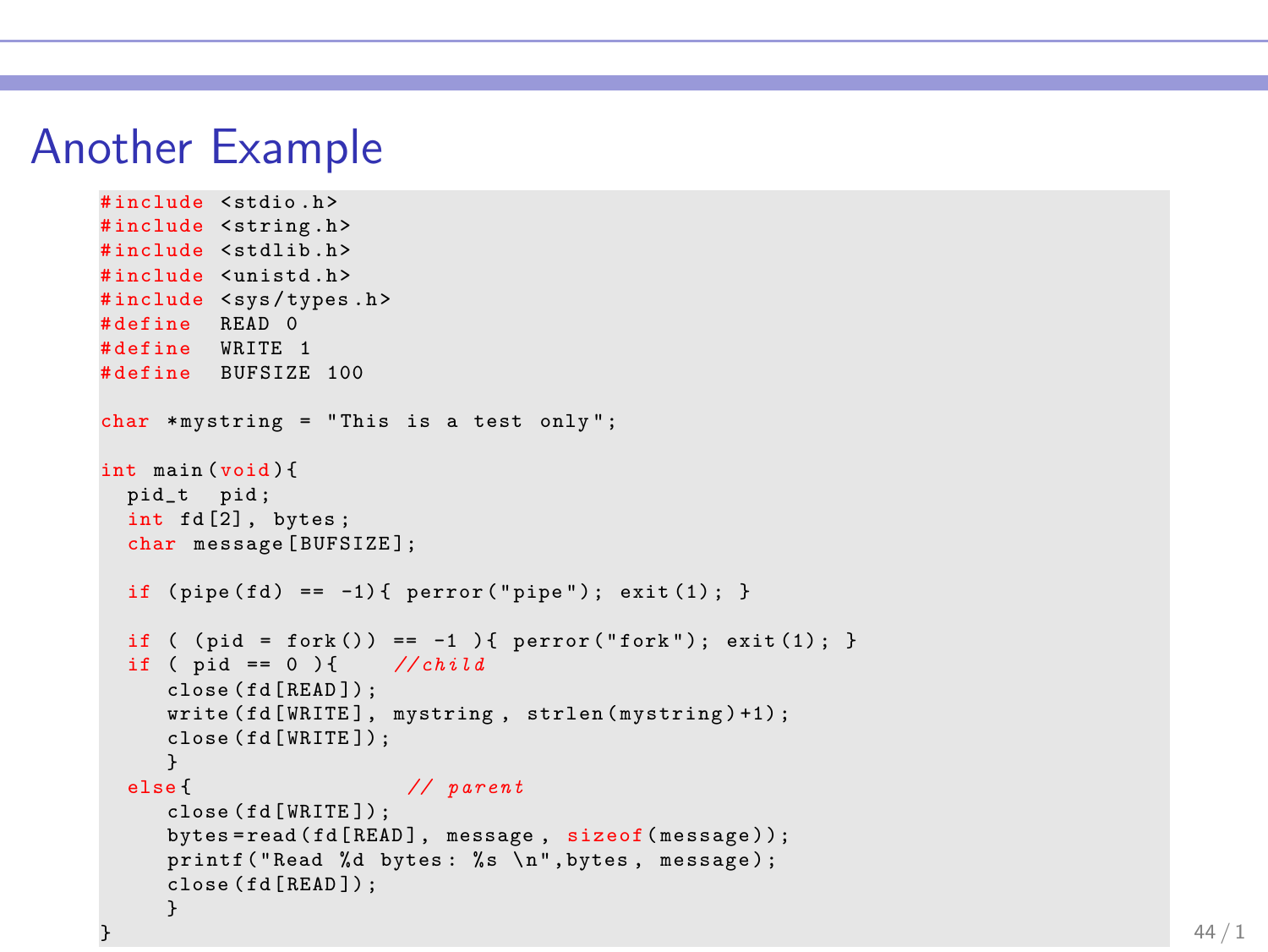### Outcome:

```
ad@ad - desktop :~/ SysProMaterial / Set005 / src$ ./ a. out
Read 20 bytes: This is a test only
ad@ad - desktop :~/ SysProMaterial / Set005 / src$
```
▶ Anytime, *read/write-ends* are not any more needed, make sure they are closed off.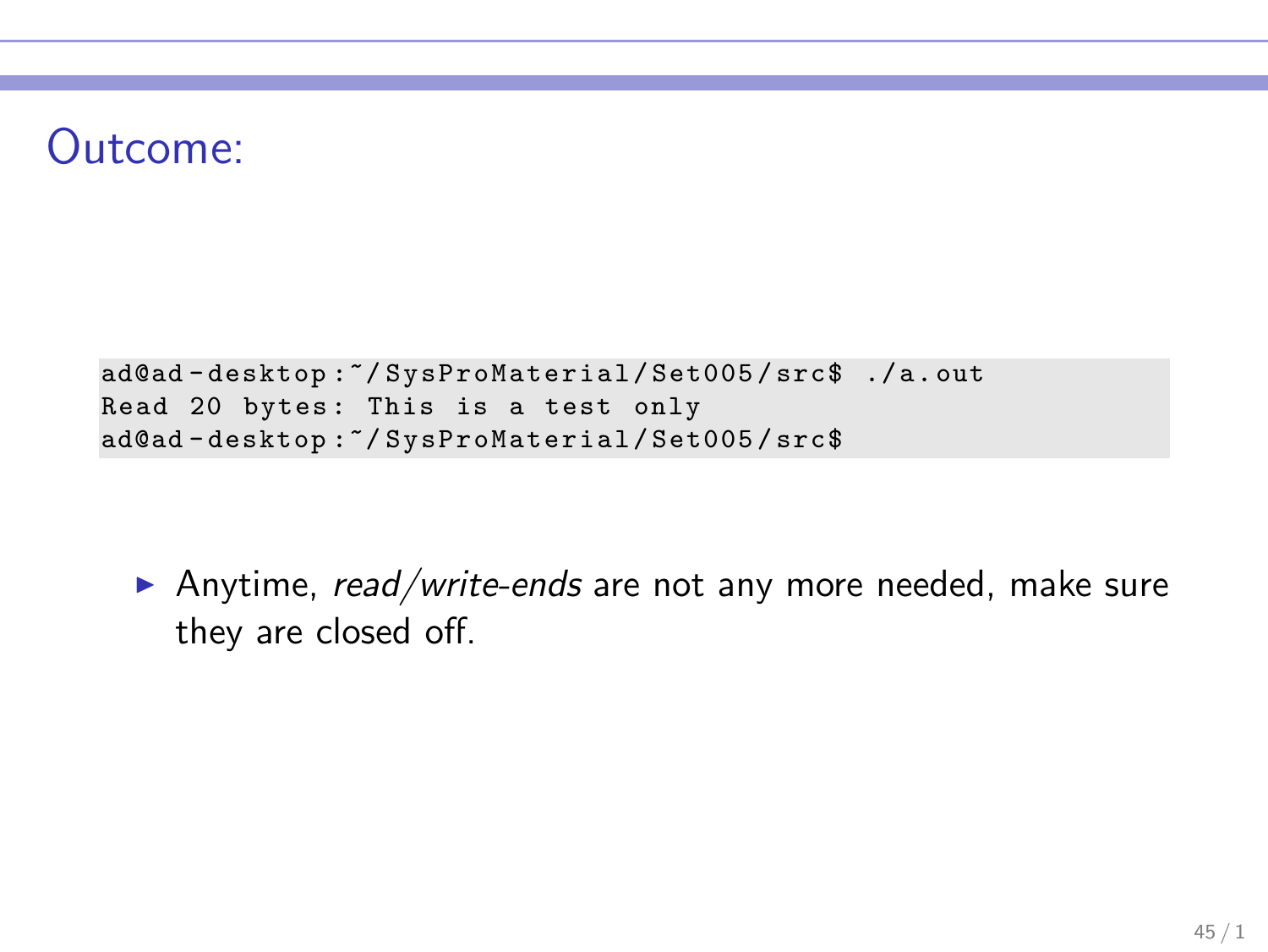$read()$  call and pipes

- ► If a process has opened up a pipe for *write* but has not written anything yet, a potential *read* blocks.
- ► if a pipe is empty and no process has the pipe open for *write*, a *read* returns 0.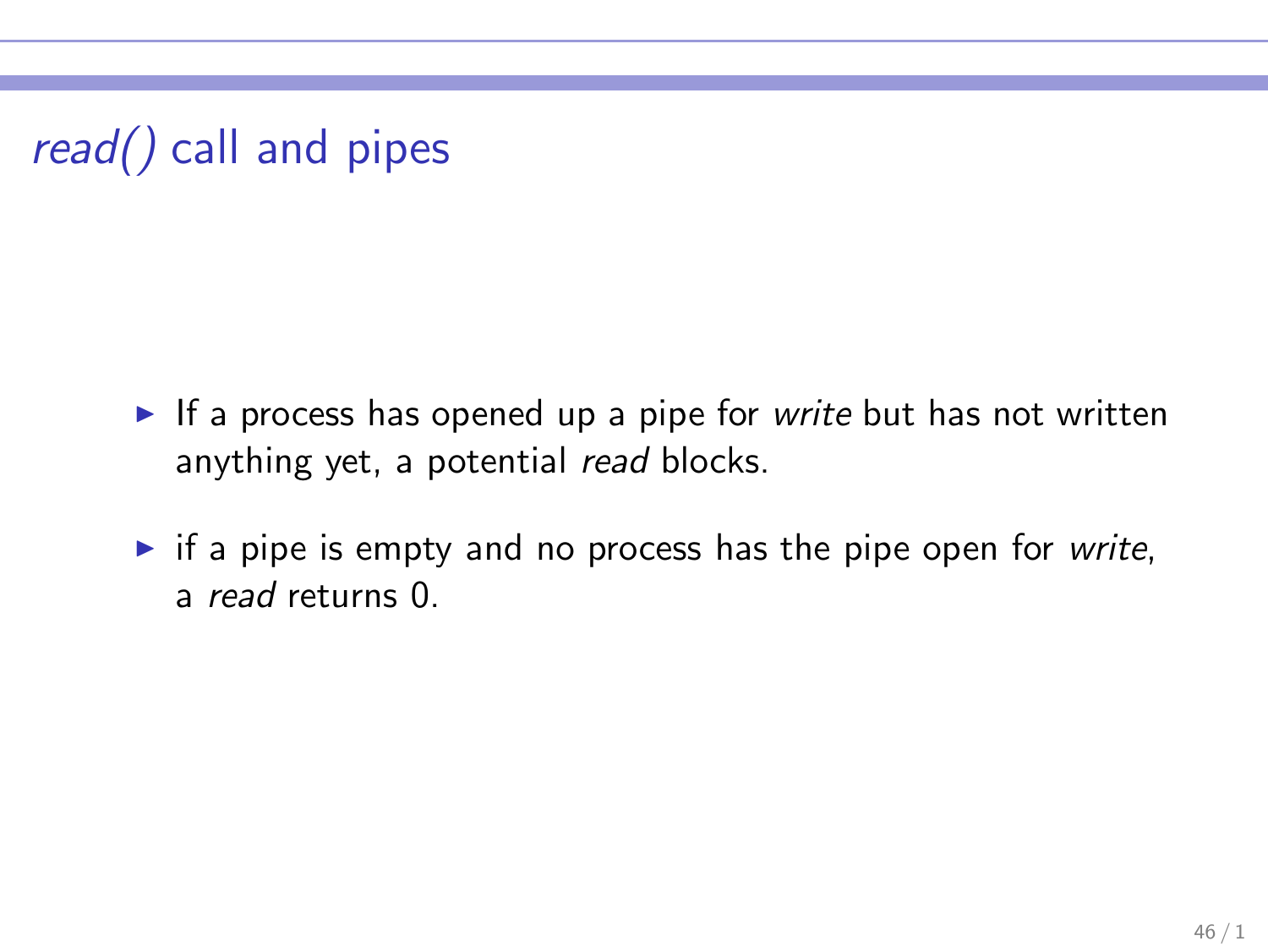## Yet another example (pretty cool this time)

```
# include < stdio .h >
#include <string.h>
#include <stdlib.h>
# include < unistd .h >
#include <sys/types.h>
# define READ 0
# define WRITE 1
int main (int argc , char * argv []) {
 pid_t pid ;
  int fd [2] , bytes ;
  if (pipe (fd) == -1) { perror ("pipe"); exit (1);}
  if ( (pid = fork()) == -1 ) { perror("fork"); exit(1); }
  if ( pid != 0 ) { // parent and writer
     close ( fd [ READ ]) ;
     dup2(fd[WRITE].1):
     close ( fd [ WRITE ]) ;
     execlp ( argv [1] , argv [1] , NULL ); // Anything that argv [1] writes ,
     perror ("execlp"): \frac{1}{2} goes to the pipe.
  }<br>|else
                                 else { // child and reader
     close ( fd [ WRITE ]) ;
     dup2 (fd [READ 1.0):
     close ( fd [ READ ]) ;
     execlp ( argv [2] , argv [2] , NULL ) ; // Anything that argv [2] reads ,
     } // is obtained from the pipe .
}
```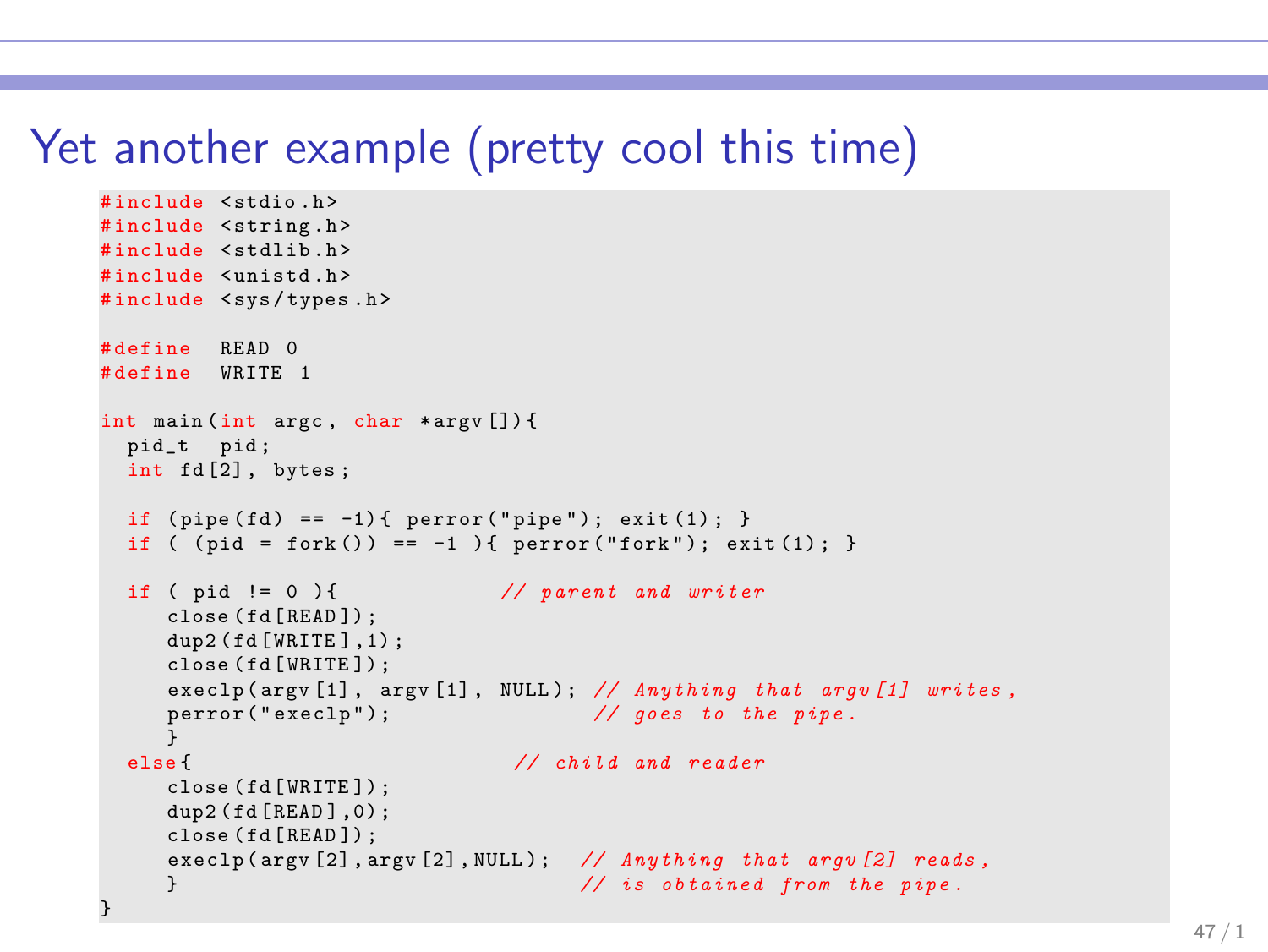### Some outcomes:

```
ad@ad - desktop :~/ SysProMaterial / Set005 / src$ ./ a. out ls wc
ad@ad-desktop:"/SysProMaterial/Set005/src$ 22 22
        244
ad@ad - desktop :~/ SysProMaterial / Set005 / src$ ./ a. out ps sort
 3420 pts /4 00:00:00 bash
 6849 pts /4 00:00:00 ps
 6850 pts /4 00:00:00 sort
 PID TTY TIME CMD
ad@ad-desktop:"/SysProMaterial/Set005/src$ ./a.out ls head
a. out
exec - demo .c
execvp -1. c
execvp -2. c
fork1 . c
fork2cmychain .c
mychild2 . c
myexit .c
mygetlimits .c
ad@ad - desktop :~/ SysProMaterial / Set005 / src$
```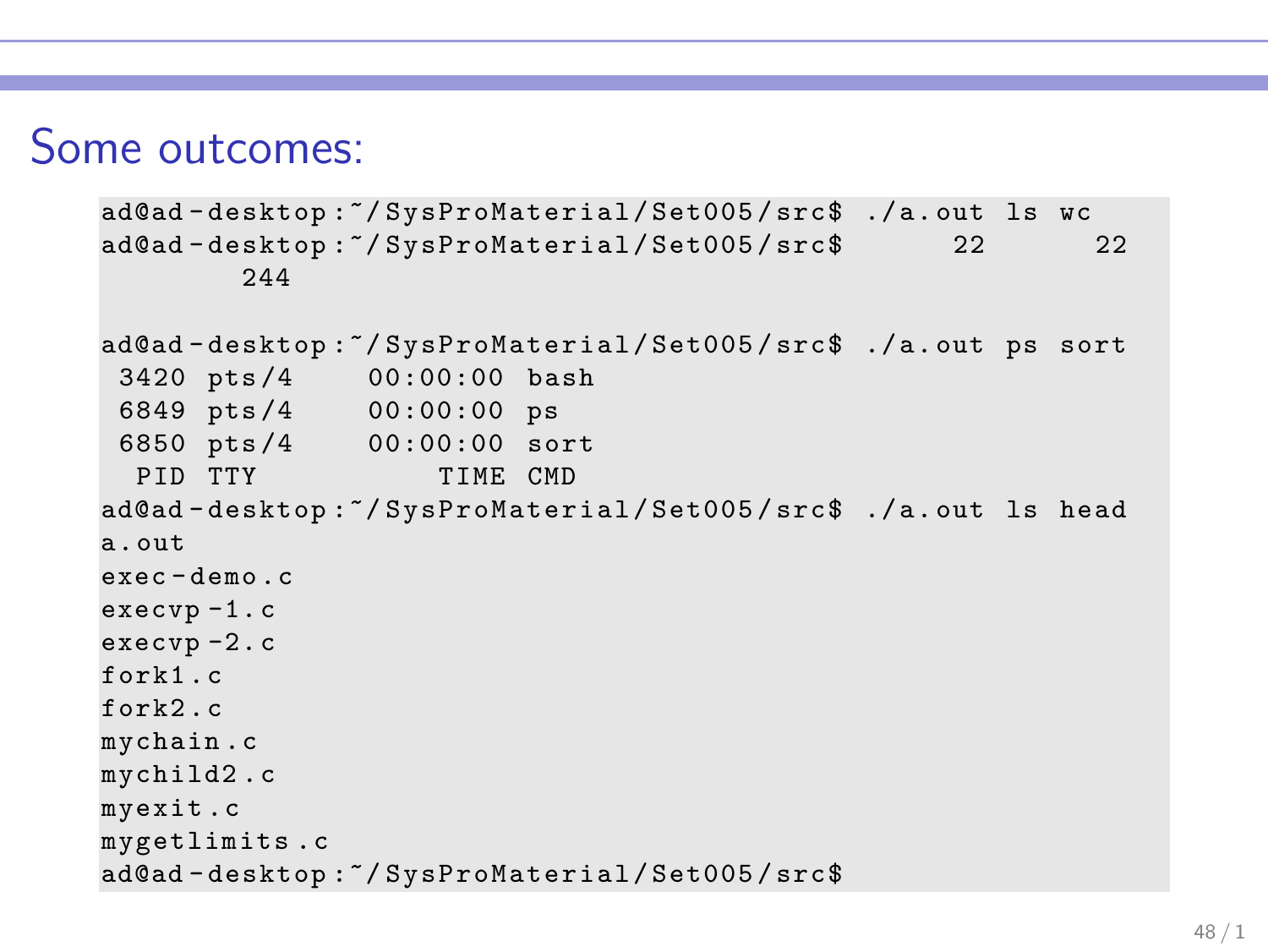## The size of a pipe

- $\triangleright$  The size of data that can be written down a pipe is finite.
- $\triangleright$  If there is no more space left in the pipe, an impending write will *block* (until space becomes again available).
- $\triangleright$  POSIX designates this limit to be 512 Bytes.
- ► Unix systems often display *much higher* capacity for this buffer area.
- ► The following is a small program that helps discover "real" upper-bounds for this size in a system.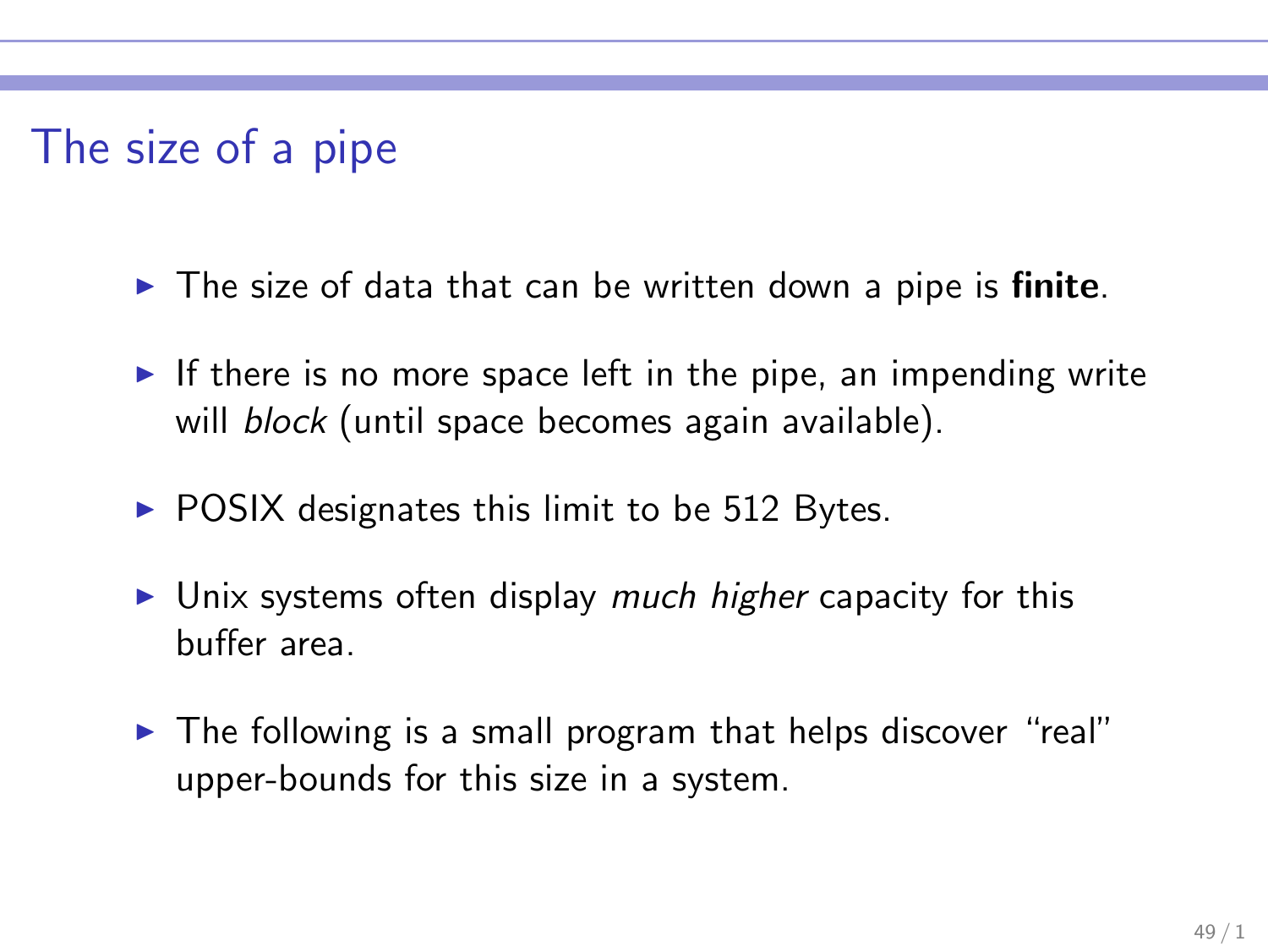### The size program (also cool  $+$  note call fpathconf)

```
#include <signal.h>
#include <unistd.h>
#include <limits.h>
#include <stdlib.h>
# include < stdio .h >
int count =0;
void alrm action (int) ;
main () {
  int p [2];
 int pipe_size =0;
  char c = 'x':
  static struct sigaction act ;
 // set up the signal handler
  act . sa_handler = alrm_action ;
  sigfillset (k(act.sa_mask)) ;
  if ( pipe(p) == -1) { perror("pipe call"); exit (1);}pipe_size = fpathconf ( p [0] , _PC_PIPE_BUF ) ;
  printf ("Maximum size of (atomic) write to pipe: %d bytes\n", pipe_size);
  printf ("The respective POSIX value %d\n", _POSIX_PIPE_BUF);
  sigaction (SIGALRM, & act, NULL);
```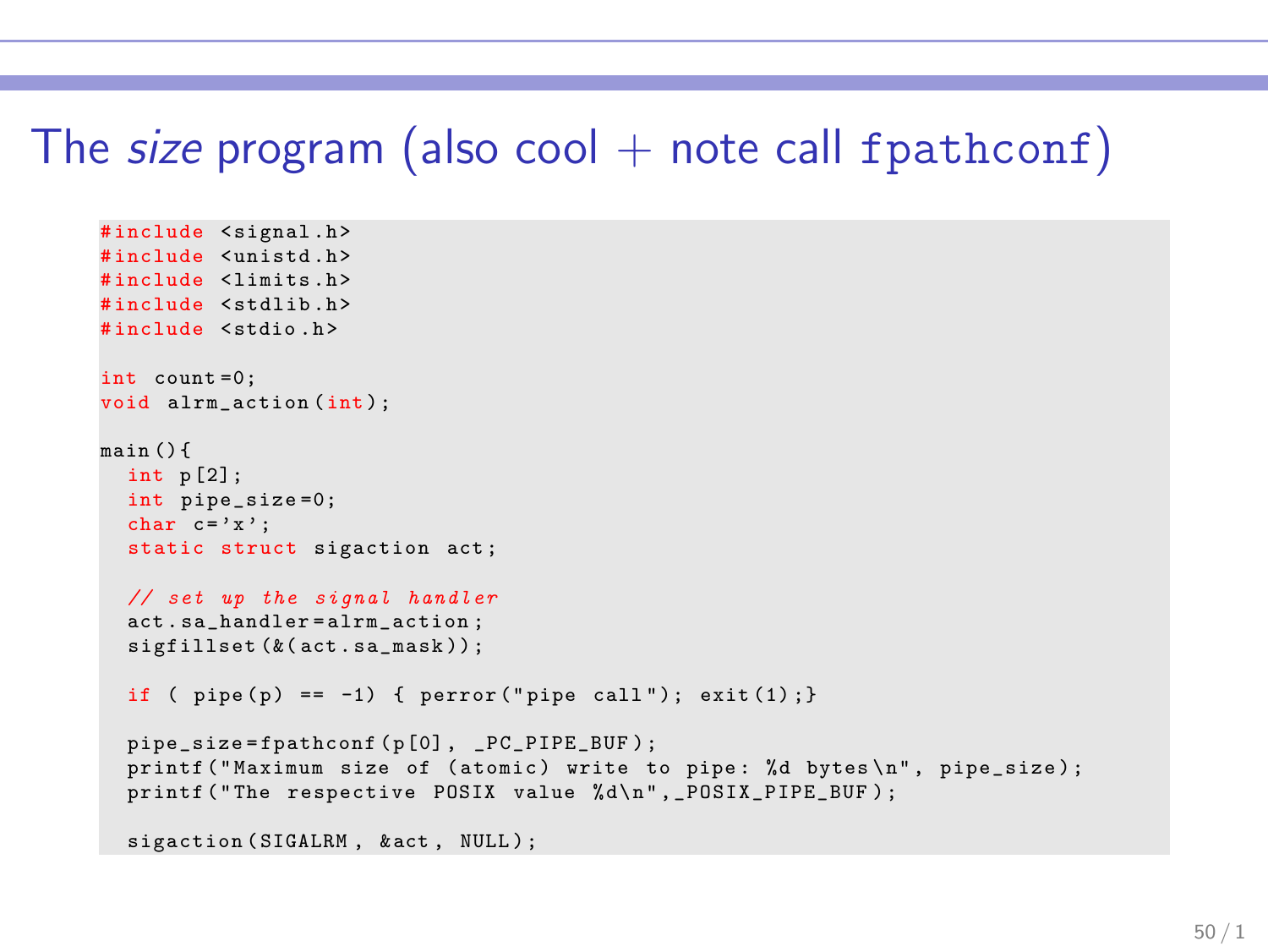## The size program

```
while (1) {
       alarm (20) ;
       write ( p [1], &c, 1);alarm (0) ;
       if (++ count \% 4096 == 0 )
          printf ("%d characters in pipe \n", count);
      }
}
void alrm_action (int signo ){
 printf ("write blocked after %d characters \n", count);
 ext(0);
}
```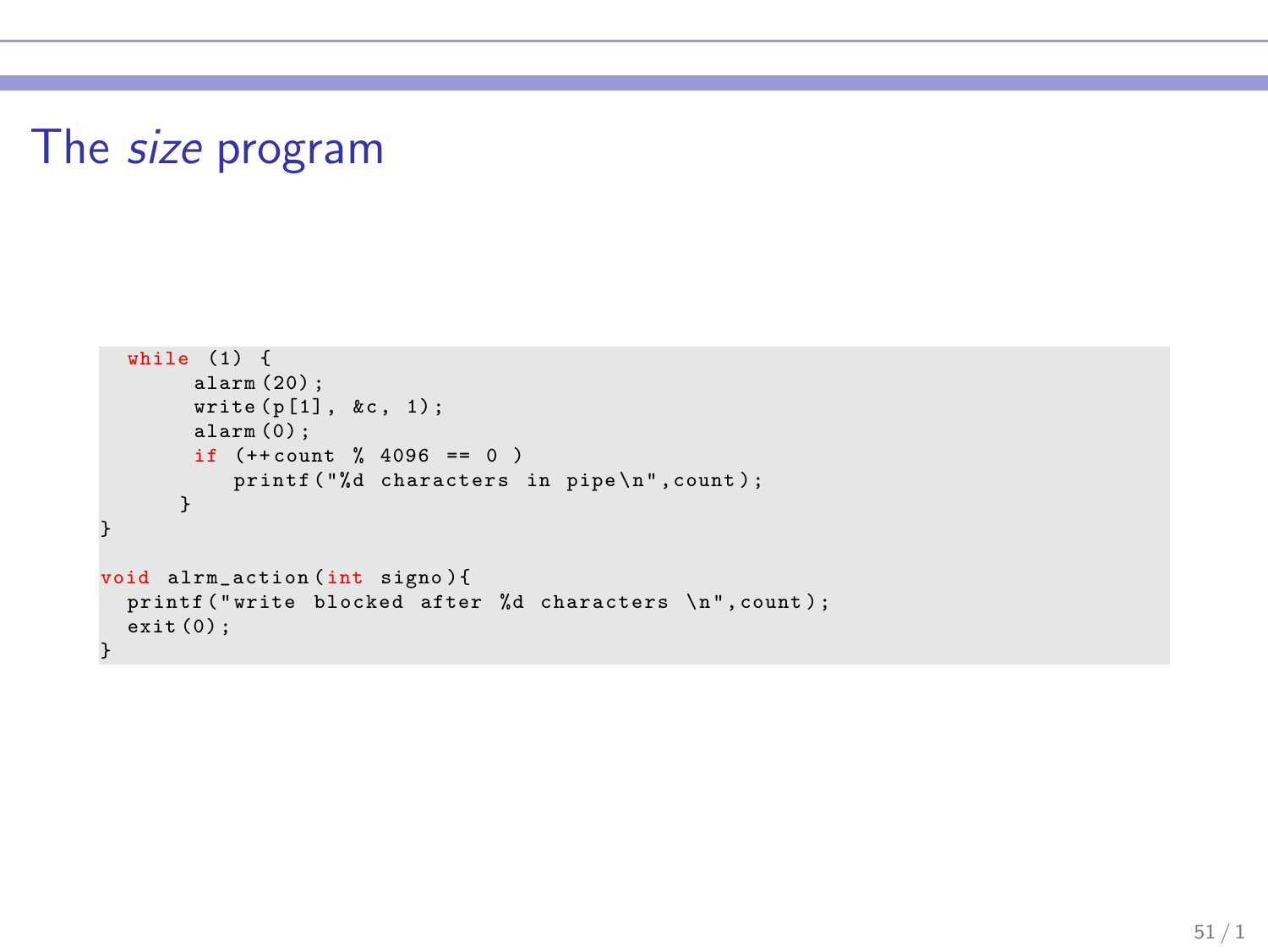#### Outcome of execution:

```
ad@ad - desktop :~/ SysProMaterial / Set005 / src$ ./ a . out
Maximum size of (atomic) write to pipe: 4096 bytes
The respective POSIX value 512
4096 characters in pipe
8192 characters in pipe
12288 characters in pipe
16384 characters in pipe
20480 characters in pipe
24576 characters in pipe
28672 characters in pipe
32768 characters in pipe
36864 characters in pipe
40960 characters in pipe
45056 characters in pipe
49152 characters in pipe
53248 characters in pipe
57344 characters in pipe
61440 characters in pipe
65536 characters in pipe
write blocked after 65536 characters
ad@ad - desktop :~/ SysProMaterial / Set005 / src$
```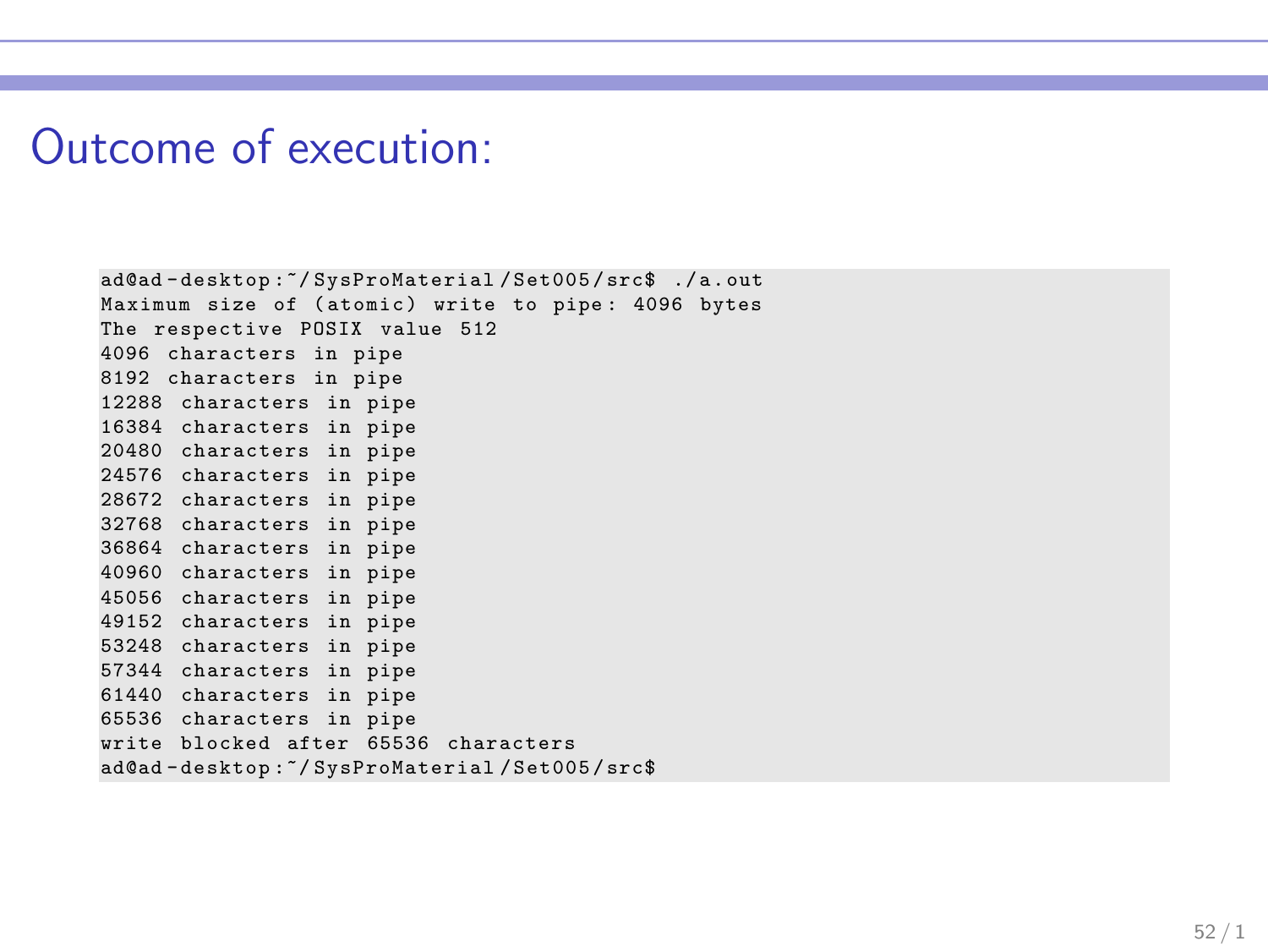### What happens to file descriptors/pipes after an exec

- $\triangleright$  A copy of file descriptors and pipes are inherited by the child (as well as the signal state and the scheduling parameters).
- $\triangleright$  Although the file descriptors are "available" and accessible by the child, their symbolic names are not! We have no variable to refer to the open file descriptor by! Need to know its constant number.
- ► How do we "pass" descriptors to the program called by *exec*?
	- pass such descriptors as inline parameters
	- use standard file descriptors: 0, 1 and 2 ("as is").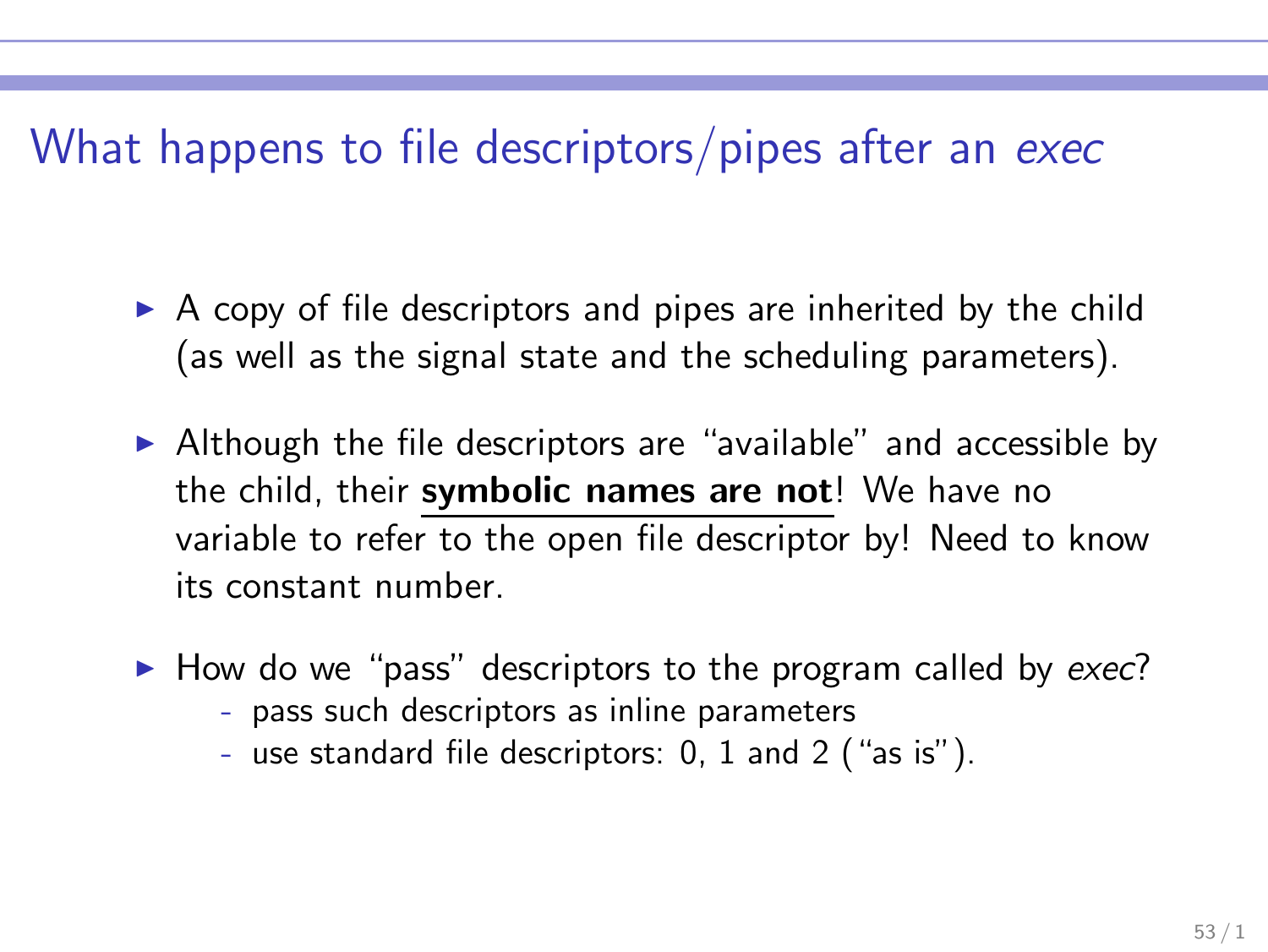#### Main program that creates a child and calls execlp

```
# include < stdio .h >
#include <stdlib.h>
#include <unistd.h>
#include <sys/stat.h>
#include <fcntl.h>
# include < errno .h >
# define READ 0
# define WRITE 1
main (int argc, char *argy []) {
    int fd1 [2], fd2 [2], filedesc1 = -1;
    char myinputparam [20];
    pid_t pid ;
    // create a number of file ( s) / pipe ( s) / etc
    if ( (iiledest = open("MytestFile", 0_WRONLY | 0_CREAT, 0666)) == -1)perror ("file creation"); exit (1);
     }
if ( pipe ( fd1 ) == -1 ) {
         \text{perror}(" \text{pipe}"); \text{ exit} (1);}
if ( pipe ( fd2 ) == -1 ) {
                  perror ("pipe"); exit (1):
                   }
```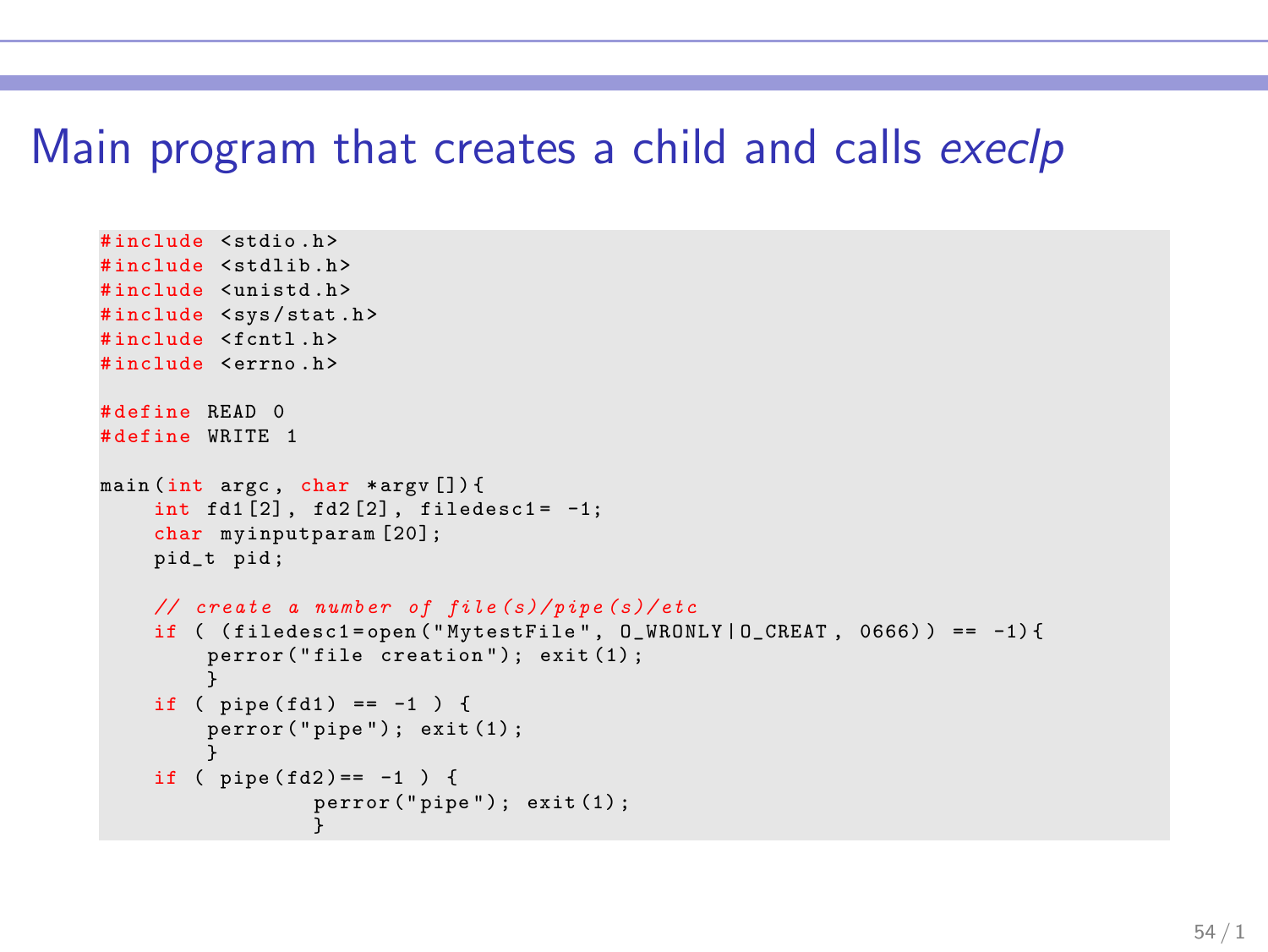```
if ( (pid = fork() ) == -1) {
    \text{perror}("fork"); \text{exit}(1);
     }
if ( pid !=0 ) { // parent process - closes off everything
    close (filedesc1) ;
    close ( fd1 [ READ ]) ; close ( fd1 [ WRITE ]) ;
    close (fd2 [READ]); close (fd2 [WRITE]);
    close(0); close(1); close(2);
    if ( wait ( NULL ) != pid ) {
         perror("Waiting for child \nightharpoonup n"); exit (1);
          }
    }
else {
    print('filedesc1 = %d\nu'. filedesc1):
    print("fd1 [ READ] = % d, fd1 [ WRITE] = % d \nvert (m + 1), fd1 [ READ], fd1 [ WRITE];
    print("fd2[READ] = % d, fd2[WRITE] = % d\nu, fd2[READ], fd2[WRITE]);
    dup2(fd2 [WRITE], 11) ;
    execlp(argv[1], argv[1], "11", NULL);
    perror ("execlp");
}
```
}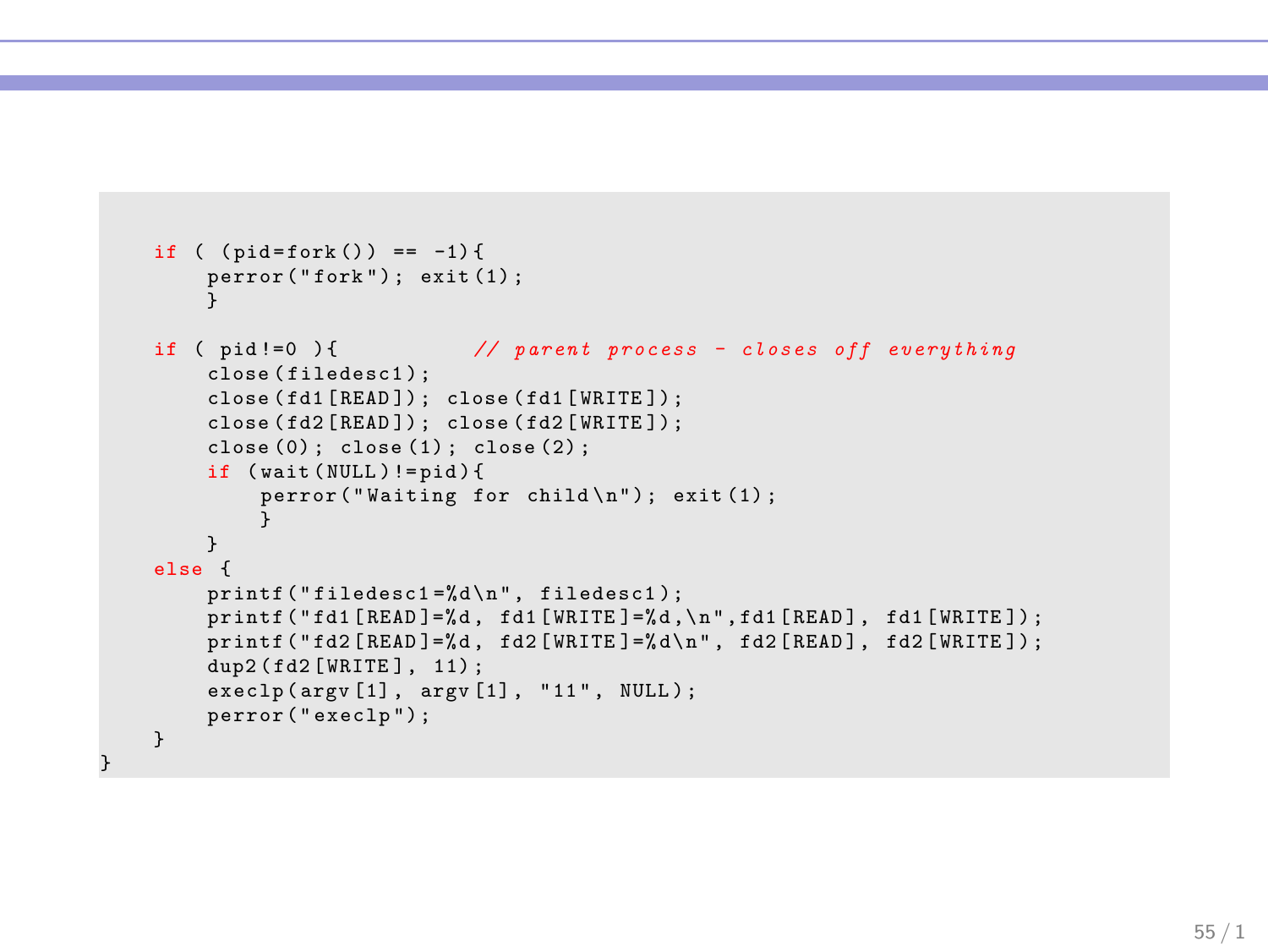## The other half: program that replaces the image of the child

```
# include < stdio .h > .....
# define READ 0
# define WRITE 1
main (int argc , char * argv [] ) {
    char message []= " Hello there ! " ;
    // although the program is NOT aware of the logical names
    // can access / manipulate the file descriptors !!!
    printf ("Operating after the execlp invocation! \{n\}):
    if ( write(3, message, strlen(message) + 1) == -1)perror ("Write to 3-file \n");
    else printf ("Write to file with file descriptor 3 succeeded \ln");
    if ( write (5, \text{ message}, \text{strlen}(\text{message})+1) == -1)
    perror ("Write to 5-pipe");<br>else printf ("Write to pipe")
              printf ("Write to pipe with file descriptor 5 succeeded \langle n'' \rangle;
    if ( write(7, message, strlen(message) + 1) == -1)perror ("Write to 7-pipe");<br>else printf ("Write to pipe")
              printf ("Write to pipe with file descriptor 7 succeeded \langle n'' \rangle;
    if ( write(11. message. strlen(messape) + 1) == -1)perror ("Write to 11-dup2");
         else printf ("Write to dup2ed file descriptor 11 succeeded \n");
    if ( write(13. message. strlen(messape) + 1) == -1)perror ("Write to 13-invalid");
         else printf ("Write to invalid file descriptor 13 not feasible \langle n'' \rangle;
    return 1;
}
```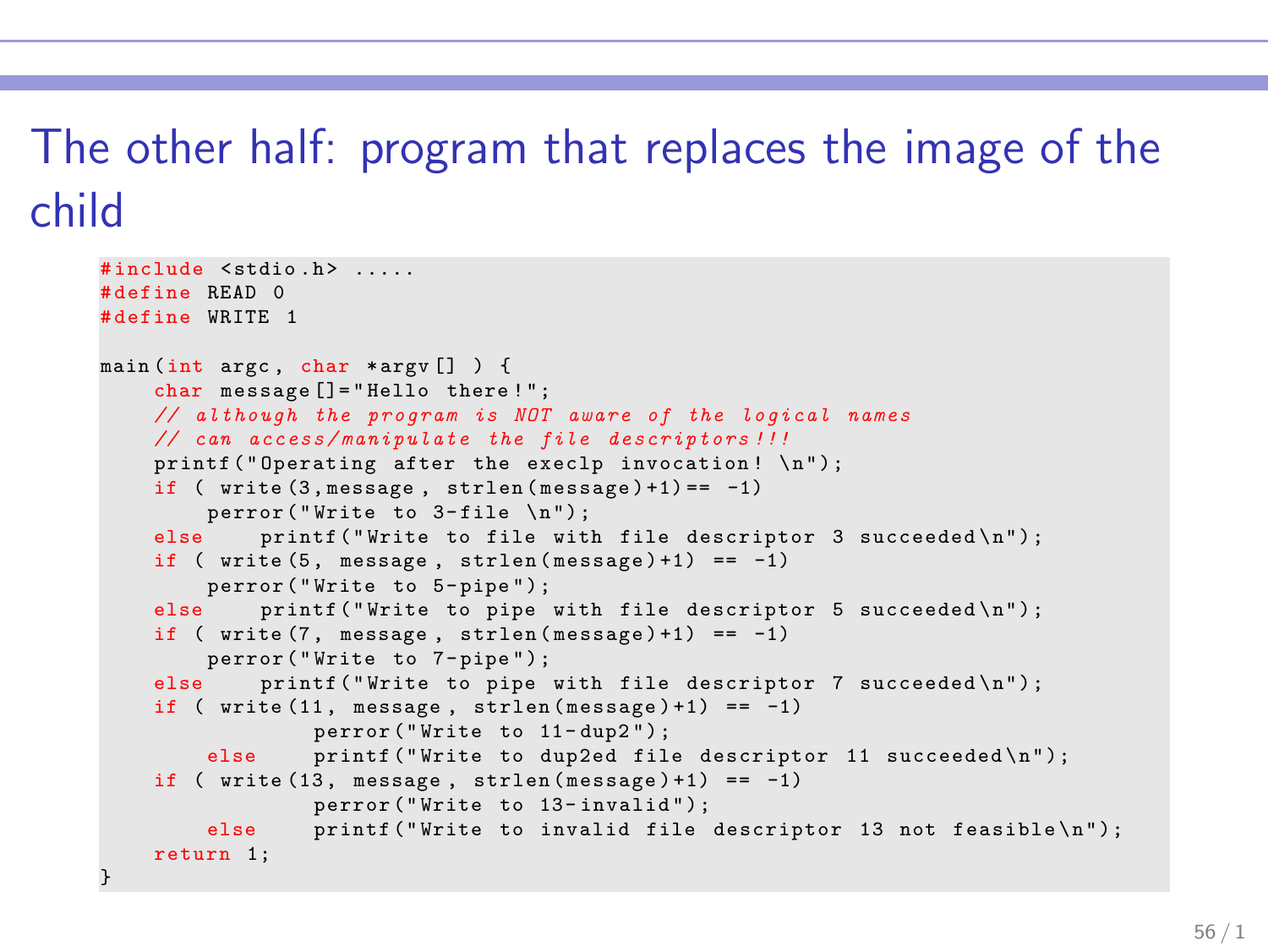## Running these (two) programs (with the help of execlp)

Execution without parameters:

```
ad@ad - desktop :~/ Set005 / src$ ./ a. out
filedesc1 =3
fd1 [READ]=4, fd1 [WRITE]=5,
fd2 [READ] = 6, fd2 [WRITE] = 7ad@ad - desktop :~/ Set005 / src$
ad@ad - desktop :~/ Set005 / src$
```
Execution with a parameter:

```
ad@ad - desktop :~/ Set005 / src$ ./ a. out ./ write - portion
filedesc1 =3
fd1 [READ] = 4, fd1 [WRITE] = 5,
fd2 [READ] = 6, fd2 [WRITE] = 7Operating after the execlp invocation !
Write to file with file descriptor 3 succeeded
Write to pipe with file descriptor 5 succeeded
Write to pipe with file descriptor 7 succeeded
Write to dup2ed file descriptor 11 succeeded
Write to 13-invalid: Bad file descriptor
ad@ad - desktop :~/ Set005 / src$
```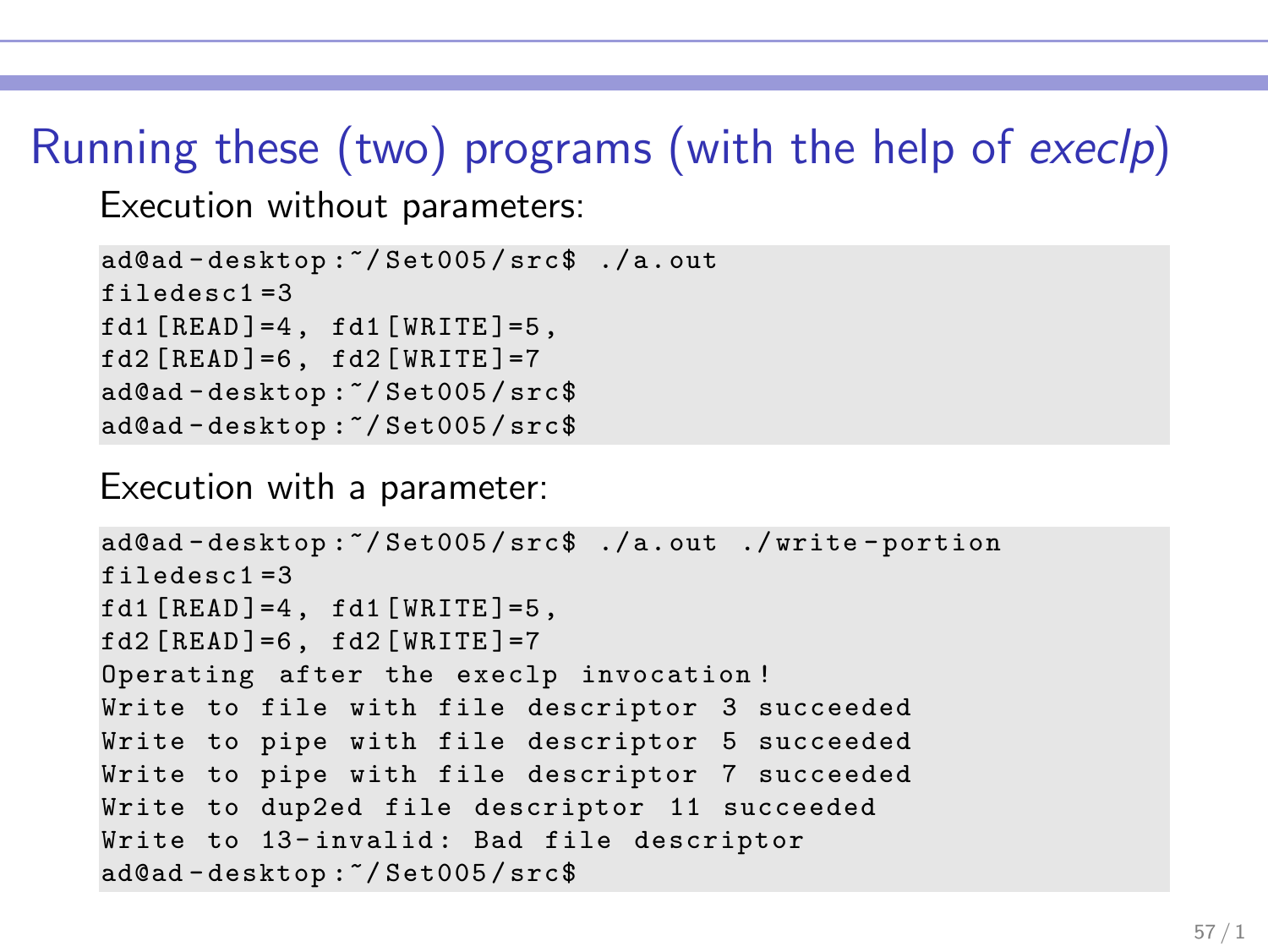### redirecting output in an unusual way (hack)

```
#include <stdio.h>
#include <stdlib.h>
# include < unistd .h >
# define SENTINEL -1
main () {
    pid_t pid ;
    int fd=SENTINEL:
     printf ("About to run who into a file (in a strange way!)\n\cdot);
    if ( (\text{pid=fork}() ) == \text{SENTINEL}) {
          \texttt{perform}("fork"); \texttt{exit(1)};
          }
    if ( pid == 0 ) { // child
         \text{close}(1):
          fd = creat ( " userlist " , 0644) ; // should get 1 as fd !!!
          execlp ("who","who", NULL);
         perror ("execlp");
          exit (1) ;
          }
     if ( pid != 0) { // parent
          wait ( NULL) :
          printf ("Done running who - results in file \Upsilon userlist \Upsilon \wedge \Upsilon );
          }
}
```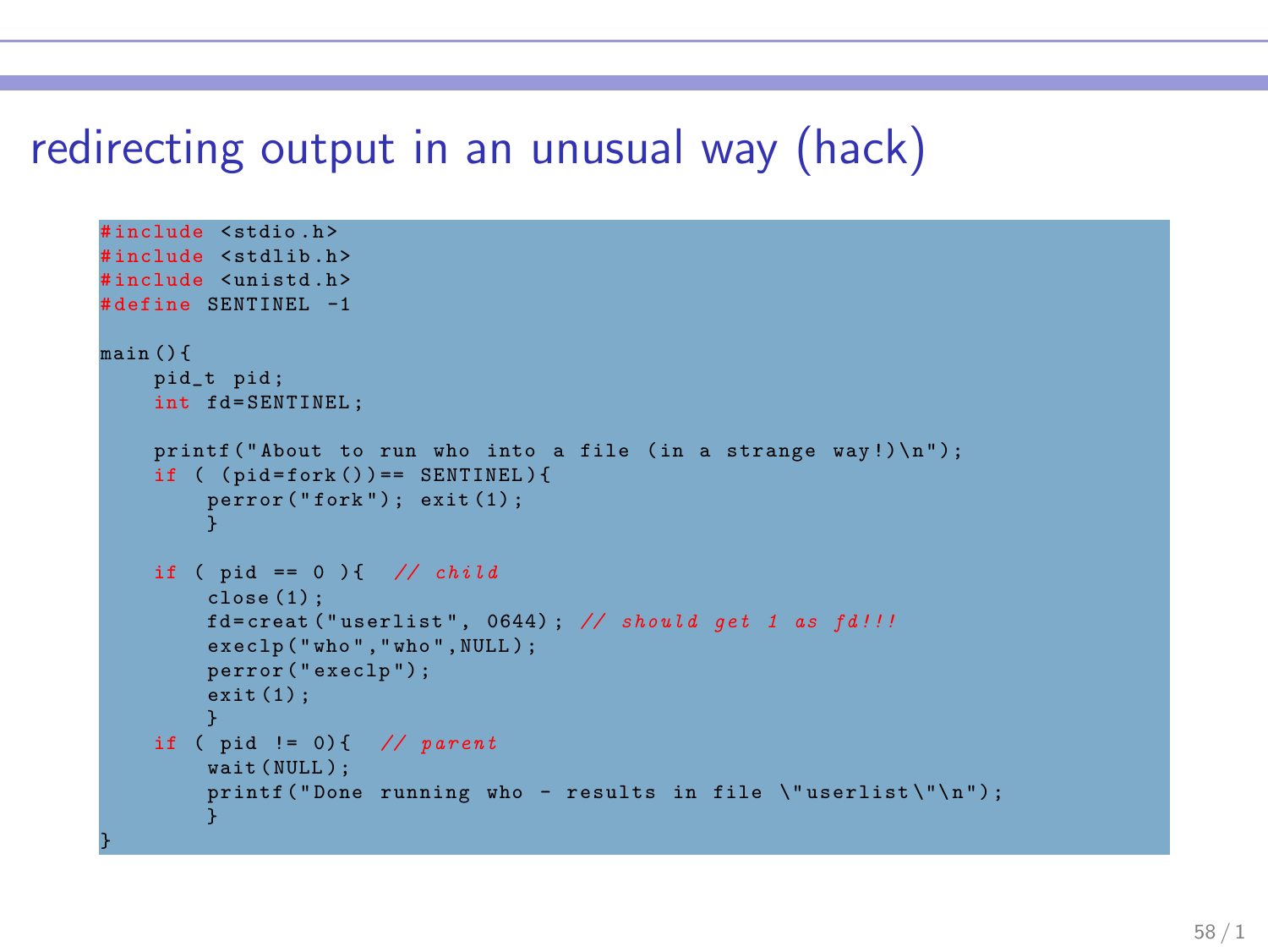#### Running the program

```
ad@ad - desktop :~/ Set005 / src$ ./ a. out
About to run who into a file (in a strange way!)
Done running who - results in file " userlist "
ad@ad - desktop :~/ Set005 / src$
ad@ad - desktop :~/ Set005 / src$
ad@ad - desktop :~/ Set005 / src$ more userlist
The file descriptor value is 1
ad tty7 2010 -04 -21 07:32 (:0)
ad pts /0 2010 -04 -21 07:33 (:0.0)
ad pts /1 2010-04-21 08:01 (:0.0)
ad pts /2 2010 -04 -21 11:09 (:0.0)
ad pts /3 2010 -04 -21 13:11 (:0.0)
ad pts /4 2010 -04 -21 15:19 (:0.0)
ad@ad - desktop :~/ SysProMaterial / Set005 / src$
```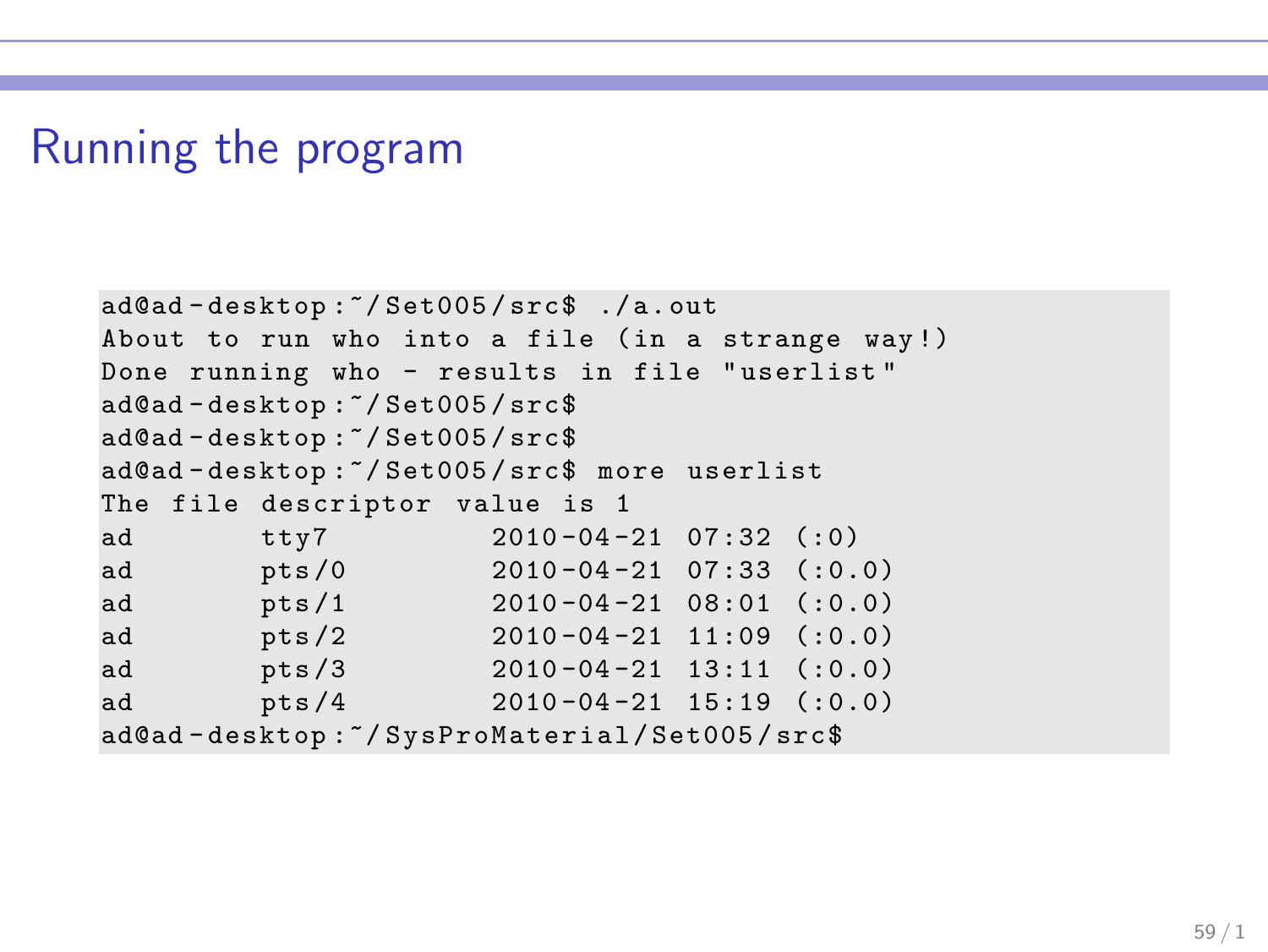"Limitations" of Pipes

Classic pipes have at least two drawbacks:

- ▶ Processes using pipes must share common ancenstry.
- ▶ Pipes are NOT permanent (persistent).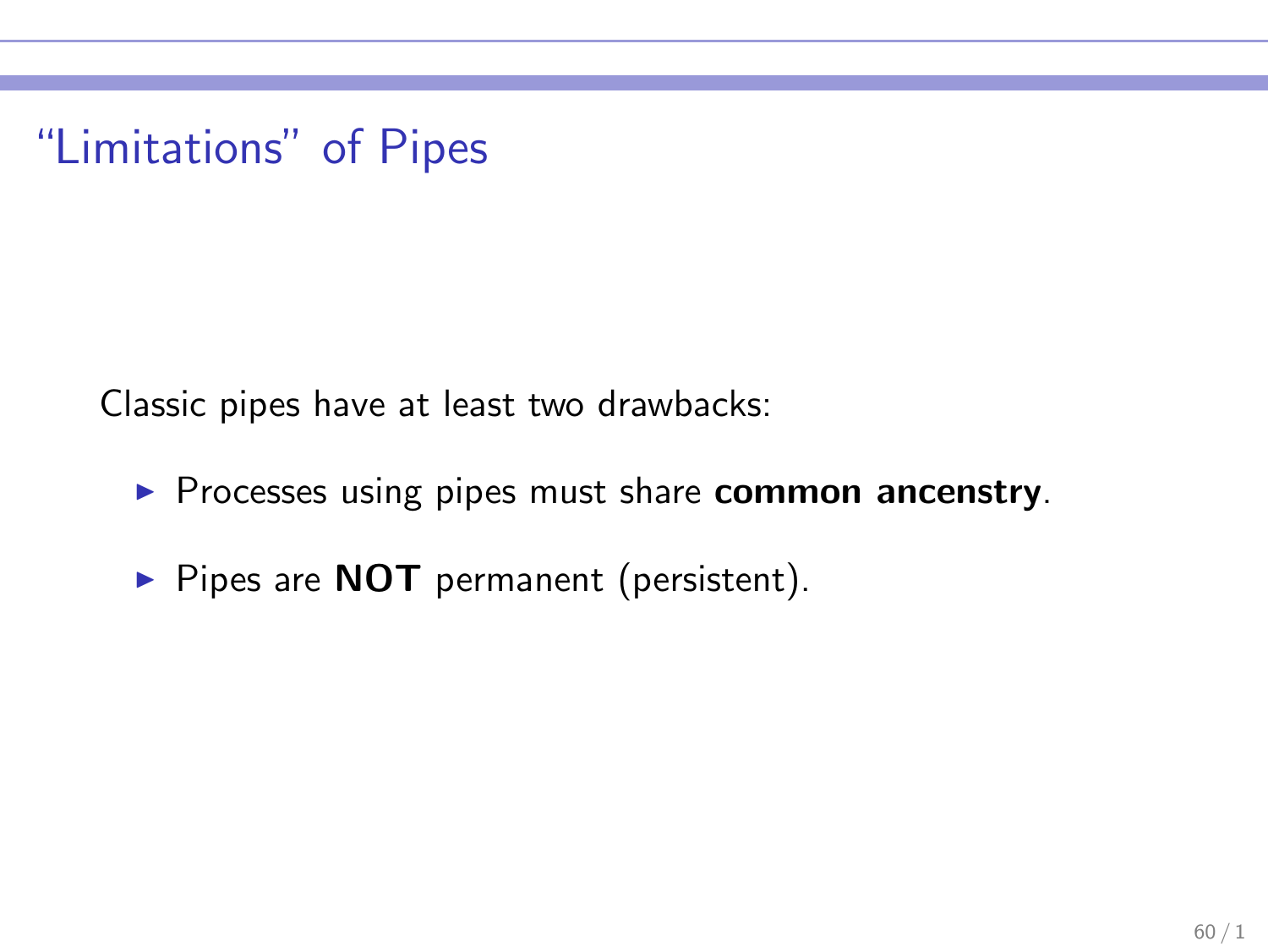## Named Pipes (FIFOs)

- ⊙ FIFOs ("named pipes") address above deficiencies.
	- FIFOs are permanent on the file system
	- Enable a first-in/first-out communication channel.
	- *read* and *write* operations function similarly to pipes.
	- A FIFO has an owner and access permissions (as usual).
	- A FIFO can be opened, read, written and finally closed.
	- A FIFO cannot be seeked.
	- Blocking and non-blocking version using the <*fcntl.h*>  $\rightarrow$  why non-blocking FIFOs??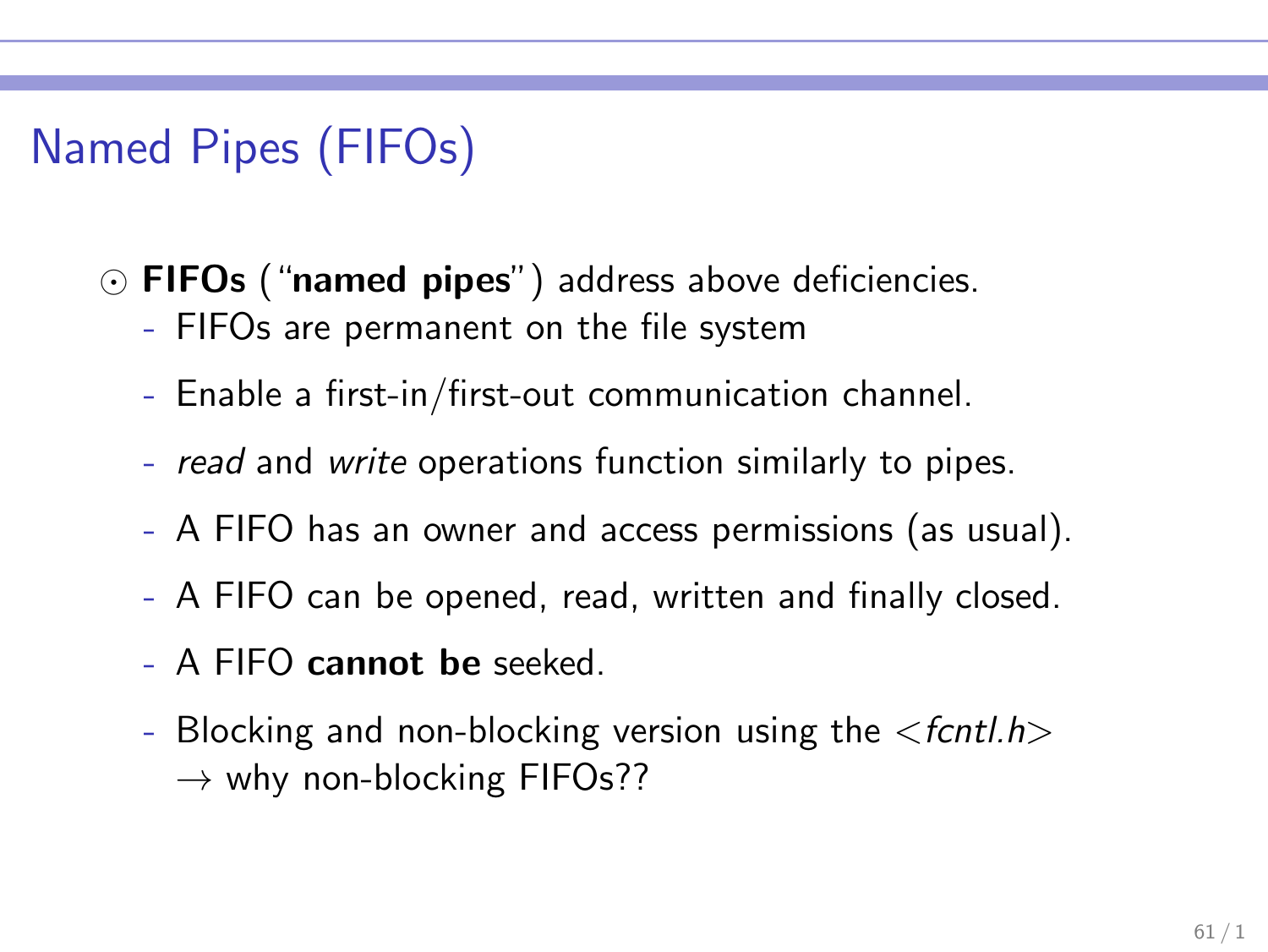### Creation of FIFOs

- ◮ System program: */bin/mknod nameofpipe p*
	- *nameofpipe* name of FIFO.
	- Note the *p* parameter above and the *p* in *prw-r–r–* below:

```
ad@ad - desktop :~/ Set005 / src$ mknod kitsos p
ad@ad - desktop :~/ Set005 / src$ ls -l kitsos
prw -r --r -- 1 ad ad 0 2010 -04 -22 16:58 kitsos
ad@ad - desktop :~/ Set005 / src$ man mkfifo
```
◮ System call:*int mkfifo(const char \*pathname, mode t mode)*

- *pathname*: where the FIFO is created on the filesystem
- included files:

*#include* <*sys/types.h*> *#include* <*sys/stat.h*>

- *mode* represents the designated access permissions for: owner, group, others.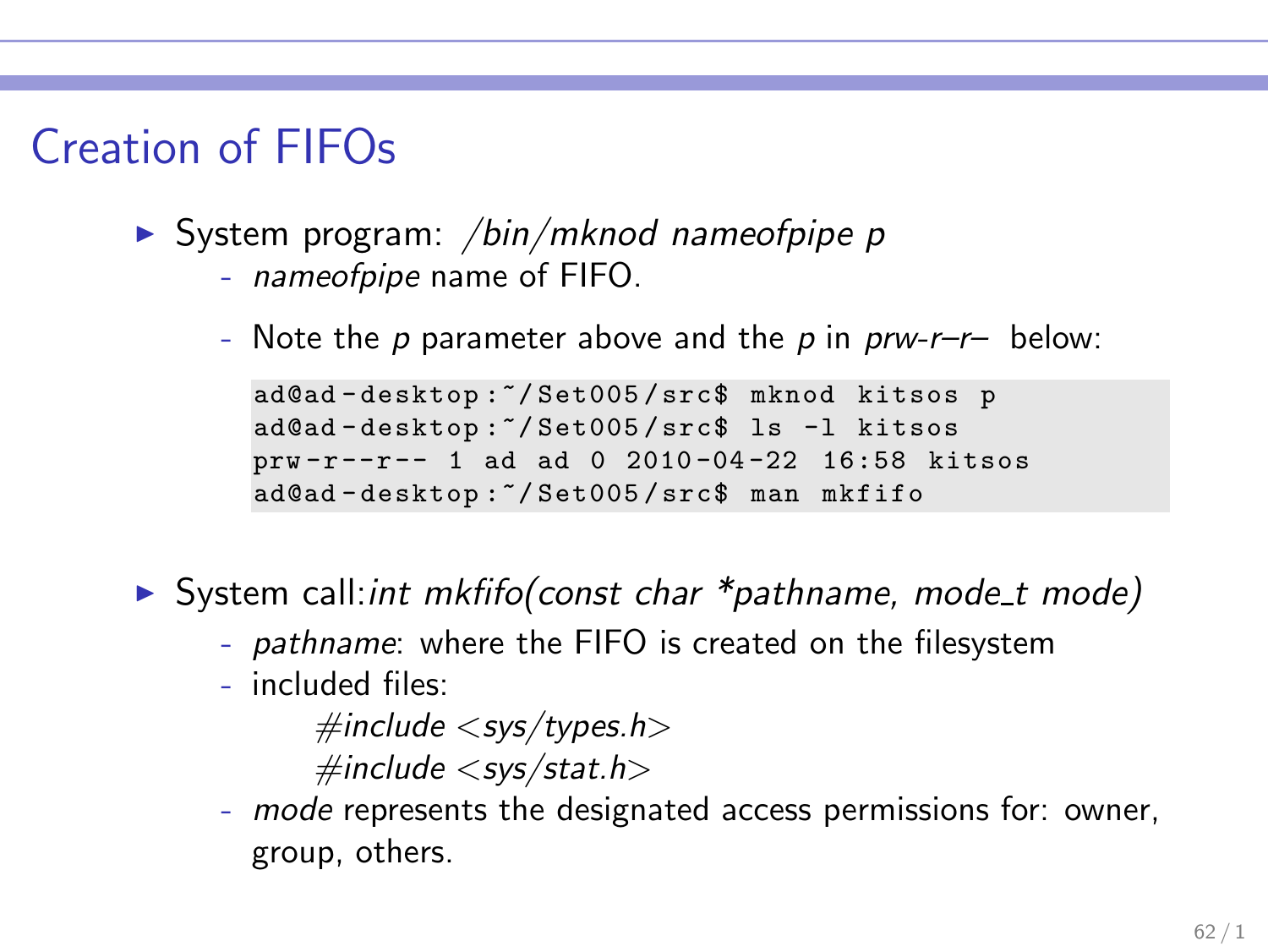#### A simple client-server application with a FIFO

```
→ "server program:" receivemessages.c
```

```
#include <svs/tvpes.h>
#include <sys/stat.h>
# include < fcntl .h >
#include <stdio.h>
#include <stdlib.h>
#include <string.h>
#include <errno.h>
# define MSGSIZE 65
char * fito = "myfito";main (int argc , char * argv []) {
        int fd. i. nwrite:
        char msgbuf [MSGSIZE+1];
        if (\text{argc} > 2) {
                 printf ("Usage: receivemessage & \n");
                 ext(1):
                 }
        if ( mkfifo(fifo, 0666) == -1 ){
                 if ( errno != EEXIST ) {
                          perror ("receiver: mkfifo");
                          ext(6);}
         }
```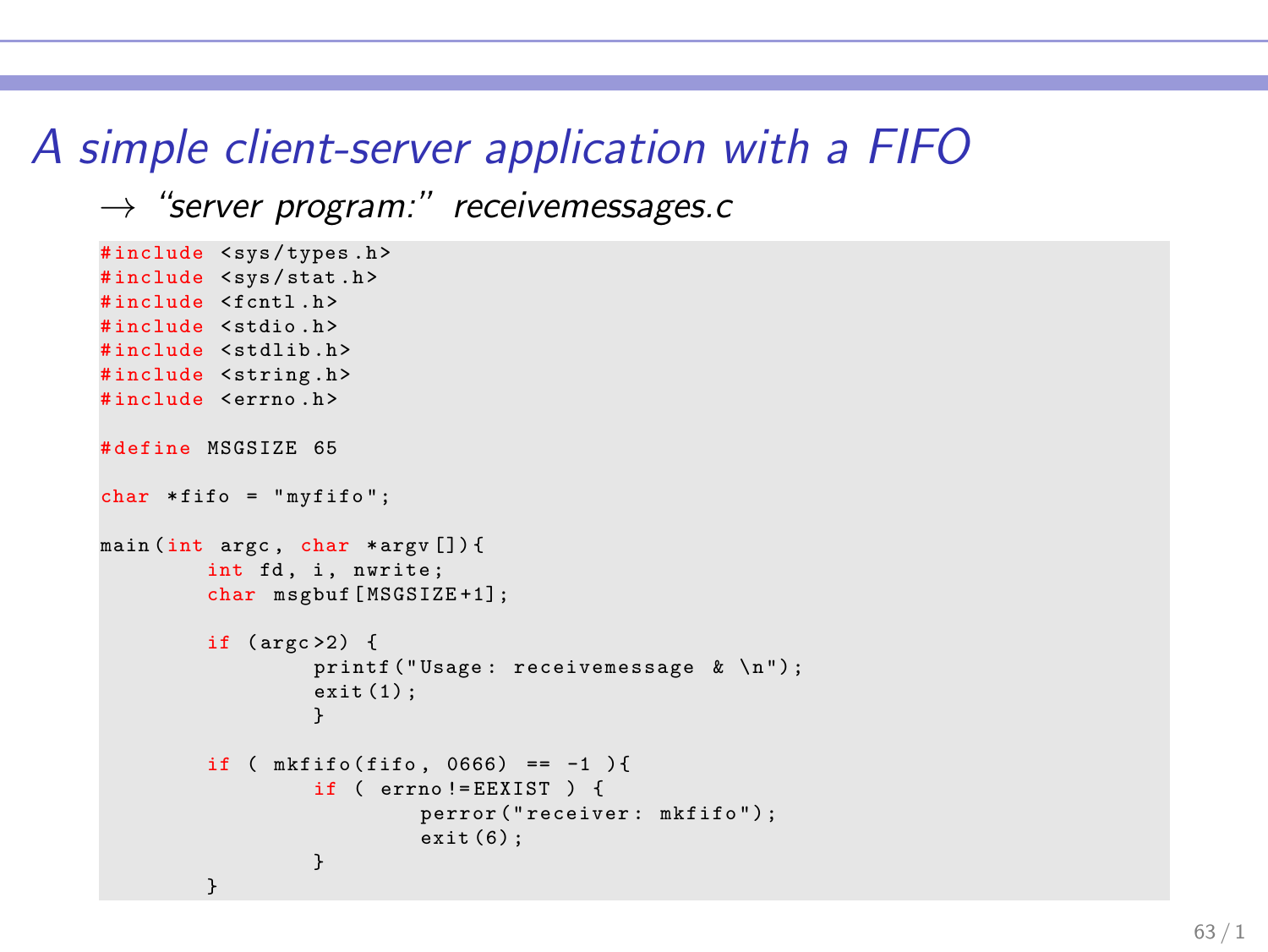#### receivemessages.c

}

```
if ( (fd = open (fito, 0_RDWR) ) < 0) {
         perror ("fifo open problem");
         ext{}(3):}
for (j; ) {
        if ( read (fd, msgbuf, MSGSIZE+1) < 0) {
                 perror (" problem in reading ") ;
                 ext(5):
         }
         printf ("\nMessage Received: %s\n", msgbuf);
        fflush ( stdout ) ;
}
```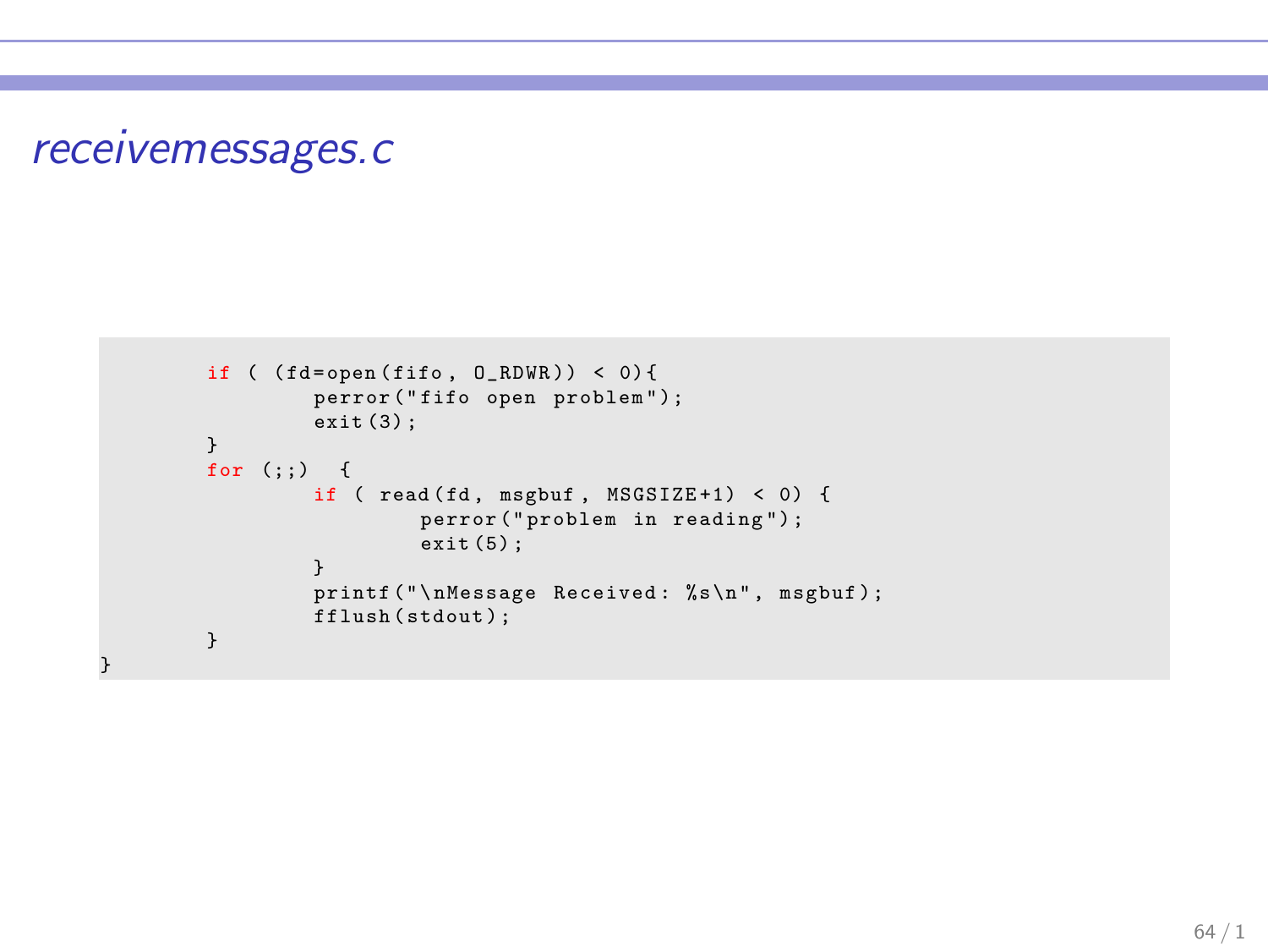#### "client program:" sendmessages.c

```
# include < sys / types .h >
#include <sys/stat.h>
#include <fcntl.h>
# include < stdio .h >
#include <stdlib.h>
#include <string.h>
# include <error .h >
# define MSGSIZE 65
char * fito = "myfito":
main (int argc, char *argy []) {
  int fd, i, nwrite;
  char msgbuf [MSGSIZE+1]:
  if (\arg c < 2) { printf ("Usage: sendamessage ... \ln"); exit (1); }
  if ( (fd = open(fifo, 0, WRONLY | 0, NONBLOCK)) < 0)\{ perror ("fifo open error"); exit (1): }
  for (i=1; i < argc; i++)if ( strlen ( argv [ i ]) > MSGSIZE ) {
       printf ("Message with Prefix \lambda*s Too long - Ignored \n", 10, argv [i]);
      fflush (stdout) ;
      continue ;
    }
    strcpy (msgbuf, argv[i]);
    if ((\text{nwrite} = \text{write} (fd, \text{msebuf}, \text{MSGSIZE} + 1)) == -1){ perror ( " Error in Writing ") ; exit (2) ; }
  }
  exit (0) ;
}
```